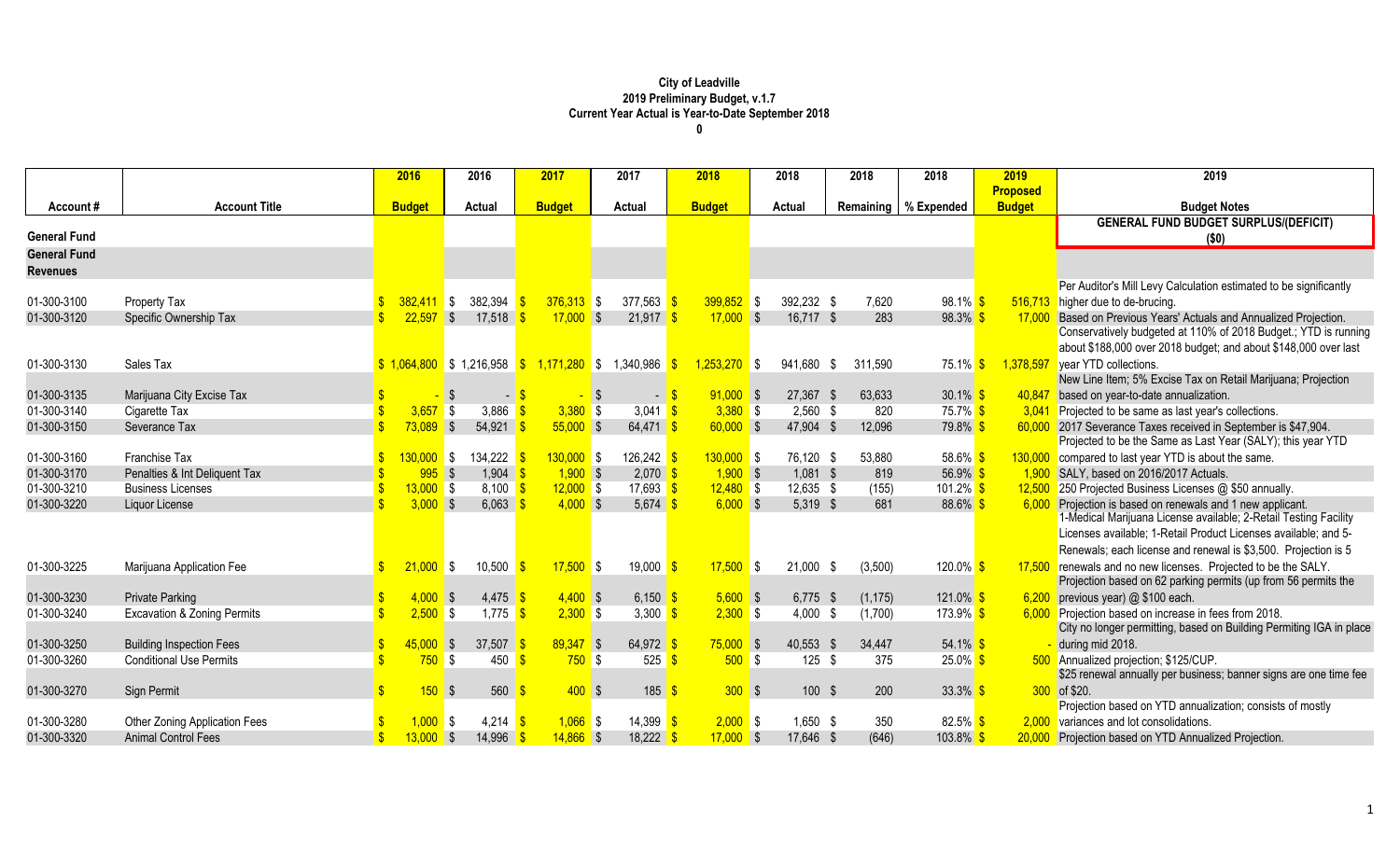|             |                                            | 2016          | 2016                                       | 2017              | 2017           | 2018          |                   | 2018          | 2018                   | 2018                   | 2019            | 2019                                                                |
|-------------|--------------------------------------------|---------------|--------------------------------------------|-------------------|----------------|---------------|-------------------|---------------|------------------------|------------------------|-----------------|---------------------------------------------------------------------|
|             |                                            |               |                                            |                   |                |               |                   |               |                        |                        | <b>Proposed</b> |                                                                     |
| Account#    | <b>Account Title</b>                       | <b>Budget</b> | <b>Actual</b>                              | <b>Budget</b>     | Actual         | <b>Budget</b> |                   | <b>Actual</b> |                        | Remaining   % Expended | <b>Budget</b>   | <b>Budget Notes</b>                                                 |
|             |                                            |               |                                            |                   |                |               |                   |               |                        |                        |                 | TBD -- based on 50% of Animal Shelter budget expenditures (per      |
| 01-300-3321 | Animal Shelter (County)                    | $47,979$ \$   | 45,599                                     | $48,431$ \$       | 38,901         | $48,431$ \$   |                   | 34,791 \$     | 13,640                 | 71.8% <mark>\$</mark>  |                 | 64,411 Intergovernmental Agreement with County)                     |
| 01-300-3330 | Motor Vehicle 1.5                          | 13,000        | 13,942<br>$\sqrt{3}$                       | $13,000$ \$       | 14,305         | $13,000$ \$   |                   | $6,088$ \$    | 6,912                  | 46.8% $$$              | 10,000          | Projection based on YTD Annualized Projection.                      |
|             |                                            |               |                                            |                   |                |               |                   |               |                        |                        |                 | SALY - Per Intergovernmental Agreement with CDOT for                |
| 01-300-3340 | State Highway Maintenance                  | $8,855$ \$    | 4,320                                      | $8,855$ \$        | 8,160          | $18,000$ \$   |                   | 18,000 \$     |                        | 100.0% \$              |                 | 18,000 Maintenance                                                  |
| 01-300-3350 | <b>Highway Users Tax</b>                   | $08,336$ \$   | 114,330                                    | $108,015$ \$      | 116,610        | $113,836$ \$  |                   | 118,024       | (4, 188)<br>$\sqrt{3}$ | $103.7\%$ \$           | 120,000         | Projection based on YTD Annualization Projection                    |
|             |                                            |               |                                            |                   |                |               |                   |               |                        |                        |                 | Annualized Projection. A \$30 surcharge is assessed on all Court    |
| 01-300-3400 | Police Surcharge                           | 3,000         | $9,540$ \$<br><b>S</b>                     | $9,396$ \$        | 7,780          | 6,000S        |                   | $6,524$ \$    | (524)                  | 108.7% \$              | 8,000           | Fines, Parking Fines, and Traffic Fines)                            |
| 01-300-3410 | <b>Court Fines</b>                         | $5,000$ \$    | 11,535                                     | $9,230$ \$        | 5,305          | $3,500$ \$    |                   | $3,250$ \$    | 250                    | $92.9\%$ \$            | 4,000           | Projection based on YTD Annualized Projection.                      |
|             |                                            |               |                                            |                   |                |               |                   |               |                        |                        |                 | Projection based on increased enforcement by Community              |
| 01-300-3420 | <b>Parking Fines</b>                       | $1,800$ \$    | 6,790 $\frac{\text{S}}{\text{S}}$          | $5,284$ \$        | 13,780         | $10,000$ \$   |                   | 11,955 \$     | (1, 955)               | 119.6% \$              | 15,000          | Assistance Officers beginning in 2017.                              |
| 01-300-3430 | <b>Traffic Fines</b>                       | $6,500$ \$    | 20,175                                     | $22,261$ \$       | 13,920         | $14,000$ \$   |                   | 15,565        | (1, 565)<br>-\$        | 111.2% $$$             | 20,000          | Projection based on YTD Annualized Projection.                      |
|             |                                            |               |                                            |                   |                |               |                   |               |                        |                        |                 | Projection based on YTD Annualized Projection. Includes animal-     |
|             |                                            |               |                                            |                   |                |               |                   |               |                        |                        |                 | at-large fines, court costs, supervision fees, and other fines that |
| 01-300-3440 | <b>Other Fines</b>                         |               | $9,250$ \$<br><b>S</b>                     | $8,003$ \$        | 5,134          | $5,300$ \$    |                   | $3,464$ \$    | 1,836                  | 65.4% $$$              |                 | 4,500 are not court, parking and traffic fines.                     |
| 01-300-3460 | <b>Bond Fees</b>                           |               | $\sqrt{3}$<br>160                          | $194$ \$          | 60             | 100S          |                   | $-$ \$        | 100                    | $0.0\%$ \$             |                 | 100 SALY                                                            |
| 01-300-3470 | <b>Warrant Fees</b>                        |               | l \$<br>420                                | 313S              | 480            | 500S          |                   | 480           | 20<br>- \$             | $96.0\%$ \$            |                 | 500 SALY                                                            |
| 01-300-3475 | Lease Proceeds                             |               | <mark>-</mark> \$                          | $-$ \$            | $242,723$ \$   |               | - \$              | $\sim$        | -\$<br>$\blacksquare$  | $0.0\%$ \$             |                 | Line Item Not Used                                                  |
| 01-300-3498 | Donations - Tabor Opera House              |               | 4,749                                      | $-$ \$            | $(7,250)$ \$   |               | - \$              | $-$ \$        | $\sim$                 | $0.0\%$ \$             |                 | - Non-Budgeted Line Item.                                           |
| 01-300-3499 | Tabor Opera House - Other                  |               | <mark>-</mark> \$<br>$28,481$ \$           | $-$ \$            | 228            |               | <mark>-</mark> \$ | $\sim$        | - \$<br>$\blacksquare$ | $0.0\%$ \$             |                 | - Non Budgeted Line Item                                            |
| 01-300-3501 | Earnings on Deposit-Operating Account      | 150S          | 208                                        | $208$ \$          | 194            |               | $175$ \$          | 357 $$$       | (182)                  | $204.1\%$ \$           |                 | 600 Projection based on YTD Annualized Projection.                  |
| 01-300-3505 | Earning on Deposit - Surcharge             |               | $-$ \$<br>3 <sup>8</sup>                   | $-$ \$            |                |               | $-$ \$            | 8 \$          | (8)                    | $0.0\%$ \$             |                 | <mark>– nil</mark>                                                  |
| 01-300-3506 | Earning on Deposit - General Investment    | $1,300$ \$    | 5,281                                      | $4,637$ \$        | 7,570          | $7,500$ \$    |                   | $6,553$ \$    | 947                    | $87.4\%$ \$            |                 | 9,000 Projection based on YTD Annualized Projection.                |
|             |                                            |               |                                            |                   |                |               |                   |               |                        |                        |                 | Annualized Projection. Line item primarily includes VIN             |
| 01-300-3510 | Miscellaneous                              | $4,400$ \$    | 2,990                                      | $1,986$ \$        | 14,202         | $10,000$ \$   |                   | 19,371 \$     | (9,371)                | 193.7% \$              |                 | $6,000$ inspections fee, fingerprint fee, and copy fee.             |
| 01-300-3520 | <b>Reimbursements</b>                      | $17,114$ \$   | 23,095                                     | $28,316$ \$       | 22,868         |               | $-$ \$            | $3,247$ \$    | (3,247)                | $0.0\%$ \$             |                 | 55,500 Line Item previously included budget for SRO                 |
| 01-300-3525 | Reimbursements - Grants                    |               | 2,241<br><b>S</b>                          | $-$ \$<br>l S     | (22, 689)      |               | <mark>-</mark> \$ | $(4,829)$ \$  | 4,829                  | $0.0\%$ \$             |                 | - Line Item not used.                                               |
|             |                                            |               |                                            |                   |                |               |                   |               |                        |                        |                 |                                                                     |
|             |                                            |               |                                            |                   |                |               |                   |               |                        |                        |                 | SALY, as revenue has been fairly consistent from year-to-year.      |
| 01-300-3552 | <b>Tabor Home Revenue</b>                  | $3,000$ \$    | $4,513$ \$                                 | $3,000$ \$        | 4,613          | $3,000$ \$    |                   | $3,448$ \$    | (448)                  | 114.9% $$$             |                 | 3,000 Tabor Home dates are normally late May through Labor Day.     |
| 01-300-3610 | <b>State Grants</b>                        |               | $6,500$ \$<br><mark>-</mark> \$            | $-$ \$            | 11,500         |               | <mark>-</mark> \$ | 5,000         | (5,000)<br>-\$         | $0.0\%$ \$             |                 | - None known at this time.                                          |
| 01-300-3620 | <b>Other Grants</b>                        |               | $-$ \$<br>100                              | $-$ \$            | 3,669          |               | $-$ \$            | $-$ \$        | $\sim$                 | $0.0\%$ \$             |                 | - None known at this time.                                          |
| 01-300-3625 | Signage Grant                              |               | S S                                        | <mark>-</mark> \$ |                |               | <mark>-</mark> \$ | $-$ \$        | $\sim$                 | $0.0\%$ \$             |                 | 97,500 Wayfinding Signage for City                                  |
| 01-300-3626 | State Main Street Program Grant            |               | $-$ \$                                     |                   | $\blacksquare$ |               | $-$ \$            | $-5$          | $\sim$                 | $0.0\%$ \$             |                 | 8,500 Main Street Program; non competitive Grant.                   |
| 01-300-3630 | <b>Tabor Opera House Grants</b>            |               | <mark>-</mark> \$<br>598,788 $\frac{1}{5}$ |                   | 16,092         |               | <mark>-</mark> \$ | $\sim$        | \$                     | $0.0\%$ \$             |                 | - None known at this time.                                          |
| 01-300-3635 | <b>Tabor Opera House Renovation Grants</b> |               | $-$ \$                                     | $-$ \$            | $2,500$ \$     |               | <mark>-</mark> \$ | $\sim$        | - \$                   | $0.0\%$ \$             |                 | 500,000 National Park Service & Save American Treasures Grant.      |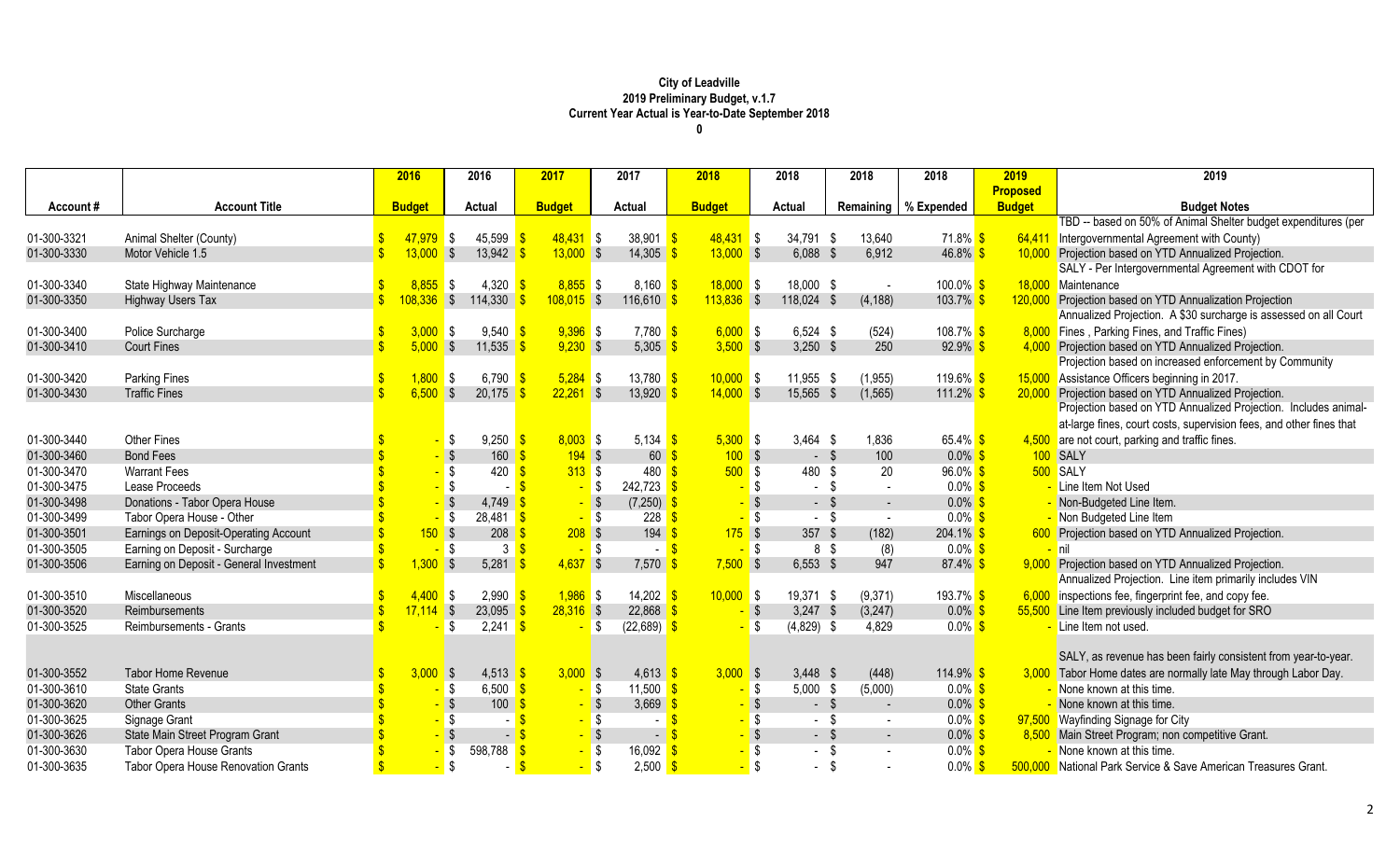|                     |                                            | 2016          | 2016                            | 2017          | 2017                     | 2018          | 2018                  | 2018                 | 2018                   | 2019             | 2019                                                                 |
|---------------------|--------------------------------------------|---------------|---------------------------------|---------------|--------------------------|---------------|-----------------------|----------------------|------------------------|------------------|----------------------------------------------------------------------|
|                     |                                            |               |                                 |               |                          |               |                       |                      |                        | <b>Proposed</b>  |                                                                      |
| Account#            | <b>Account Title</b>                       | <b>Budget</b> | <b>Actual</b>                   | <b>Budget</b> | <b>Actual</b>            | <b>Budget</b> | <b>Actual</b>         |                      | Remaining   % Expended | <b>Budget</b>    | <b>Budget Notes</b>                                                  |
| 01-300-3900         | Administrative Fee - Fire Fund             | $25,383$ \$   | 25,400                          | $25,383$ \$   | 25,400                   | $25,383$ \$   | 19,050                | 6,333                | $75.1\%$ \$            |                  | 25,400 Fixed annual fee.                                             |
| 01-300-5531         | <b>Donation Animal Shelter</b>             | $5,000$ \$    | $1,680$ \$                      | $2,183$ \$    | 3,142 $\frac{1}{5}$      | $3,000$ \$    | $2,458$ \$            | 542                  | $81.9\%$ \$            |                  | 2,400 Pojection based on YTD Annualized Projection.                  |
| 01-300-5532         | Donations - Main Street                    |               | 250<br>$-$ \$                   | $2,500$ \$    | 225                      |               | $-$ \$                | $-$ \$<br>$\sim$     | $0.0\%$ \$             |                  | Line item no longer used.                                            |
| 01-300-5797         | <b>HSA Grant Receipts</b>                  |               | $\sqrt{S}$<br>$-$ \$            | $-$ \$        | $-$ \$                   |               | $-$ \$<br>$10,491$ \$ | (10, 491)            | $0.0\%$ \$             |                  | 5,000 Estimated.                                                     |
| 01-300-5806         | High Country Dev-PUD Ph 1 Reimbursements   |               | $-$ \$<br>$-5$                  |               | 10,000                   |               | $-$ \$<br>$17,044$ \$ | (17, 044)            | $0.0\%$ \$             |                  | - None budgeted, Phase 1 PUD completed.                              |
|                     |                                            |               |                                 |               |                          |               |                       |                      |                        |                  | Estimated at approximately \$1M; 450 from CDOT, remainder from       |
| 01-300-5807         | High County Dev-CDOT Mt View Reimbursement |               | - \$<br>$-$ \$                  | $-$ \$        | $10,000$ \$              |               | <mark>-</mark> \$     | 120,200 \$ (120,200) | $0.0\%$ \$             |                  | 900,000 Developer.                                                   |
| 01-300-5812         | <b>Holden Payments</b>                     |               | $-$ \$<br>$-$ \$                | $-$ \$        | $1,272$ \$               | $2,544$ \$    | $1,272$ \$            | 1,272                | $50.0\%$ \$            |                  | 2,544 Employee repayments per agreement                              |
| 01-300-5819         | <b>LCCF Main Street Grant</b>              |               | $-$ \$<br>$-$ \$                | $-$ \$        | $-$ \$                   |               | $2,500$ \$<br>$-$ \$  | (2,500)              | $0.0\%$ \$             |                  |                                                                      |
| 01-300-9001         | Sale of Capital Asset                      | $25,000$ \$   | $-5$                            | $-$ \$        | 31,700                   | $24,850$ \$   |                       | 24,850<br>$-5$       | $0.0\%$ \$             |                  |                                                                      |
|                     |                                            |               |                                 |               |                          |               |                       |                      |                        |                  |                                                                      |
|                     |                                            |               |                                 |               |                          |               |                       |                      |                        |                  |                                                                      |
|                     |                                            |               |                                 |               |                          |               |                       |                      |                        |                  |                                                                      |
|                     |                                            |               |                                 |               |                          |               |                       |                      |                        |                  |                                                                      |
|                     |                                            |               |                                 |               |                          |               |                       |                      |                        |                  |                                                                      |
|                     |                                            |               |                                 |               |                          |               |                       |                      |                        |                  |                                                                      |
|                     |                                            |               |                                 |               |                          |               |                       |                      |                        |                  |                                                                      |
|                     |                                            |               |                                 |               |                          |               |                       |                      |                        |                  |                                                                      |
|                     |                                            |               |                                 |               |                          |               |                       |                      |                        |                  |                                                                      |
|                     |                                            |               |                                 |               |                          |               |                       |                      |                        |                  | \$30K PD capital from requested capital list prioritized by Chief w/ |
| 01-300-9002         | <b>Transfer from General Fund Balance</b>  |               |                                 | $200.000$ \$  |                          |               |                       |                      | 0.0%                   |                  | 61,500 body camreas priority. \$31,5K mini ex for street department  |
|                     | <b>Total General Fund Revenues</b>         |               | $$2,056,766$ \$ 2,840,783 \$    |               | $2,402,696$ \$ 2,688,804 | 2,404,201     | $2,039,777$ \$<br>SS. | 364,424              | 84.8%                  | 4,160,553 73.05% |                                                                      |
| <b>General Fund</b> |                                            |               |                                 |               |                          |               |                       |                      |                        |                  |                                                                      |
| <b>Expenditures</b> |                                            |               |                                 |               |                          |               |                       |                      |                        |                  |                                                                      |
| <b>Executive</b>    |                                            |               |                                 |               |                          |               |                       |                      |                        |                  |                                                                      |
| <b>Expenditures</b> |                                            |               |                                 |               |                          |               |                       |                      |                        |                  |                                                                      |
| 01-40-1-5000        | Salary                                     | $44,400$ \$   | 44,908                          | $44,400$ \$   | $46,415$ \$              | $44,400$ \$   | 32,077 \$             | 12,323               | $72.2\%$ \$            |                  | 44,400 Council and Mayor                                             |
| 01-40-1-5120        | FICA - Employer                            | $2,753$ \$    | 2,759                           | $2,753$ \$    | $2,747$ \$               | $2,753$ \$    | 1,988 \$              | 764                  | $72.2\%$ \$            | $2,753$ 6.2%     |                                                                      |
| 01-40-1-5130        | FICA Medicare - Employer                   | $644$ \$      | $646$ \$                        | $644$ \$      | $643 \; 5$               | $644$ \$      |                       | 179<br>465 \$        | $72.3\%$ \$            |                  | 644 1.45%                                                            |
|                     |                                            |               |                                 |               |                          |               |                       |                      |                        |                  |                                                                      |
| 01-40-1-5150        | Health Insurance                           |               | \$                              | $\mathbf{R}$  | \$                       |               | <b>\$</b>             | $-$ \$               | $0.0\%$ \$             |                  | - Per 2015 Ordinance 1, Mayor no longer provided health insurance.   |
|                     |                                            |               |                                 |               |                          |               |                       |                      |                        |                  | Per 2015 Ordinance 1, Mayor may elect City's 457 Plan - 6% City      |
| 01-40-1-5140        | 457 Deferred Plan                          | $1,800$ \$    | $-5$                            | $-$ \$        | - 5                      |               | $-$ \$                | $-$ \$<br>$\sim$     | $0.0\%$ \$             |                  | Match.                                                               |
| 01-40-1-6202        | Supplies                                   | $600$ \$      | $559$ $\frac{\text{}}{\text{}}$ | $335$ \$      | 625 $$$                  | $1,629$ \$    |                       | 395 $$$<br>1,234     | $24.2\%$ \$            |                  | 500 Annualized Projection; includes public mail-outs.                |
| 01-40-1-6203        | <b>Operating Expenses</b>                  |               | $-$ \$<br>$-$ \$                | $-$ \$        | $-$ \$                   |               | $-$ \$                | - \$<br>$\sim$       | $0.0\%$ \$             |                  | Line Item Not Used                                                   |
|                     |                                            |               |                                 |               |                          |               |                       |                      |                        |                  |                                                                      |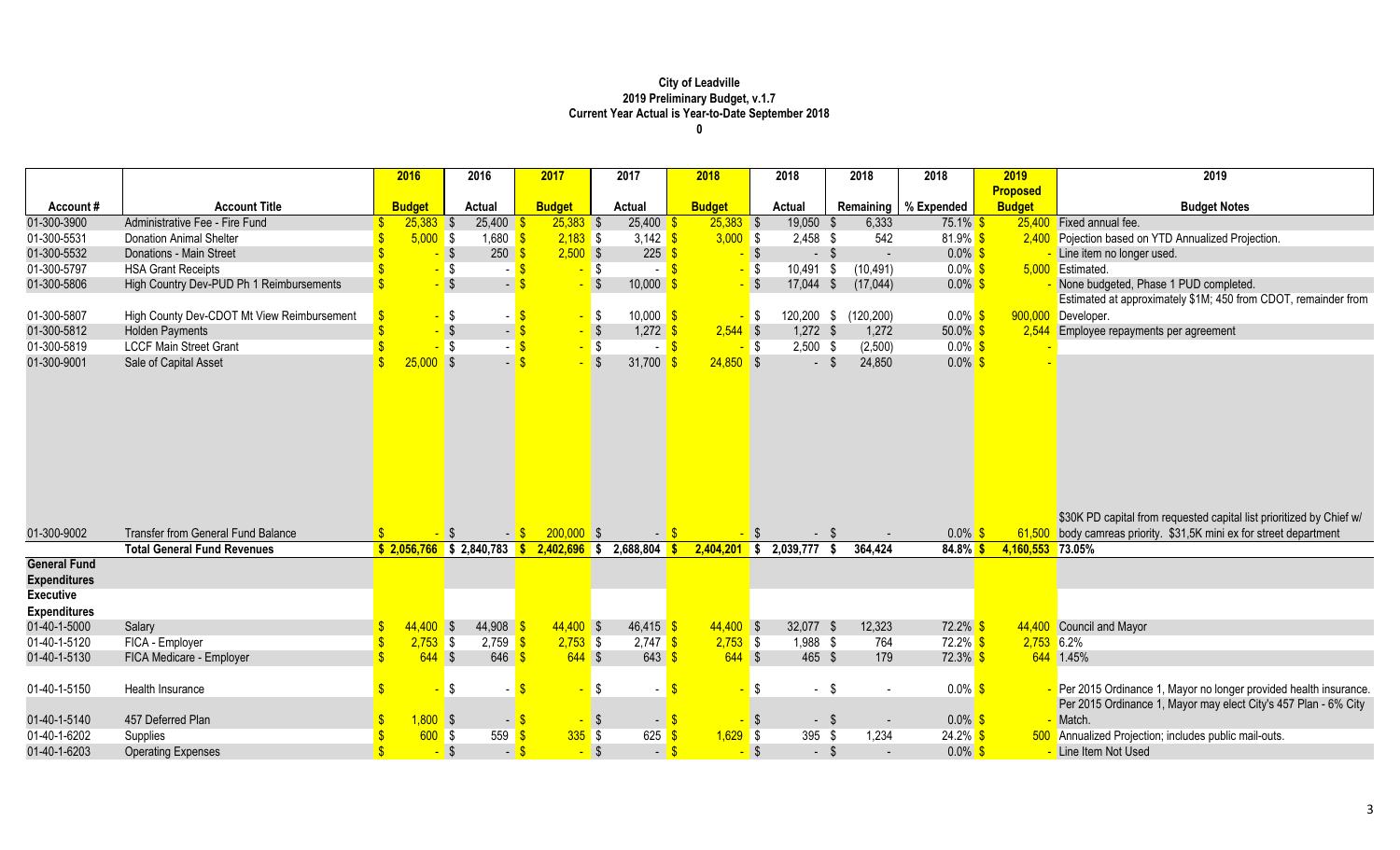|                           |                                          | 2016          | 2016                                   | 2017             | 2017                                  | 2018          |                   | 2018            | 2018                 | 2018                   | 2019            | 2019                                                            |
|---------------------------|------------------------------------------|---------------|----------------------------------------|------------------|---------------------------------------|---------------|-------------------|-----------------|----------------------|------------------------|-----------------|-----------------------------------------------------------------|
|                           |                                          |               |                                        |                  |                                       |               |                   |                 |                      |                        | <b>Proposed</b> |                                                                 |
| Account#                  | <b>Account Title</b>                     | <b>Budget</b> | <b>Actual</b>                          | <b>Budget</b>    | <b>Actual</b>                         | <b>Budget</b> |                   | <b>Actual</b>   |                      | Remaining   % Expended | <b>Budget</b>   | <b>Budget Notes</b>                                             |
| $\overline{01-40-1-6310}$ | <b>Education &amp; Conferences</b>       | $500$ \$      | 1,099                                  | $500$ \$         | $1,138$ \$                            | $1,000$ \$    |                   | $825$ \$        | 175                  | $82.5\%$ \$            |                 | 1,000 Estimate per Mayor                                        |
| 01-40-1-6311              | Travel                                   | $500$ \$      | $892$ $\sqrt{\frac{6}{5}}$             | $500$ \$         | 143                                   | $500$ \$      |                   | 65 \$           | 435                  | $13.0\%$ \$            |                 | 500 Estimate per Mayor                                          |
| 01-40-1-6550              | Computer Equipment/Maintenance           | 100S          | $-$ \$                                 | $-$ \$           | $\sim$                                |               | <mark>.</mark> \$ | -\$<br>$\sim$   |                      | $0.0\%$ \$             |                 | <mark>– nil</mark>                                              |
|                           | <b>Total Executive Expenditures</b>      | 51,297        | 50,864<br>∣S                           | $49,132$ \$      | 51,710                                | $50,926$ \$   |                   | 35,816          | 15,110               | $70.3\%$ \$            | 49,797          | $-2.22%$                                                        |
| <b>Administrative</b>     |                                          |               |                                        |                  |                                       |               |                   |                 |                      |                        |                 |                                                                 |
| <b>Expenditures</b>       |                                          |               |                                        |                  |                                       |               |                   |                 |                      |                        |                 |                                                                 |
|                           |                                          |               |                                        |                  |                                       |               |                   |                 |                      |                        |                 |                                                                 |
| 01-40-2-5000              | Salary                                   | $57,182$ \$   | 58,531                                 | $54,139$ \$      | 55,837                                | $80,988$ \$   |                   | 56,787          | 24,201<br>- \$       | $70.1\%$ \$            | 77,070          | Admin Manager + \$2000 bonus and 20 hr/wk Main Street Manager   |
| 01-40-2-5007              | Overtime                                 |               | $231$ $\sqrt{\frac{6}{5}}$<br><b>S</b> |                  | S S                                   |               | <mark>-</mark> \$ | -\$<br>$\sim$   |                      | $0.0\%$ \$             |                 | Line Itme Not Used                                              |
| 01-40-2-5008              | Miscellaneous Wages                      |               | $-$ \$<br>$\blacksquare$               |                  | $\sqrt{3}$<br>$\sim$ .                |               | $-$ \$            | $-$ \$          | $\sim$               | $0.0\%$ \$             |                 | Line Item Not Used                                              |
| 01-40-2-5010              | <b>Holiday Pay</b>                       |               | $\sqrt{s}$                             |                  | $\sqrt{3}$                            |               | $-$ \$            | $-$ \$          |                      | $0.0\%$ \$             |                 | Line Item Not Used                                              |
|                           |                                          |               |                                        |                  |                                       |               |                   |                 |                      |                        |                 | Non-budgeted line item; Accrued PTO payout will normally only   |
| 01-40-2-5015              | PTO Payout                               |               | $154$ $\sqrt{\$}$<br>- \$              |                  | $\sqrt{3}$                            | $-$ \$        | - \$              | $-5$            |                      | $0.0\%$ \$             |                 | occur at employee termination.                                  |
| 01-40-2-5120              | FICA - Employer                          | $3,545$ \$    | 3,653 $\frac{1}{5}$                    | $3,357$ \$       | 3,421 $\frac{1}{5}$                   | $5,021$ \$    |                   | $3,222$ \$      | 1,799                | 64.2% \$               |                 | 4,778 6.20%                                                     |
| 01-40-2-5130              | <b>FICA Medicare</b>                     | 829S          | 854                                    | $785$ \$         | $800 \frac{\text{S}}{\text{S}}$       | $1,174$ \$    |                   | 754 \$          | 421                  | $64.2\%$ \$            |                 | $1,118$ 1.45%                                                   |
| 01-40-2-5140              | 457 Deferred Plan                        | $3,170$ \$    | $2,761$ \$                             | $2,849$ \$       | 3,000 $\frac{\text{S}}{\text{S}}$     | $3,240$ \$    |                   | 2,368 \$        | 872                  | 73.1% \$               | 3,321           | 6% City Match of Admin Manager                                  |
| 01-40-2-5150              | Health Insurance                         | $2,407$ \$    | $72 \overline{\text{S}}$               | $72$ \$          | $1,224$ \$                            | $72$ \$       |                   | 13,538 \$       | (13, 466)            | 18803.2% <sup>S</sup>  | 14,204          | Based on Current 2018 Health Plan Enrollee - Admin Mgr.         |
| 01-40-2-5165              | State Unemployment Tax                   | $172$ \$      | 177 <sup>o</sup>                       | $162$ \$         | 168                                   | $243$ \$      |                   | 170 \$          | 73                   | $70.1\%$ \$            |                 | 231 .3% of All Compensation                                     |
| 01-40-2-6202              | Supplies                                 | 100S          | $30 \overline{\smash{\big)}\,}$        | 100S             | 150                                   | $100$ \$      |                   | 48 \$           | 52                   | $48.1\%$ \$            |                 | 100 SALY                                                        |
|                           |                                          |               |                                        |                  |                                       |               |                   |                 |                      |                        |                 | Line Item removed to City Hall Expenditures, line item 01-40-6- |
| 01-40-2-6203              | <b>Operating Expenses</b>                |               | 5,347 \$<br><b>S</b>                   | $5,220$ \$       | 7,258                                 |               | <mark>-</mark> \$ | $-$ \$          | $\sim$               | $0.0\%$ \$             |                 | 6205.                                                           |
| 01-40-2-6310              | <b>Education &amp; Conferences</b>       | $500$ \$      | $43 \overline{\text{S}}$               | $500$ \$         | 809 <sup>°</sup>                      | $750$ \$      |                   | 136             | 614<br>$\sqrt[6]{3}$ | $18.1\%$ \$            |                 | 750 Additional Education                                        |
| 01-40-2-6311              | Travel                                   | $300$ \$      | 344                                    | 400S<br>-\$      | 695                                   | $750$ \$      |                   | 973             | (223)<br>\$          | $129.8\%$ \$           |                 | 750 Tvl for Education increases.                                |
| 01-40-2-6550              | Computer Equipment/Maintenance           |               | $-$ \$<br>$-$ \$                       | $-$ \$           | $\sim$ 1                              |               | $-$ \$            | $-$ \$          | $\sim$               | $0.0\%$ \$             |                 | <mark>-</mark> nil                                              |
|                           | <b>Total Administrative Expenditures</b> | 68,205        | 72,195<br> \$                          | $67,583$ \$      | 73,360                                | $92,339$ \$   |                   | 77,997          | 14,342               | $84.5\%$ \$            |                 | 102,322 10.81%                                                  |
| <b>Municipal Court</b>    |                                          |               |                                        |                  |                                       |               |                   |                 |                      |                        |                 |                                                                 |
| <b>Expenditures</b>       |                                          |               |                                        |                  |                                       |               |                   |                 |                      |                        |                 |                                                                 |
|                           |                                          |               |                                        |                  |                                       |               |                   |                 |                      |                        |                 | Judge Reynolds and Municipal Court Clerk (10 hr/wk) plus 10% of |
| 01-40-3-5000              | Salary                                   | $11,779$ \$   | $12,233$ $\frac{\$}{\$}$               | $15,429$ \$      | 14,138                                | $23,889$ \$   |                   | 12,232 \$       | 11,657               | 51.2% $$$              |                 | 27,558 PD Admin Clerk                                           |
| 01-40-3-5008              | Misc Wages                               |               | - \$<br>$22 \overline{\text{S}}$       | $-$ \$           |                                       | $ S$          | $-$ \$            | $-$ \$          | $\blacksquare$       | $0.0\%$ \$             |                 | Line Itme Not Used                                              |
| 01-40-3-5120              | <b>FICA</b>                              | $730$ \$      | $760$ \$                               | $957$ \$         | $871 \; 3$                            | $1,481$ \$    |                   | 749 \$          | 732                  | 50.6% \$               | $1,709$ 6.2%    |                                                                 |
| 01-40-3-5130              | <b>FICA Medicare</b>                     | $171$ \$      | 178 <sup>o</sup>                       | $224$ \$         | $204 \frac{\text{S}}{20}$             | $346$ \$      |                   | 175 \$          | 171                  | $50.6\%$ \$            |                 | 400 1.45%                                                       |
| 01-40-3-5140              | 457 Deferred Plan                        |               | \$                                     |                  | 101<br>$\sqrt{3}$                     | $234$ \$      |                   | 175 \$          | 59                   | $0.0\%$ \$             |                 | 246 10% Municipal Clerk Only                                    |
|                           |                                          |               |                                        |                  |                                       |               |                   |                 |                      |                        |                 | Based on Current 2018 Health Plan Enrollees - Municipal Judge   |
| 01-40-3-5150              | Health Insurance                         | $72$ \$       | 68                                     | $661$ \$         | $262 \overline{\text{S}}$             | $638$ \$      |                   | 433 \$          | 205                  | 67.9% \$               |                 | 652 (Life Ins Only); and Municipal Clerk @ 10%.                 |
| 01-40-3-5165              | State Unemployment Tax                   | 35S           | 37 <sup>8</sup>                        | $46 \text{ }$ \$ | $43 \overline{\text{}}\sqrt{\text{}}$ | $72$ \$       |                   | 37 <sup>5</sup> | 35                   | 50.9% \$               |                 | 83 .3% of All Compensation                                      |
|                           |                                          |               |                                        |                  |                                       |               |                   |                 |                      |                        |                 |                                                                 |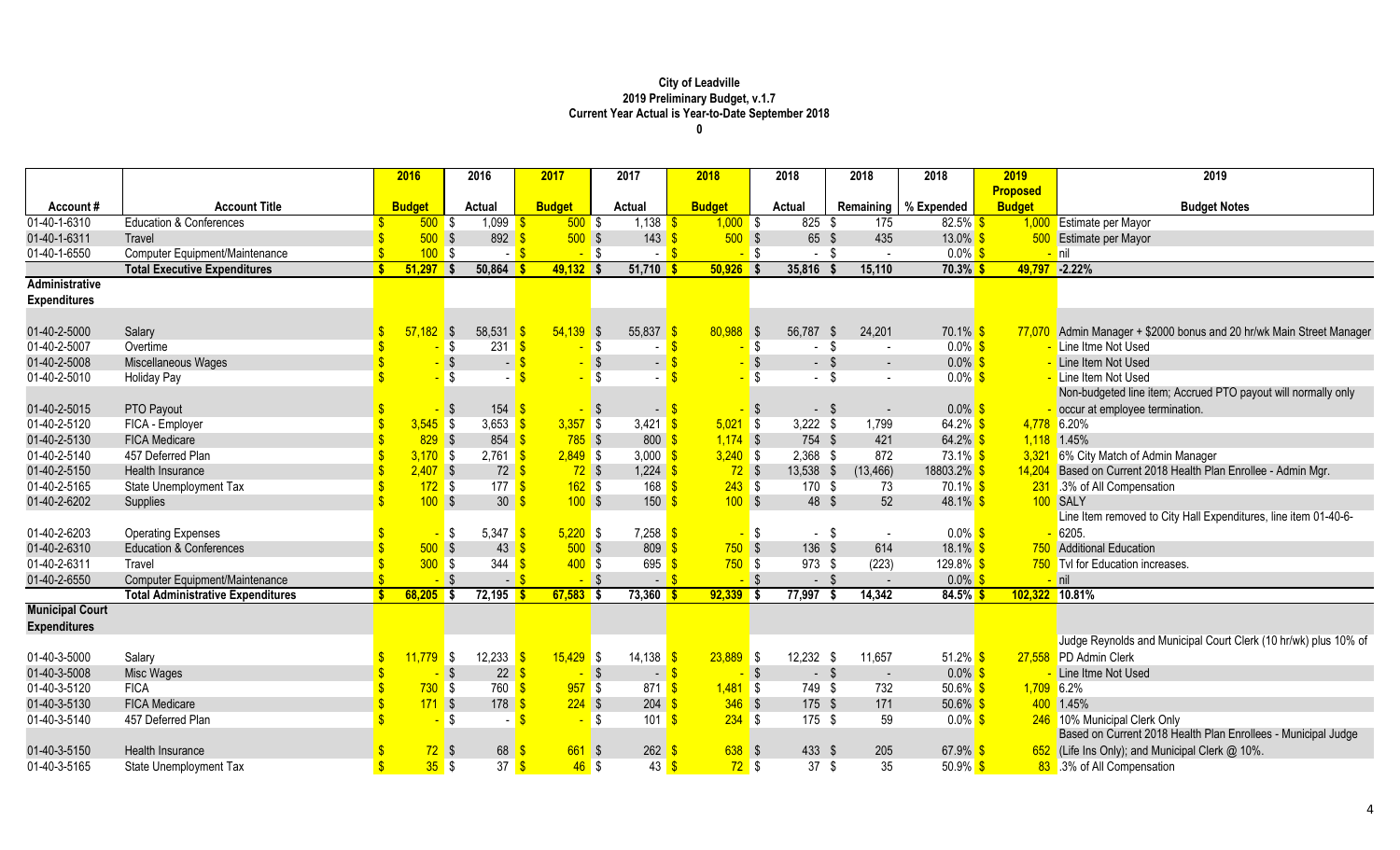|                       |                                                 | 2016          |                         | 2016                              | 2017              | 2017           |                          | 2018              |          | 2018             | 2018           | 2018                   | 2019            | 2019                                                                 |
|-----------------------|-------------------------------------------------|---------------|-------------------------|-----------------------------------|-------------------|----------------|--------------------------|-------------------|----------|------------------|----------------|------------------------|-----------------|----------------------------------------------------------------------|
|                       |                                                 |               |                         |                                   |                   |                |                          |                   |          |                  |                |                        | <b>Proposed</b> |                                                                      |
| <b>Account #</b>      | <b>Account Title</b>                            | <b>Budget</b> |                         | <b>Actual</b>                     | <b>Budget</b>     | <b>Actual</b>  |                          | <b>Budget</b>     |          | Actual           |                | Remaining   % Expended | <b>Budget</b>   | <b>Budget Notes</b>                                                  |
| 01-40-3-6202          | Supplies                                        |               | 100S                    | 22                                | 100S              |                | $11 \overline{\text{S}}$ | $100$ \$          |          | $51 \text{ }$ \$ | 49             | $51.3\%$ \$            |                 | 100 Same As Last Year (SALY)                                         |
| 01-40-3-6203          | <b>Operating Expenses</b>                       |               |                         | 50<br>\$                          | $50°$ \$          |                | 50                       | $50°$ \$          |          | 50 <sup>°</sup>  | $\sim$         | $0.0\%$ \$             |                 | 50 Annual Surety Bond f/Municipal Judge                              |
| 01-40-3-6204          | Postage                                         |               | \$                      | 47                                |                   | $\sqrt{S}$     | $\blacksquare$           | 100S              |          | $-$ \$           | $\sim$         | $0.0\%$                |                 | 100 SALY                                                             |
|                       |                                                 |               |                         |                                   |                   |                |                          |                   |          |                  |                |                        |                 | Prosecuting Attorney - Carlson, Carlson & Dunkelman (\$750/mo);      |
| 01-40-3-6301          | Legal Fees-Prosecuting Attorney/Defense Council | 7,200         | <b>S</b>                | 7,200                             | $9,200$ \$        |                | $6,000$ \$               | $9,200$ \$        |          | 4,800 \$         | 4,400          | $52.2\%$ \$            |                 | 10,000 Indigenous Defense Council (estimate \$1,000)                 |
| 01-40-3-6310          | <b>Education &amp; Conferences</b>              |               |                         |                                   |                   | -\$            | 40                       | $-$ \$            |          | $40 \text{ } $$  | (40)           | $0.0\%$ \$             |                 | $-$ nil                                                              |
| 01-40-3-6311          | Travel                                          |               | S                       |                                   |                   | -\$            |                          | $200$ \$          |          | - \$             | 200            | $0.0\%$ \$             |                 | 200 SALY; Transport of female prisoners to/out-of County Jail.       |
| 01-40-3-6312          | Dues & Memberships                              |               |                         | 40                                | $40 \text{ }$ \$  |                | $\sim$ $\sim$            | 40S               |          | - \$             | 40             | $0.0\%$ \$             |                 | 40 Colorado Municipal Judges Association Membership                  |
| 01-40-3-6570          | Interpreter                                     |               | 300 <sub>2</sub><br>-\$ | 75                                | 300S              |                |                          | $300$ \$          |          | 50 <sup>°</sup>  | 250            | 16.7% \$               |                 | 200 Certified Interpreter                                            |
|                       | <b>Total Municipal Court Expenditures</b>       | $20,387$ \$   |                         | 20,684                            | $27,006$ \$       |                | $21,719$ \$              | $36,650$ \$       |          | 18,793 \$        | 17,757         | $51.3\%$               |                 | 41,336 12.79%                                                        |
| <b>City Clerk</b>     |                                                 |               |                         |                                   |                   |                |                          |                   |          |                  |                |                        |                 |                                                                      |
| <b>Expenditures</b>   |                                                 |               |                         |                                   |                   |                |                          |                   |          |                  |                |                        |                 |                                                                      |
| 01-40-4-5000          | Salary                                          | $18,000$ \$   |                         | 18,692                            | $20,400$ \$       |                | 20,596                   | $29,440$ \$       |          | $21,514$ \$      | 7,926          | 73.1% \$               |                 | 31,116 City Clerk and Deputy City Clerk                              |
| 01-40-4-5120          | <b>FICA</b>                                     |               | $1,116$ \$              | 1,159                             | $1,265$ \$        |                | 1,277 $\sqrt{s}$         | $1,825$ \$        |          | $1,334$ \$       | 491            | 73.1% <sup>S</sup>     | $1,929$ 6.2%    |                                                                      |
| 01-40-4-5130          | <b>FICA Medicare</b>                            |               | $261$ \$                | $271$ \$                          | $296$ \$          |                | $299$ \$                 | $427$ \$          |          | $312$ \$         | 115            | 73.1% <sup>S</sup>     |                 | 451 1.45%                                                            |
| 01-40-4-5140          | 457 Deferred Plan                               |               | $1,080$ \$              | - <mark>S</mark>                  | $1,224$ \$        |                | $997$ \$                 | $1,622$ \$        |          | $1,186$ \$       | 436            | 73.1% <sup>S</sup>     |                 | 1,663 Deputy City Clerk @ 6%.                                        |
| 01-40-4-6202          | Supplies                                        |               | 200S                    | 503                               | $300$ \$          |                | $381$ \$                 | 300S              |          | 68 \$            | 232            | $22.7\%$ \$            |                 | SALY                                                                 |
| 01-40-4-6204          | Postage                                         |               | 300S                    | $282 \overline{\text{S}}$         | $200$ \$          |                | 122 $\sqrt{3}$           | $200$ \$          |          | $43 \text{ } $$  | 157            | $21.5\%$ \$            |                 | SALY                                                                 |
| 01-40-4-6310          | <b>Education &amp; Conferences</b>              |               | $2,000$ \$              | $1,631$ \$                        | $1,750$ \$        |                | $1,772$ \$               | $1,400$ \$        |          | 430 \$           | 970            | $30.7\%$ \$            |                 | 500 Includes Clerk's Institute training.                             |
| 01-40-4-6311          | Travel                                          |               | $500$ \$                | $1,087$ \$                        | $500$ \$          |                | 1,055 $\frac{1}{3}$      | $1,000$ \$        |          | $2,071$ \$       | (1,071)        | $207.1\%$ \$           |                 | 2,000 Based on previous 2016 Actual.                                 |
| 01-40-4-6501          | <b>Other Expenses</b>                           |               | $\sqrt{3}$              | 869                               | $200$ \$          |                | - 5                      | $-$ \$            |          | $308$ \$         | (308)          | $0.0\%$ \$             |                 | <mark>- nil</mark>                                                   |
| 01-40-4-6540          | Elections                                       |               | $5,000$ \$              | $-$ \$                            | $5,000$ \$        |                | 5,416 \$                 | $5,000$ \$        |          | $-$ \$           | 5,000          | $0.0\%$ \$             | 5,500 SALY      |                                                                      |
| 01-40-4-6545          | <b>Legal Publications</b>                       |               | $6,000$ \$              | 5,144 $\frac{1}{5}$               | $5,000$ \$        |                | $5,039$ \$               | $5,000$ \$        |          | 614 \$           | 4,386          | $12.3\%$ \$            |                 | 5,000 SALY; Projection based on Actual of last few years             |
| 01-40-4-6550          | Computer Equipment/Maintenance                  |               | $500$ \$                | $(176)$ \$                        | <mark>-</mark> \$ |                | $\sim$ 1                 | <mark>-</mark> \$ |          | $-$ \$           | $\sim$         | $0.0\%$ \$             |                 |                                                                      |
| 01-40-4-6566          | Records Preservation                            |               | $1,000$ \$              | $363$ $\frac{\text{}}{\text{}}$   | $500$ \$          |                | - 8                      | $500$ \$          |          | $1,317$ \$       | (817)          | $263.4\%$ \$           |                 | 500 SALY. Nothing specific planned at this time.                     |
| 01-40-4-6901          | <b>Office Equipment Expenditures</b>            |               | 500S                    | $758$ $\frac{\text{S}}{\text{S}}$ | $1,000$ \$        |                | 1,086 $$$                | $500$ \$          |          | - \$             | 500            | $0.0\%$ \$             |                 | 400 Estimated.                                                       |
|                       | <b>Total City Clerk Expenditures</b>            | $36,457$ \$   |                         | $30,583$ \$                       | $37,635$ \$       |                | 38,040                   | $47,214$ \$       |          | 29,196 \$        | 18,018         | $61.8\%$               | 49,059 3.91%    |                                                                      |
| <b>City Treasurer</b> |                                                 |               |                         |                                   |                   |                |                          |                   |          |                  |                |                        |                 |                                                                      |
| <b>Expenditures</b>   |                                                 |               |                         |                                   |                   |                |                          |                   |          |                  |                |                        |                 |                                                                      |
| 01-40-5-5000          | Salary                                          | 60.150        | S S                     | 61,904                            | $62,400$ \$       |                | 62,492                   | $62,400$ \$       |          | 45,600           | 16,800<br>- \$ | 73.1% <sup>S</sup>     |                 | 68,080 Finance Director, City Treasurer, Payroll Technician          |
| 01-40-5-5008          | Miscellaneous Pay                               |               | \$                      |                                   | ÷.                | $\blacksquare$ | $ \sqrt{s}$              | $\sim$            | <b>S</b> | $-$ \$           | $\sim$         | $0.0\%$ \$             |                 | Line Item Not Used                                                   |
| 01-40-5-5120          | <b>FICA</b>                                     |               | $3,729$ \$              | 3.838                             | $3,869$ \$        |                | 3,875 \$                 | $3,869$ \$        |          | $2,827$ \$       | 1,042          | 73.1% <sup>S</sup>     | $4,221$ 6.2%    |                                                                      |
| 01-40-5-5130          | <b>FICA Medicare</b>                            |               | $872$ \$                | 898                               | $905$ \$          |                | 906 $\sqrt{3}$           | $905$ \$          |          | 661 \$           | 244            | 73.1% <sup>S</sup>     |                 | 987 1.45%                                                            |
| 01-40-5-5140          | 457 Deferred Plan                               |               | $3,465$ \$              | 3,603                             | $3,465$ \$        |                | $3,600$ \$               | $3,600$ \$        |          | $2,631$ \$       | 969            | $73.1\%$ \$            |                 | 1,944 6% City Match for Finance Director                             |
| 01-40-5-5150          | Health Insurance                                |               | $36$ \$                 | 36                                | $36$ \$           |                | 36 <sup>8</sup>          | 36S               |          | $27 \quad$       | -9             | $75.0\%$ \$            |                 | 14,204 Based on new Finance Director - Family Plan B2000 2018 rates. |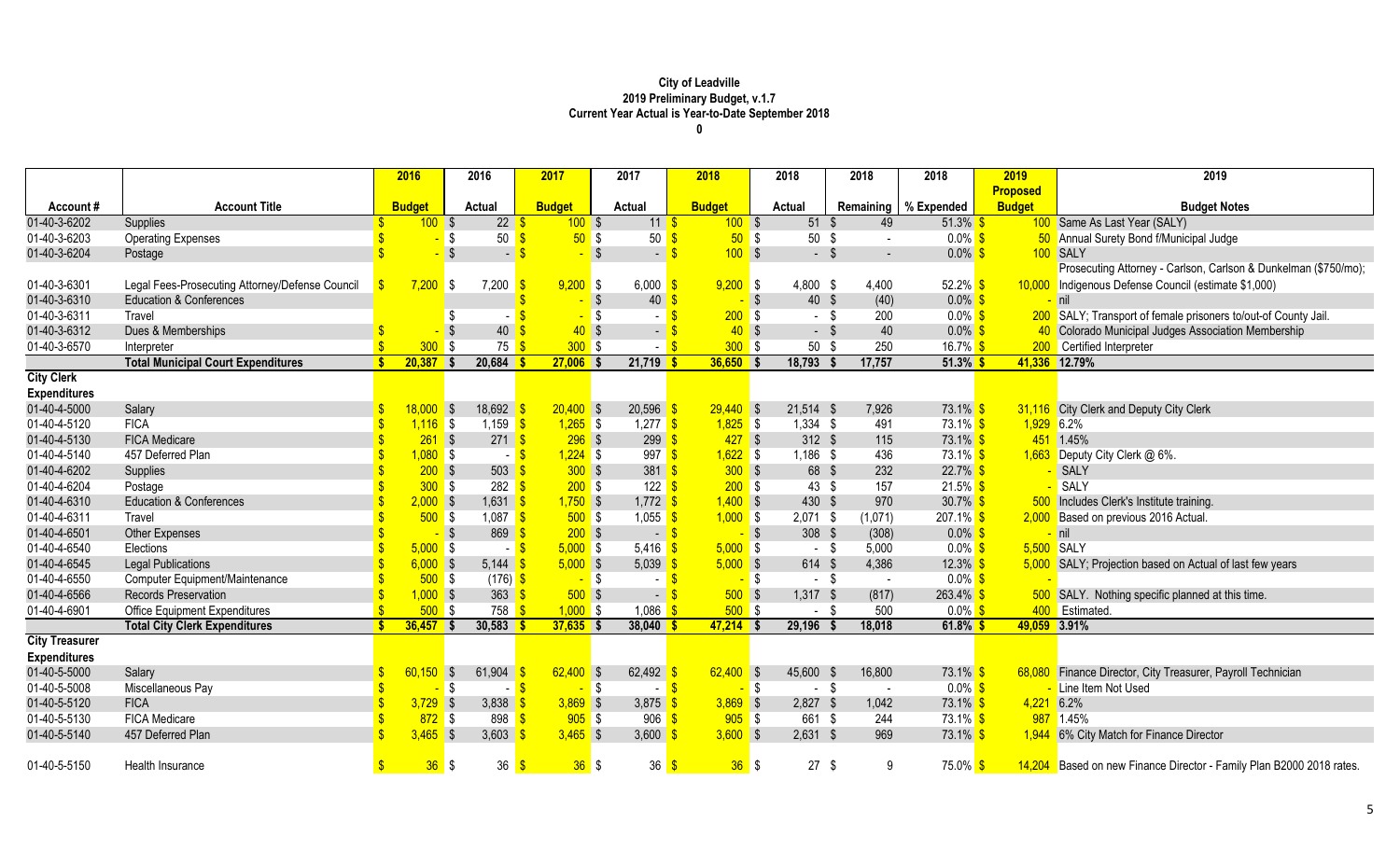|                     |                                                   | 2016          | 2016                                | 2017                     | 2017                         | 2018                     | 2018                   | 2018                  | 2018                   | 2019            | 2019                                                                                                                                                                                           |
|---------------------|---------------------------------------------------|---------------|-------------------------------------|--------------------------|------------------------------|--------------------------|------------------------|-----------------------|------------------------|-----------------|------------------------------------------------------------------------------------------------------------------------------------------------------------------------------------------------|
|                     |                                                   |               |                                     |                          |                              |                          |                        |                       |                        | <b>Proposed</b> |                                                                                                                                                                                                |
| Account#            | <b>Account Title</b>                              | <b>Budget</b> | <b>Actual</b>                       | <b>Budget</b>            | <b>Actual</b>                | <b>Budget</b>            | <b>Actual</b>          |                       | Remaining   % Expended | <b>Budget</b>   | <b>Budget Notes</b>                                                                                                                                                                            |
| 01-40-5-5165        | <b>State Unemployment Tax</b>                     | $173$ \$      | 180                                 | $173$ \$                 | 180                          | $187$ \$                 | 131S                   | 56                    | $70.3\%$ \$            |                 | 204 .3% of Finance Director Compensation                                                                                                                                                       |
| 01-40-5-6202        | Supplies                                          | $300$ \$      | 105                                 | 300S                     | $481$ \$                     | 100S                     | 46 \$                  | 54                    | $45.7\%$ \$            |                 | 100 Same As Last Year (SALY)                                                                                                                                                                   |
| 01-40-5-6310        | <b>Education and Conferences</b>                  | $200$ \$      | $194$ \$                            | $200$ \$                 | 393                          | $200$ \$                 |                        | 200<br>$-$ \$         | $0.0\%$ \$             |                 | 1,000 Training for new Finance Dir.                                                                                                                                                            |
| 01-40-5-6311        | Travel                                            | 200S          |                                     | $200$ \$<br>- \$         | $\sim$                       | 300S                     |                        | 300<br>- \$           | $0.0\%$ \$             |                 | 1,000 Tvl for training for new Finance Dir.                                                                                                                                                    |
| 01-40-5-6312        | Dues & Membership                                 | $200$ \$      | 255                                 | 255S                     | 265                          | $300$ \$                 | $275$ \$               | 25                    | $91.7\%$ \$            |                 | 300 SALY                                                                                                                                                                                       |
| 01-40-5-6501        | <b>Other Expenses</b>                             |               | $-$ \$                              | <mark>-</mark> \$        | $\sim$                       |                          | $-$ \$                 | $-$ \$<br>$\sim$      | $0.0\%$ \$             |                 | - Line Item Not Used                                                                                                                                                                           |
| 01-40-5-6550        | Computer Equipment/Maintenance                    |               | $-$ \$<br>$\sim$                    | $-$ \$                   |                              | $-$ \$                   | $\sqrt{3}$             | $-$ \$                | $0.0\%$ \$             |                 | <mark>-</mark> nil                                                                                                                                                                             |
|                     | <b>Total City Treasurer Expenditures</b>          | $69,326$ \$   | 71,014                              | $71,803$ \$              | 72,229                       | 71,897                   | 52,198<br>l \$         | 19,699                | 72.6% S                |                 | 92,040 28.02%                                                                                                                                                                                  |
| <b>City Hall</b>    |                                                   |               |                                     |                          |                              |                          |                        |                       |                        |                 |                                                                                                                                                                                                |
| <b>Expenditures</b> |                                                   |               |                                     |                          |                              |                          |                        |                       |                        |                 |                                                                                                                                                                                                |
|                     |                                                   |               |                                     |                          |                              |                          |                        |                       |                        |                 | Minimum up from 10.20 to 11.10 in 2019 90% of Tabor Home                                                                                                                                       |
| 01-40-6-5000        | Salary                                            |               | $\sqrt{3}$                          |                          | - \$                         | $4,500$ \$               | 1,808 \$               | 2,692                 | $40.2\%$ \$            |                 | 6,551 Guides (10% CTF funding)                                                                                                                                                                 |
| 01-40-6-5120        | <b>FICA</b>                                       |               | <mark>.</mark> \$<br>$\blacksquare$ |                          | $\sqrt{3}$<br>$\overline{a}$ | $279$ \$                 | $112$ \$               | 167                   | $40.2\%$               |                 | 406 6.2%                                                                                                                                                                                       |
| 01-40-6-5130        | <b>FICA Medicare</b>                              |               | $-$ \$                              |                          | <b>S</b>                     | 65S                      | $26 \quad $$           | 39                    | $40.3\%$ \$            |                 | 95 1.45%                                                                                                                                                                                       |
| 01-40-6-5165        | Unemployment Tax                                  |               | -   \$<br>$\overline{\phantom{0}}$  | $-$ \$                   | $\blacksquare$               |                          | $-$ \$                 | (5)<br>5 <sup>5</sup> | $0.0\%$ \$             |                 | 20 .3% of Tabor Home Guides                                                                                                                                                                    |
| 01-40-6-6200        | Reimbursements - Grants                           |               | - \$<br>3,504                       | $-$ \$                   | 4,073                        |                          | 5,000<br><b>S</b>      | -\$<br>(5,000)        | $0.0\%$ \$             |                 | - Line Item not budgeted.                                                                                                                                                                      |
| 01-40-6-6201        | <b>Reimbursement Expense</b>                      |               | $-$ \$<br>$65 \frac{9}{5}$          | $-$ \$                   | $5,722$ \$                   |                          | $\sqrt{3}$             | $-$ \$<br>$\sim$      | $0.0\%$                |                 | Line Item not budgeted.                                                                                                                                                                        |
| 01-40-6-6202        | Supplies                                          | $3,500$ \$    | $4,015$ \$                          | $4,042$ \$               | 5,376                        | $5,000$ \$               | $5,080$ \$             | (80)                  | $101.6\%$              |                 | 6,000 Annualized Projection                                                                                                                                                                    |
| 01-40-6-6203        | <b>Merchant Service Fees</b>                      |               | $714$ \$<br>- \$                    | $-$ \$                   | $720$ \$                     | $1,000$ \$               | 715 \$                 | 285                   | $71.5\%$ \$            |                 | 1,000 Merchant Fees for Credit Cards                                                                                                                                                           |
| 01-40-6-6204        | Postage                                           | $825$ \$      | 530                                 | 517S                     | 1,257 $\frac{1}{5}$          | 900S                     | $1,321$ \$             | (421)                 | 146.7% \$              | 1,000 SALY      |                                                                                                                                                                                                |
|                     |                                                   |               |                                     |                          |                              |                          |                        |                       |                        |                 | Contract labor for City Hall janitorial services @ \$435/month; and                                                                                                                            |
| 01-40-6-6205        | <b>Operating Expenses</b>                         |               | -\$<br>$\blacksquare$               |                          | $\sim$                       | $6,420$ \$               | $3,915$ \$             | 2,505                 | 61.0% \$               |                 | 5,232 sidewalk snow removal at City Hall @ \$1,200.                                                                                                                                            |
|                     |                                                   |               |                                     |                          |                              |                          |                        |                       |                        |                 | Estimated general maintenance and repairs of City Hall; Updated                                                                                                                                |
|                     |                                                   |               |                                     |                          |                              |                          |                        |                       |                        |                 | Chamber Hall (includes IT enhancements), re-carpet City Hall                                                                                                                                   |
| 01-40-6-6216        | <b>Building Maintenance</b>                       | $3,500$ \$    | 7,663                               | $1,000$ \$<br>$\sqrt{3}$ | 13,058                       | $5,000$ \$<br>$\sqrt{3}$ | $8,063$ \$             | (3,063)               | 161.3%                 |                 | 6,000 Stairs, and general maintenance.                                                                                                                                                         |
| 01-40-6-6301        | Professional Services - Legal                     | $70,000$ \$   | 55,690                              | $55,000$ \$              | 94,705                       | $55,000$ \$              | 60,073 \$              | (5,073)               | 109.2% <sup>S</sup>    | 55,000 SALY     |                                                                                                                                                                                                |
| 01-40-6-6302        | Professional Services - Audit                     | $19,340$ \$   | 19,655 $\frac{\text{S}}{\text{S}}$  | $19,340$ \$              | $20,210$ \$                  | $19,800$ \$              | 22,338 \$              | (2,538)               | 112.8% \$              |                 | 22,500 Projection based on 2018 Actual.                                                                                                                                                        |
| 01-40-6-6303        | Professional Services - Other                     |               | $681$ \$<br>- \$                    | $-$ \$                   |                              | - <b>S</b>               | $\sqrt{3}$             | $-5$<br>$\sim$        | $0.0\%$ \$             |                 | Non-budgeted line item                                                                                                                                                                         |
| 01-40-6-6304        | <b>Codification of Municipal Code</b>             | $3,000$ \$    |                                     | $3,000$ \$               | 1,864                        | 3,000                    | <b>S</b><br>$2,624$ \$ | 376                   | 87.5% $$$              |                 | 3,000 SALY - Codified at end of year.                                                                                                                                                          |
|                     | Treasurers Fees (Administrative Fees for Property |               |                                     |                          |                              |                          |                        |                       |                        |                 | Per MOU/IGA between City and County, dated 5/13/2009, Annual<br>Administrative Fee for providing City's share of the sales taxes<br>(\$9,000); and per State Statutes, 2% of Property Taxes as |
| 01-40-6-6306        | Tax and Sales Tax)                                | 16,277        | 16,686<br>l \$                      | $16,526$ \$              | 16,593                       | 16,997                   | 13,866<br>l S          | 3,131<br>- \$         | 81.6% \$               |                 | 19,334 Administrative Fee for processing City's share of Property Taxes.                                                                                                                       |
|                     |                                                   |               |                                     |                          |                              |                          |                        |                       |                        |                 | SALY - many renewals are end of year; (includes CML - \$1,786,                                                                                                                                 |
| 01-40-6-6312        | Dues & Membership                                 | $2,500$ \$    | 2,357                               | $2,600$ \$               | $2,721$ \$                   | $3,000$ \$               | $1,444$ \$             | 1,556                 | 48.1% <sup>S</sup>     |                 | $3,000$ DCI - \$400).                                                                                                                                                                          |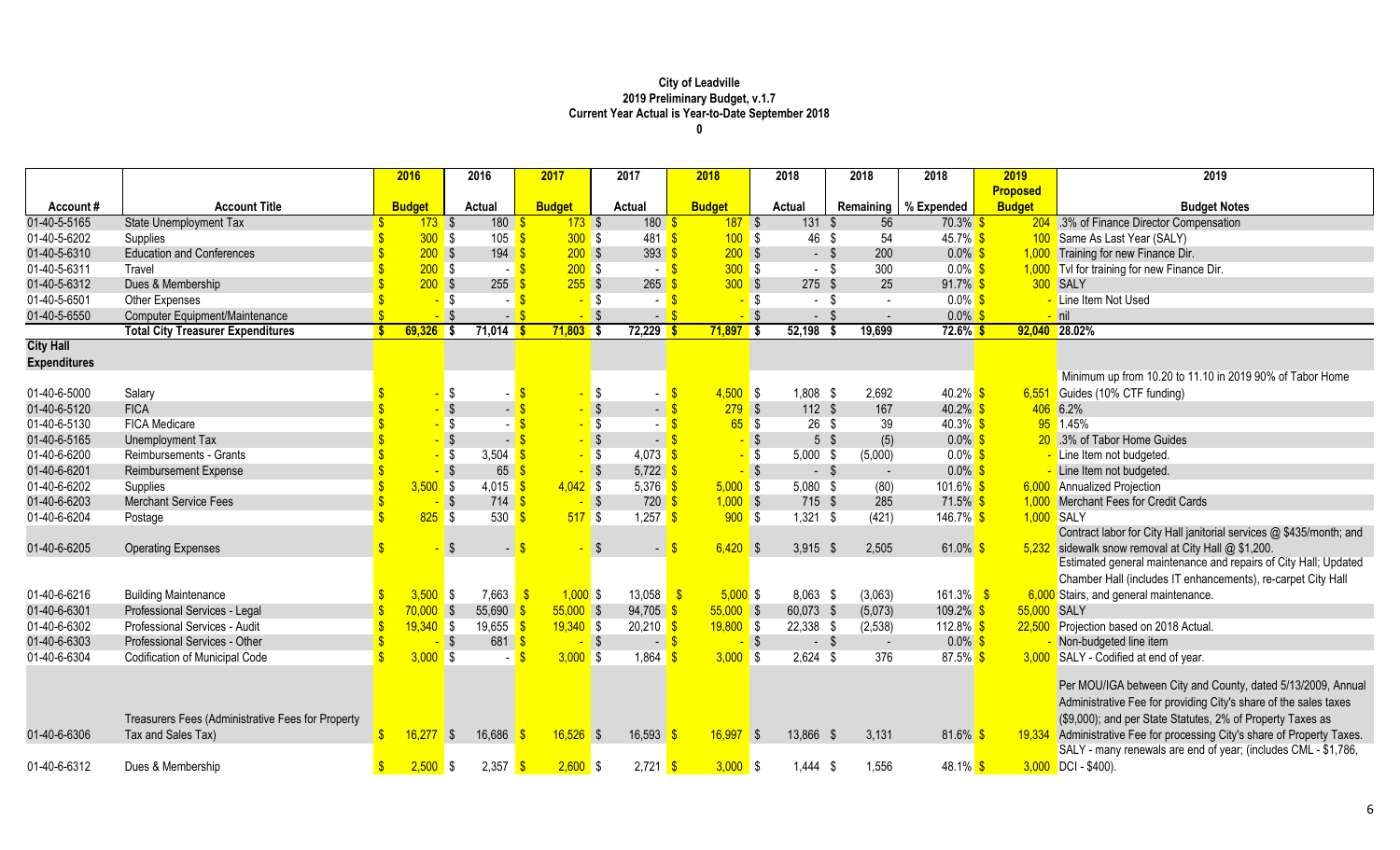|              |                                              | 2016          | 2016                                            | 2017               | 2017                  | 2018             | 2018                    |             | 2018                     | 2018                   | 2019            | 2019                                                               |
|--------------|----------------------------------------------|---------------|-------------------------------------------------|--------------------|-----------------------|------------------|-------------------------|-------------|--------------------------|------------------------|-----------------|--------------------------------------------------------------------|
|              |                                              |               |                                                 |                    |                       |                  |                         |             |                          |                        | <b>Proposed</b> |                                                                    |
| Account#     | <b>Account Title</b>                         | <b>Budget</b> | <b>Actual</b>                                   | <b>Budget</b>      | <b>Actual</b>         | <b>Budget</b>    | <b>Actual</b>           |             |                          | Remaining   % Expended | <b>Budget</b>   | <b>Budget Notes</b>                                                |
| 01-40-6-6314 | Tabor Opera House Acquisition                | 600,000       | 600,866<br>$\sqrt{3}$                           | $-$ \$             |                       | $-5$             | $-$ \$                  | $-$ \$      |                          | $0.0\%$                |                 | Line Item Not Used                                                 |
| 01-40-6-6330 | Telephone                                    | $3,500$ \$    | 5,640 $\frac{1}{5}$                             | $4,000$ \$         | 5,864                 | $5,400$ \$       |                         | $3,681$ \$  | 1,719                    | $68.2\%$ \$            |                 | 5,000 Annualized.                                                  |
| 01-40-6-6340 | <b>Utilities</b>                             | $15,000$ \$   | 15,009                                          | $15,600$ \$        | $12,225$ \$           | $15,600$ \$      |                         | 5,806 \$    | 9,794                    | 37.2% \$               | 15,600 SALY     |                                                                    |
| 01-40-6-6341 | <b>Street Lighting</b>                       | $35,000$ \$   | 37,010                                          | $35,000$ \$        | 38,628                | $35,000$ \$      |                         | 29,864 \$   | 5,136                    | 85.3% $$$              | 35,000 SALY     |                                                                    |
| 01-40-6-6501 | <b>Other Expenses</b>                        | 500S          | $7,836$ \$                                      | $1,500$ \$         | 8,999                 | $1,500$ \$       |                         | $3,022$ \$  | (1,522)                  | $201.5\%$ \$           |                 | 1,500 SALY; 2018 YTD Actual includes ads in the Herald Democrat    |
| 01-40-6-6503 | <b>Tabor Grand Expense</b>                   |               | <b>S</b>                                        | $-$ \$             |                       |                  | <mark>-</mark> \$       | - \$        | $\sim$                   | $0.0\%$ \$             |                 | Line Item Not Used                                                 |
| 01-40-6-6504 | <b>Tabor Home Expenses</b>                   | $4,100$ \$    | $4,470$ \$                                      | $4,200$ \$         | $4,941$ \$            | $4,200$ \$       |                         | 4,062 \$    | 138                      | $96.7\%$ \$            | 4,200 SALY      |                                                                    |
| 01-40-6-6505 | Tabor Opera House (TOH) - Other Expenses     |               | 23,955<br><mark>-</mark> \$                     | $-$ \$             | $7,472$ \$            |                  | <mark>-</mark> \$       | $-$ \$      | $\sim$                   | $0.0\%$ \$             |                 | Line Item Not Used                                                 |
| 01-40-6-6506 | TOH - WMD Bluegrass Bank                     |               | - \$<br>$1,700$ \$                              | $-$ \$             | $\sim$                |                  | $-$ \$                  | $-$ \$      | $\overline{\phantom{0}}$ | $0.0\%$                |                 | Line Item Not Used                                                 |
| 01-40-6-6507 | <b>TOH - Hazel Miller Bank</b>               |               | $2,137$ \$<br><mark>-</mark> \$                 |                    | $-$ \$                |                  | <b>S</b>                | - \$        | $\sim$                   | $0.0\%$ \$             |                 | Line Item Not Used                                                 |
| 01-40-6-6508 | TOH - King Cardinal                          |               | $-$ \$<br>$1,470$ \$                            | $-$ \$             | $\sim$                |                  | $-$ \$                  | - \$        | $\sim$                   | $0.0\%$ \$             |                 | Line Item Not Used                                                 |
| 01-40-6-6509 | TOH - Chris Daniels and Kings                |               | $-$ \$<br>3,244                                 |                    | <mark>-</mark> \$     |                  | $-$ \$                  | $-$ \$      | $\sim$                   | $0.0\%$ \$             |                 | - Line Item Not Used                                               |
| 01-40-6-6510 | <b>Building Inspection</b>                   | $33,750$ \$   | 31,183                                          | $67,010$ \$        | 54,045                | 56,250           | $\sqrt{3}$              | 30,927 \$   | 25,323                   | $55.0\%$ \$            |                 | Line Item no longer used.                                          |
|              |                                              |               |                                                 |                    |                       |                  |                         |             |                          |                        |                 | \$5,000 for continued planning and zoning muni code revisions and  |
| 01-40-6-6515 | Planning & Zoning                            | 10,000        | 5,802<br><b>S</b>                               | $4,000$ \$         | 8,791                 | $6,000$ \$<br>-S |                         | $3,447$ \$  | 2,553                    | $57.5\%$ \$            |                 | 5,000 training.                                                    |
|              |                                              |               |                                                 |                    |                       |                  |                         |             |                          |                        |                 | Estimated, based on CIRSA 2019 Rate Quote \$90,000 (City           |
|              |                                              |               |                                                 |                    |                       |                  |                         |             |                          |                        |                 | Allocation - \$67,700); and Pinnacol Rates TBD, presently \$94,312 |
| 01-40-6-6520 | Insurance                                    | $93,124$ \$   | 98,008                                          | $115,426$ \$       | $120,018$ \$          | $116,859$ \$     |                         | 122,474 \$  | (5,615)                  | $104.8\%$ \$           |                 | 117,685 (City Allocation - \$49,985).                              |
| 01-40-6-6525 | Economic Development                         | $5,400$ \$    | 5,400                                           | $3,900$ \$         | 3,511 $\frac{\$}{\$}$ |                  | <mark>-</mark> \$       | - \$        | $\sim$                   | $0.0\%$ \$             |                 | 5.000 Contribution to EDC.                                         |
| 01-40-6-6526 | <b>Historic Preservation Commission</b>      | $8,000$ \$    | 6,808                                           | $4,000$ \$         | 3,031 \$              | $4,000$ \$       |                         | $2,034$ \$  | 1,966                    | 50.8%                  |                 | 5,000 Includes matching grants and other expenditures              |
| 01-40-6-6529 | <b>High Country Development Expenditures</b> |               | - \$<br>$-$ \$                                  | $-$ \$             |                       | $-5$             | $-$ \$                  | $3,797$ \$  | $\sim$                   | $0.0\%$                |                 | 900,000 Estimated.                                                 |
| 01-40-6-6530 | <b>Donations</b>                             |               | <mark>_</mark> \$<br>$310$ $\sqrt{\frac{9}{2}}$ | $-$ \$             | 150                   |                  | $-$ \$                  | 298 \$      | (298)                    | $0.0\%$ \$             |                 | Line Item Not Used                                                 |
| 01-40-6-6531 | Transfers to other funds                     | $317,609$ \$  | 317,607                                         | $340,491$ \$       | 344,802               | $349,370$ \$     |                         | 262,027 \$  | 87,343                   | 75.0%                  |                 | 354,733 City transfers to Fire Fund                                |
| 01-40-6-6535 | Main Street Program Expenditures             |               | - \$                                            |                    | 1,642<br>- \$         |                  | I\$                     | $2,177$ \$  | (2, 177)                 | $0.0\%$ \$             |                 | Line Item Not Used                                                 |
|              |                                              |               |                                                 |                    |                       |                  |                         |             |                          |                        |                 | Caselle Annual Support Fee (\$9,144); Peak Performance Contract    |
|              |                                              |               |                                                 |                    |                       |                  |                         |             |                          |                        |                 | (\$35,973) - Allocated across Departments (CH - \$13,082);         |
| 01-40-6-6550 | <b>Computer Equipment/Maintenance</b>        | 13,530        | 18,672<br><b>S</b>                              | $20,184$ \$        | 20,943                | $20,184$ \$      |                         | 16,853 \$   | 3,331                    | 83.5%                  |                 | 26,104 Additional IT per Schedule (\$3,878)                        |
|              |                                              |               |                                                 |                    |                       |                  |                         |             |                          |                        |                 |                                                                    |
| 01-40-6-6551 | <b>Computer Software</b>                     | $1,500$ \$    | 5,266                                           |                    | 4,672<br>\$           | $2,400$ \$       |                         | 2,496 \$    | (96)                     | $0.0\%$ \$             |                 | 2,400 Annual Renewal of Google G-Suite Networking per IT (\$2,400) |
| 01-40-6-6561 | <b>Grant Expenses</b>                        |               | 51                                              |                    |                       |                  | $-$ \$                  | 750 \$      | (750)                    | $0.0\%$                |                 | 606,000 Non-budgeted line item                                     |
| 01-40-6-6566 | AmEX Partners in Preservation Grant Expenses |               | $\sqrt{3}$                                      |                    | $\sim$ .              |                  | $-$ \$                  | $3,149$ \$  | (3, 149)                 | $0.0\%$ \$             |                 |                                                                    |
| 01-40-6-6901 | <b>Office Equipment Expenditures</b>         |               | $-$ \$                                          |                    | $-$ \$                | $-$ \$           | $-$ \$                  | - \$        | $\sim$                   | $0.0\%$ \$             |                 | <b>I</b> nil                                                       |
| 01-40-6-6802 | <b>HSA Expenditures</b>                      |               | $-$ \$                                          |                    |                       | $\mathbf{s}$     | $\overline{\mathbf{s}}$ | $9,112$ \$  | (9, 112)                 | $0.0\%$ \$             | 5,000           |                                                                    |
|              |                                              |               |                                                 |                    |                       |                  |                         |             |                          |                        |                 | funding to: LCCF in kind, C4 \$3,000, Bright Start \$3,000, VC     |
|              |                                              |               |                                                 |                    |                       |                  |                         |             |                          |                        |                 | \$3,000, Advocates \$3,000, TOH \$2,000 (\$18K in 2018), \$8000    |
| 01-40-6-6905 | <b>Operating Contingency</b>                 | $132,312$ \$  | 665                                             | $30,203$ \$<br>-\$ | $21,613$ \$           | $46,694$ \$      |                         | $23,611$ \$ | 23,083                   | $50.6\%$               |                 | 47,946 Housing coordinator to BAG.                                 |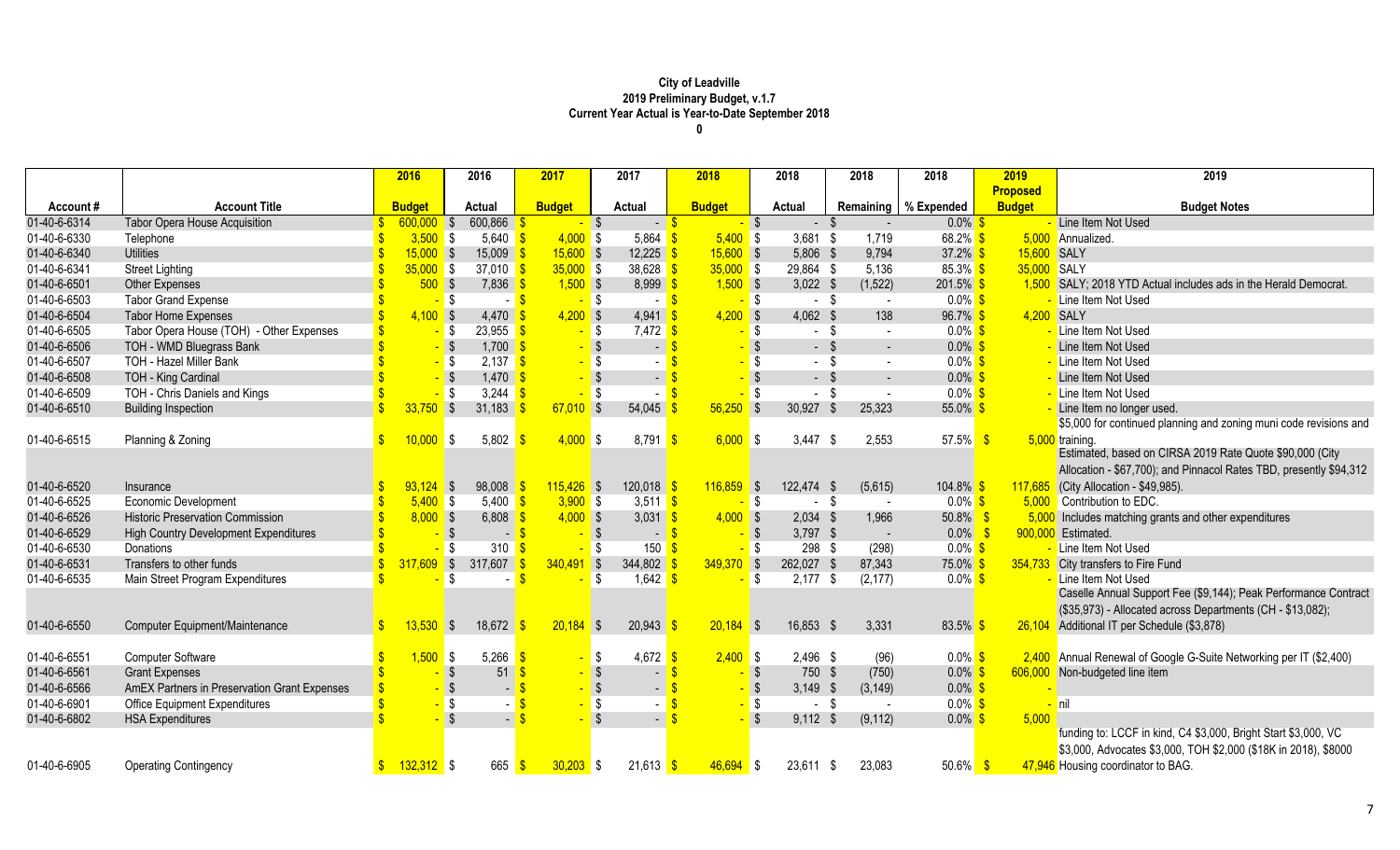| 2016<br>2016<br>2017<br>2017<br>2018<br>2018<br>2018<br>2019<br>2019<br>2018                                                                                                                                                |  |
|-----------------------------------------------------------------------------------------------------------------------------------------------------------------------------------------------------------------------------|--|
| <b>Proposed</b>                                                                                                                                                                                                             |  |
| <b>Account Title</b><br><b>Budget</b><br>Remaining   % Expended<br><b>Budget</b><br><b>Budget</b><br><b>Actual</b><br><b>Actual</b><br><b>Budget</b><br><b>Actual</b><br><b>Budget Notes</b><br>Account#                    |  |
| 01-40-6-6906<br>$89,000$ \$<br>Suppl Budget Appropriation<br>0.0%<br><mark>-</mark> \$<br>-S<br>$\sim$                                                                                                                      |  |
| $5,000$ \$<br>1,921<br>$32.0\%$<br>01-40-6-7001<br>5,000S<br>6,855<br>$6,000$ \$<br>4,079<br>6,000 SALY<br>5,601<br>Xerox                                                                                                   |  |
| 19,230 $\frac{1}{5}$<br>$0.0\%$ \$<br>01-40-6-8819<br><b>Climax Investment Fund Grant Expenditures</b><br>$-$ \$<br><mark>-</mark> \$<br>Line Item Not Used<br>l S<br>$\sim$<br>$\sim$<br>$\sim$                            |  |
| 29,390<br>$-$ \$<br>0.0%<br>01-40-6-9000<br>Capital Purchase<br>60,000 \$30K Gateway Signage. \$30K Southern Fire station<br>$-$ \$                                                                                         |  |
| 657,898<br>133,425<br><b>Total City Hall Expenditures</b><br>$$1,397,267$ \$ 1,329,501<br>$841,540$ \$<br>863,890<br>$790,418$ \$<br>83.2%<br>2,331,306 194.9%                                                              |  |
|                                                                                                                                                                                                                             |  |
| \$1,574,840<br>1,120,947<br>871,898<br>218,350<br>$80.0\%$<br>2,665,860 144.70%<br><b>Total General Operating Expenditures</b><br>\$1,642,939<br>$1,094,698$ \$<br>$1,089,443$ \$<br>s.                                     |  |
| <b>Police Dept</b>                                                                                                                                                                                                          |  |
| <b>Expenditures</b>                                                                                                                                                                                                         |  |
| Includes Chief of Police, Police Lieutenant (70%), 6-full-time                                                                                                                                                              |  |
| 376,404<br>404,540 \$<br>81.7%<br>Police Officers, 1-SRO, and 100 % of 1-Administrative Staff.<br>01-60-0-5000<br>361.540<br>$\sqrt{S}$<br>356,495<br>$375,100$ \$<br>330,590 \$<br>484.790<br>Salary<br>73,951             |  |
| $8,500$ \$<br>01-60-0-5001<br>11,510 $\frac{\text{S}}{\text{S}}$<br><b>S</b><br>$0.0\%$ \$<br>Line Item no longer used.<br>Police Bonus<br>-S<br>$\sim$                                                                     |  |
| Estimated; includes 1- part-time Code Enforcement Officers and 2-                                                                                                                                                           |  |
| 30.600 Part-Time Officers.<br>01-60-0-5003<br>Part-Time Wages<br>$34,060$ \$<br>$0.0\%$ \$<br>\$<br>$-$ \$<br>\$                                                                                                            |  |
| $\sqrt{3}$<br>\$<br>$0.0\%$ \$<br>01-60-0-5004<br>4,850<br>$-$ \$<br><b>Contract Services</b><br>$\mathsf{S}$<br>Line Item no longer used.<br>$\sim$<br>$\overline{\phantom{a}}$                                            |  |
|                                                                                                                                                                                                                             |  |
| Year-to-date annualized projection; overtime has exceeded budget                                                                                                                                                            |  |
| 72.0% \$<br>01-60-0-5007<br>31,500<br>45,762<br>$35,000$ \$<br>37,388<br>$35,000$ \$<br>25,200 \$<br>9,800<br>in prior years primarily due to personnel shortages and turnover.<br>Overtime<br>IS.<br>40,000                |  |
| Non-budgeted line item; 2016 Actual is for supplemental pay for                                                                                                                                                             |  |
| Acting Police Chief; 2017 Actual is termination payout for Sergeant                                                                                                                                                         |  |
| 4,633<br>16,225<br>3,015<br>$0.0\%$ \$<br>01-60-0-5008<br>(3,015)<br>Miscellaneous Wages<br>- \$<br>- \$<br>Dawe.<br><b>S</b>                                                                                               |  |
| Non-budgeted line item; City Personnel Policy permits only 40                                                                                                                                                               |  |
| hours accumulation. Payout will normally only occur at employee                                                                                                                                                             |  |
| $0.0\%$ \$<br>01-60-0-5009<br>Comp Time Used<br>\$<br>$\sqrt{3}$<br>$\sqrt{3}$<br>$-$ \$<br><u>-</u> termination.                                                                                                           |  |
| $\sqrt{3}$<br>$\sqrt{3}$<br>$\sqrt{3}$<br>$-$ \$<br>$0.0\%$ \$<br>01-60-0-5010<br><b>Holiday Pay</b><br>10,428<br>Non-budgeted line item for Police Department.<br>8,404                                                    |  |
| Non-budgeted line item; Accrued PTO payout will normally only                                                                                                                                                               |  |
| $0.0\%$ \$<br>01-60-0-5015<br>PTO Payout<br>3,799 $\frac{1}{5}$<br>7,448<br>$4,053$ \$<br>(4,053)<br>\$<br>S S<br>- \$<br>- occur at employee termination.                                                                  |  |
| 01-60-0-5016<br>500S<br>765<br>$-$ \$<br>$0.0\%$ \$<br>FTO Pay<br>$\sqrt{3}$<br>$-$ \$<br>Line Item no longer used.<br>$\sim$<br>$\sim$                                                                                     |  |
| $-5$<br>01-60-0-5031<br>$\sqrt{3}$<br>$0.0\%$ \$<br>Out of Position Pay<br>- \$<br>- Line item not used.<br>\$<br>$\sim$ $-$<br>$\sim$                                                                                      |  |
| 6.2% of administrative staff, part-time and Reserve Officer                                                                                                                                                                 |  |
| 01-60-0-5120<br><b>FICA</b><br>$4,292$ \$<br>$2,790$ \$<br>4,265<br>$4,429$ \$<br>$3,733$ \$<br>696<br>$84.3\%$ \$<br>4,450<br>1,897 compensation.                                                                          |  |
| 01-60-0-5130<br><b>FICA Medicare</b><br>5,880<br>$6,070$ \$<br>6,381<br>$6,867$ \$<br>$5,114$ \$<br>1,753<br>$74.5\%$ \$<br>5,858<br>$\mathsf{S}$<br>8,053 1.45% of all compensation.                                       |  |
| Based on actual employee coverage as of August 2018 @ 5%                                                                                                                                                                    |  |
| 01-60-0-5140<br>457 Deferred Plan<br>2,868<br>$2,940$ \$<br>$6,070$ \$<br>4,725<br>6,042<br>4,671 \$<br>1,399<br>$77.0\%$ \$<br>$7,500$ match                                                                               |  |
| $25,180$ \$<br>$27,380$ \$<br>$24,789$ \$<br>7,758<br>01-60-0-5145<br>Fire and Police Pension<br>$27,127$ \$<br>$29,471$ \$<br>$21,713$ \$<br>73.7% \$<br>$41,983$ Includes all full-time officers and Chief @ 8% of Salary |  |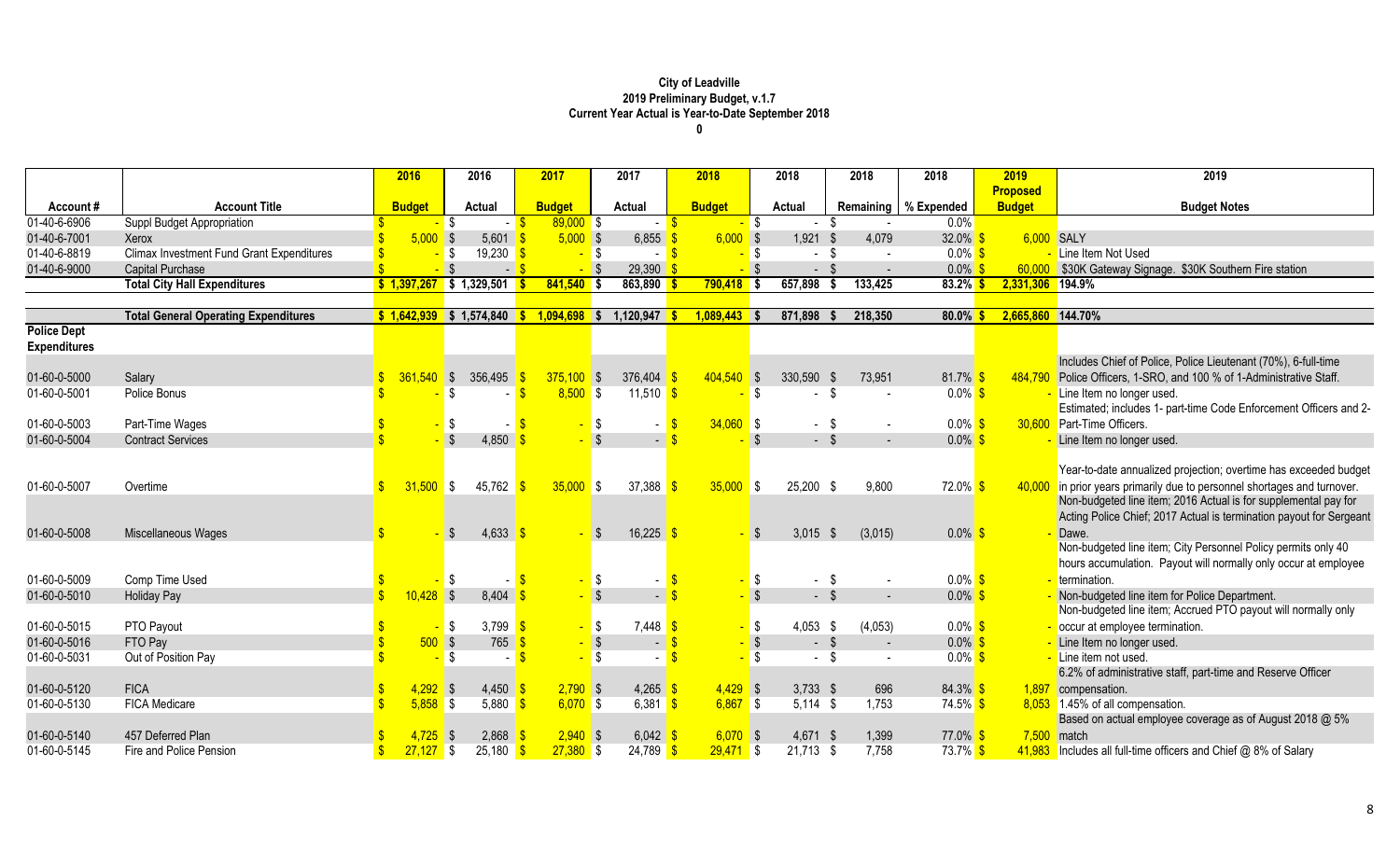|              |                                                 | 2016               | 2016                               | 2017              | 2017                  | 2018          | 2018             | 2018         | 2018                   | 2019            | 2019                                                             |
|--------------|-------------------------------------------------|--------------------|------------------------------------|-------------------|-----------------------|---------------|------------------|--------------|------------------------|-----------------|------------------------------------------------------------------|
|              |                                                 |                    |                                    |                   |                       |               |                  |              |                        | <b>Proposed</b> |                                                                  |
| Account #    | <b>Account Title</b>                            | <b>Budget</b>      | Actual                             | <b>Budget</b>     | <b>Actual</b>         | <b>Budget</b> | Actual           |              | Remaining   % Expended | <b>Budget</b>   | <b>Budget Notes</b>                                              |
| 01-60-0-5150 | <b>Health Insurance</b>                         | $32,834$ \$        | 46,985                             | $63,255$ \$       | 42,619 \$             | $59,207$ \$   | 28,587           | 30,620       | 48.3% \$               | 49,138          | Based on Current 2018 Health Plan Enrollees.                     |
| 01-60-0-5165 | State Unemployment Tax                          | $1,212$ \$         | $1,274$ \$                         | $1,256$ \$        | 1,364 $\sqrt{s}$      | $1,316$ \$    | $1,089$ \$       | 227          | $82.7\%$ \$            | 1,666           | 3% of All Compensation                                           |
| 01-60-0-6202 | Supplies                                        | $5,200$ \$         | 7,562                              | $5,500$ \$        | $9,270$ \$            | $3,000$ \$    | $3,722$ \$       | (722)        | $124.1\%$ \$           | 2,500           |                                                                  |
| 01-60-0-6204 | Postage                                         |                    | 300S<br>547                        | $400$ \$          | $480 - $$             | 300S          | 96               | \$<br>204    | 31.9% \$               | 150             |                                                                  |
|              |                                                 |                    |                                    |                   |                       |               |                  |              |                        |                 | 3-Police Patrol Vehicles (4th Year of 4-Year Lease) and 2-Police |
| 01-60-0-6209 | Vehicle Lease Payments                          | 38,916             | 39,758<br>$\sqrt{S}$               | $37,244$ \$       | 42,280                | $42,280$ \$   | $31,710$ \$      | 10,570       | $75.0\%$ \$            | 42,280          | Patrol Vehicles (3rd Year of 5-Year Lease)                       |
| 01-60-0-6210 | <b>Vehicle Repairs</b>                          | $5,500$ \$         | 3,966                              | $3,000$ \$        | 5,495 \$              | $2,500$ \$    | 860 \$           | 1,640        | $34.4\%$ \$            | 1,850           |                                                                  |
| 01-60-0-6211 | Gas and Oil                                     | 14.000             | $\sqrt{3}$<br>8,490                | $9,000$ \$        | $10,064$ \$           | $9,000$ \$    | $6,901$ \$       | 2,099        | 76.7% \$               | 8,550           |                                                                  |
| 01-60-0-6215 | Equipment Repair & Maintenance                  | $5,000$ \$         | $23,196$ \$                        | $6,000$ \$        | 3,910 $\sqrt{9}$      | $3,500$ \$    | 7,705 \$         | (4,205)      | $220.2\%$ \$           | 3,500           |                                                                  |
| 01-60-0-6310 | <b>Education &amp; Conferences</b>              | $1,000$ \$         | 1,690                              | $2,500$ \$        | $2,127$ \$            | $1,500$ \$    | $(1,610)$ \$     | 3,110        | $-107.3\%$ \$          | 1,500           |                                                                  |
| 01-60-0-6311 | Travel                                          |                    | 800S<br>5,317 \$                   | $1,000$ \$        | 3,773 $$$             | $500$ \$      | 536 \$           | (36)         | 107.2% \$              | 250             |                                                                  |
| 01-60-0-6312 | Dues & Membership                               | $1,500$ \$         | 1,328                              | $1,500$ \$        | $1,362$ \$            | $1,300$ \$    | $1,189$ \$       | 112          | $91.4\%$               | 1,100           |                                                                  |
| 01-60-0-6330 | Telephone                                       | $6,000$ \$         | 11,720 $\frac{1}{5}$               | $7,440$ \$        | 12,698 $\frac{9}{5}$  | $8,000$ \$    | $9,580$ \$       | (1,580)      | 119.8% <sup>S</sup>    | 8,000           |                                                                  |
| 01-60-0-6340 | <b>Utilities</b>                                | $2,800$ \$         | $2,172$ \$                         | $3,400$ \$        | $2,084$ \$            | $3,400$ \$    | 1,329 \$         | 2,071        | 39.1% \$               | 2,000           |                                                                  |
| 01-60-0-6401 | Uniforms and Equipment                          | $3,000$ \$         | 5,444 \$                           | $5,000$ \$        | $2,318$ \$            | $3,000$ \$    | $3,863$ \$       | (863)        | 128.8% <sup>S</sup>    | 3,000           |                                                                  |
| 01-60-0-6403 | Physicals                                       | $1,500$ \$         | $712$ \$                           | $500$ \$          | $2,982$ \$            | $1,000$ \$    | $361$ \$         | 639          | $36.1\%$ \$            | 500             |                                                                  |
| 01-60-0-6404 | Psyche Evaluations / psych support for officers | $1,500$ \$         | 1,005                              | 500S              | $2,800$ $\frac{1}{2}$ | $700$ \$      | $375$ \$         | 325          | 53.6% \$               |                 | 3,000 Psych contract sevices for police department               |
| 01-60-0-6405 | Polygraphs                                      | $2,000$ \$         | $\bigoplus$                        |                   | $\sqrt{S}$<br>$\sim$  |               | -\$<br>- \$      | $\sim$       | $0.0\%$ \$             |                 | Line Item no longer used.                                        |
| 01-60-0-6501 | Other Expenses / Legal support for officers     | $3,000$ \$         | 8,922                              | $1,500$ \$        | 5,943                 | $1,500$ \$    | 529 \$           | 971          | $35.3\%$ \$            | 2,750           | 2750                                                             |
|              |                                                 |                    |                                    |                   |                       |               |                  |              |                        |                 |                                                                  |
|              |                                                 |                    |                                    |                   |                       |               |                  |              |                        |                 | E-Force Annual Support Fee (\$6,141.63); Peak Performance        |
| 01-60-0-6550 | <b>Computer Equipment/Maintenance</b>           | 0.332 <sub>1</sub> | 14,367<br>$\sqrt{S}$               | $17,482$ \$       | $11,789$ \$           | $17,842$ \$   | 15,564 \$        | 2,278        | $87.2\%$ \$            | 18,427          | Contract \$32,700 - Allocated across Departments (PD - \$12,285) |
| 01-60-0-6551 | <b>Computer Software</b>                        |                    | 800<br>\$                          | 500S              | $7,006$ \$            | 600S          | 131S             | 469          | $0.0\%$ \$             |                 | 600 Monthly Adobe Fees of \$50.                                  |
| 01-60-0-6600 | Surcharge - Training                            | $5,200$ \$         | 6,618                              | $6,000$ \$        | $2,835$ \$            | $3,000$ \$    | 13,954 \$        | (10, 954)    | $465.1\%$ \$           |                 |                                                                  |
| 01-60-0-6605 | Lab Analysis                                    | $1,000$ \$         | 230                                | $750$ \$          | $188$ \$              | $500$ \$      | $330*$           | 170          | 66.0% \$               | 500             |                                                                  |
| 01-60-0-6610 | Prisoner Upkeep                                 | $2,000$ \$         | 3,940                              | $2,000$ \$        | 100                   | $1,500$ \$    | $-$ \$           | 1,500        | $0.0\%$                |                 |                                                                  |
| 01-60-0-6615 | Towing                                          |                    | 600S<br>1,945                      | $600$ \$          | 1,475                 | $600$ \$      | $3,700$ \$       | (3, 100)     | 616.7% \$              | 600             |                                                                  |
| 01-60-0-6620 | <b>Prisoner Transport</b>                       |                    | $200$ \$<br>$\left  \cdot \right $ | $200$ \$          | $-1$                  | $-$ \$        | - \$             | $\sim$       | $0.0\%$                |                 |                                                                  |
| 01-60-0-6621 | Investigative Expenditures                      | $2,000$ \$         | 4,038                              | $3,500$ \$        | 3,267                 | $1,000$ \$    | $2,767$ \$       | (1,767)      | $276.7\%$ \$           | 1,000           |                                                                  |
| 01-60-0-6625 | <b>Crime Prevention</b>                         |                    | 2,630<br>$500$ \$                  | $2,000$ \$        | $2,591$ \$            | $-$ \$        | 759 \$           | (759)        | $0.0\%$                |                 |                                                                  |
| 01-60-0-6640 | <b>Bullet Resistant Vests</b>                   | $3,000$ \$         |                                    | $1,500$ \$        | 1,058                 | $500$ \$      | 1,588 \$         | (1,088)      | 317.5% \$              | 500             |                                                                  |
| 01-60-0-6641 | <b>Bike Patrol</b>                              |                    | 100S<br>$\blacksquare$             |                   | $\sqrt{3}$            | $-$ \$        | $-$ \$           | $\sim$       | $0.0\%$                |                 | line item not used                                               |
| 01-60-0-6642 | Tasers                                          | $1,500$ \$         | $\blacksquare$                     |                   | <b>S</b><br>$\sim$    | $1,800$ \$    | $1,728$ \$       | 72           | $96.0\%$ \$            |                 | 1,800 Annual lease payment for 4-tasers.                         |
|              |                                                 |                    |                                    |                   |                       |               |                  |              |                        |                 | Includes usage charges for copier (High Country Copiers) @       |
| 01-60-0-6901 | <b>Office Equipment Expenditures</b>            | 1,800              | 1,555<br>$\sqrt{S}$                | $1,000$ \$        | $1,695$ \$            | $780$ \$      | 533 \$           | 247          | $68.3\%$ \$            |                 | 780 ~\$65/mo.                                                    |
| 01-60-0-6902 | Small Equipment                                 | $1,000$ \$<br>-S   | 3,762                              | $1,000$ \$<br>-\$ | $152$ \$              |               | 608<br><b>\$</b> | (608)<br>-\$ | $0.0\%$ \$             |                 |                                                                  |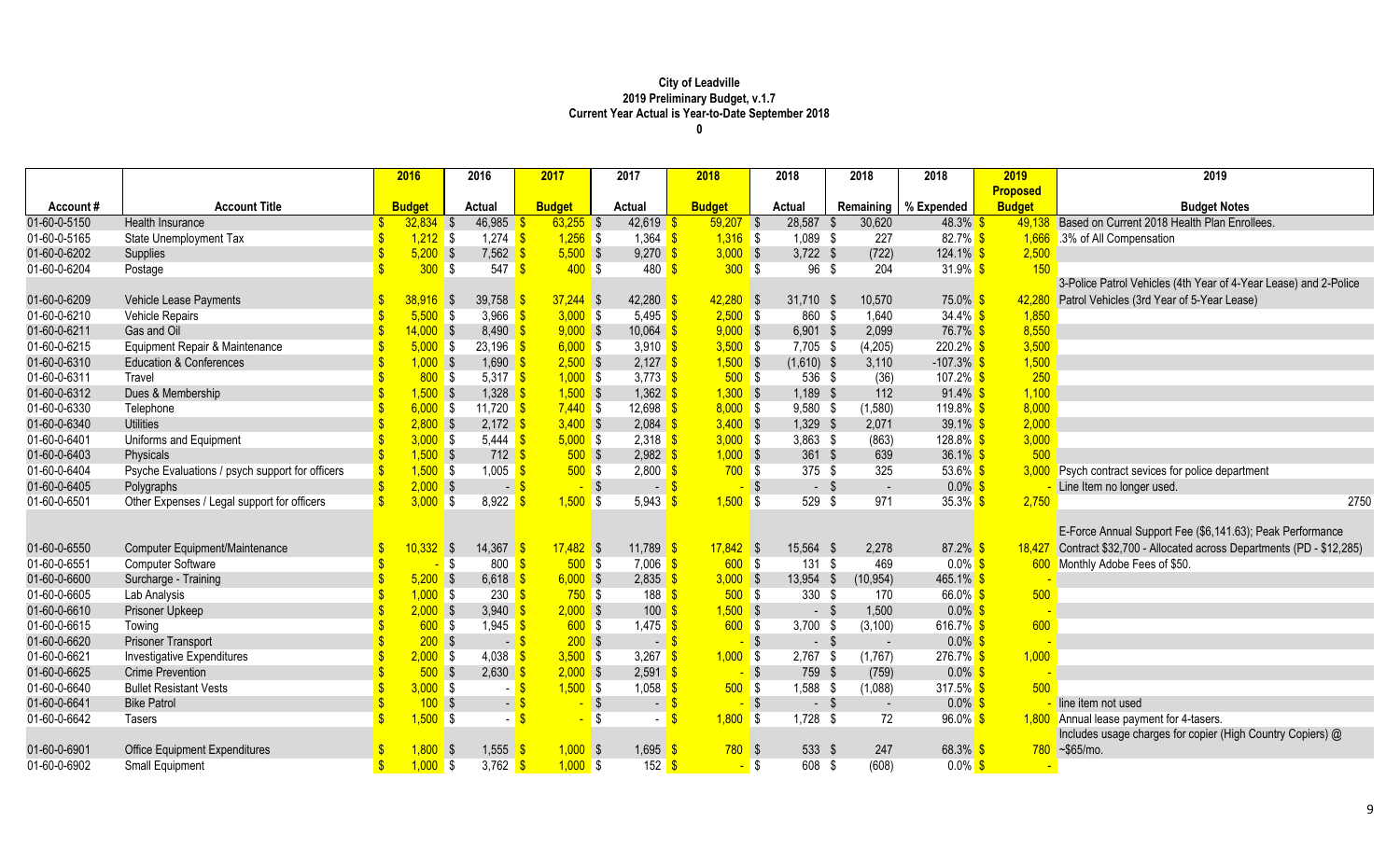|                     |                                             |     | 2016          | 2016                                     | 2017          |            | 2017          | 2018          |                   |          | 2018          | 2018              | 2018                   | 2019            | 2019                                                                 |
|---------------------|---------------------------------------------|-----|---------------|------------------------------------------|---------------|------------|---------------|---------------|-------------------|----------|---------------|-------------------|------------------------|-----------------|----------------------------------------------------------------------|
|                     |                                             |     |               |                                          |               |            |               |               |                   |          |               |                   |                        | <b>Proposed</b> |                                                                      |
| Account#            | <b>Account Title</b>                        |     | <b>Budget</b> | <b>Actual</b>                            | <b>Budget</b> |            | <b>Actual</b> | <b>Budget</b> |                   |          | <b>Actual</b> |                   | Remaining   % Expended | <b>Budget</b>   | <b>Budget Notes</b>                                                  |
| 01-60-0-6905        | <b>Seizure Fund Expenditures</b>            |     | 6,517         | 6,517<br>$\sqrt{3}$                      |               |            |               |               |                   | - \$     |               |                   | $0.0\%$                |                 |                                                                      |
| 01-60-0-6906        | Suppl Budget Appropriation                  |     |               | - I                                      | $16,000$ \$   |            | $\sim$        |               |                   | ∣\$      | $\sim$        |                   | 0.0%                   |                 |                                                                      |
| 01-60-0-7001        | Xerox Copier Lease                          |     |               | 1,858<br>-\$                             | $1,926$ \$    |            | 2,001         |               | $1,926$ \$        |          | 1,519         | 407<br>- \$       | 78.9% <sup>S</sup>     |                 | 1,926 Xerox Financial Services @ \$160.49/mo.                        |
|                     |                                             |     |               |                                          |               |            |               |               |                   |          |               |                   |                        |                 | \$30K PD capital from requested capital list prioritized by Chief w/ |
| 01-60-0-7003        | <b>Police Capital</b>                       |     | $77,494$ \$   | 72,982                                   | $17,000$ \$   |            | 20,404        |               | - \$              |          | 25,902        | (25, 902)<br>- \$ | $0.0\%$                | 30,000          | body cams priority.                                                  |
|                     | <b>Total Police Department Expenditures</b> | -\$ | $685,274$ \$  | 754,416                                  | $678,233$ \$  |            | 696,580       |               | $692,488$ \$      |          | 563,994       | 94,434            | $81.4\%$ \$            | 802,690 15.9%   |                                                                      |
| <b>Street Dept</b>  |                                             |     |               |                                          |               |            |               |               |                   |          |               |                   |                        |                 |                                                                      |
| <b>Expenditures</b> |                                             |     |               |                                          |               |            |               |               |                   |          |               |                   |                        |                 |                                                                      |
|                     |                                             |     |               |                                          |               |            |               |               |                   |          |               |                   |                        |                 | Permanent staffing as of 12/31/2018, includes Street Supervisor +    |
|                     |                                             |     |               |                                          |               |            |               |               |                   |          |               |                   |                        |                 | \$2000 bonus, 2-Mechanics, 3-Drivers/Operators and 1-Part-Time       |
| 01-70-0-5000        | Salary                                      |     | $213,651$ \$  | 220,216                                  | $235,455$ \$  |            | 237,203       |               | $260,603$ \$      |          | 180,816 \$    | 79,787            | 69.4% $$$              | 267,485         | Driver/Operator.                                                     |
| 01-70-0-5007        | Overtime                                    |     | 13,650        | $\sqrt{S}$<br>15,450                     | $13,650$ \$   |            | 14,540        |               | $15,000$ \$       |          | 10,567 \$     | 4,433             | $70.4\%$ \$            | 15,000          | SALY                                                                 |
|                     |                                             |     |               |                                          |               |            |               |               |                   |          |               |                   |                        |                 |                                                                      |
|                     |                                             |     |               |                                          |               |            |               |               |                   |          |               |                   |                        |                 | Line Item not used. 2016 Miscellaneous Wages (Actual) was one-       |
| 01-70-0-5008        | Miscellaneous Wages                         |     |               | \$<br>5,004                              |               | $\sqrt{3}$ | 105           |               |                   | <b>S</b> | 471 \$        | (471)             | $0.0\%$ \$             |                 | time payout of bonus to Supervisor and Assistant Supervisor.         |
|                     |                                             |     |               |                                          |               |            |               |               |                   |          |               |                   |                        |                 | Non-budgeted line item; City Personnel Policy permits only 40        |
|                     |                                             |     |               |                                          |               |            |               |               |                   |          |               |                   |                        |                 | hours accumulation. Payout will normally only occur at employee      |
| 01-70-0-5009        | Comp Time Street                            |     |               | - \$                                     |               | -\$        | $\sim$        |               | - \$              |          | $-$ \$        |                   | $0.0\%$ \$             |                 | termination.                                                         |
|                     |                                             |     |               |                                          |               |            |               |               |                   |          |               |                   |                        |                 | Normally not worked during holidays, unless snow or other            |
| 01-70-0-5010        | <b>Holiday Pay</b>                          |     | $2,625$ \$    | 1,589                                    | $2,800$ \$    |            | 953           |               | $2,000$ \$        |          | $203$ \$      | 1,797             | 10.2% $$$              | 1,500           | conditions require it.                                               |
|                     |                                             |     |               |                                          |               |            |               |               |                   |          |               |                   |                        |                 | Non-budgeted line item; Accrued PTO payout will normally only        |
| 01-70-0-5015        | PTO Pay                                     |     |               | 3,801 $\frac{1}{5}$<br><mark>-</mark> \$ | ÷.            | $\sqrt{S}$ | $2,519$ \$    |               | <mark>-</mark> \$ |          | $2,101$ \$    | (2, 101)          | $0.0\%$ \$             |                 | occur at employee termination.                                       |
| 01-70-0-5031        | Out-of-Position Pay                         |     | $1,000$ \$    | 1,827                                    | $1,600$ \$    |            | $1,676$ \$    |               | $1,600$ \$        |          | $1,050$ \$    | 550               | 65.6% $$$              |                 | 1,200 Estimated; pay differential for Acting Supervisor              |
| 01-70-0-5120        | <b>FICA</b>                                 |     | $14,317$ \$   | 14,954                                   | $15,717$ \$   |            | 15,344        |               | $17,087$ \$       |          | 11,394        | 5,693             | 66.7% \$               | 17,681          | 6.2% of all compensation                                             |
| 01-70-0-5130        | <b>FICA Medicare</b>                        |     | $458$ \$      | 3,497                                    | $3,676$ \$    |            | 3,588         |               | $3,996$ \$        |          | $2,665$ \$    | 1,331             | 66.7% \$               |                 | 4,135 1.45% of all compensation                                      |
|                     |                                             |     |               |                                          |               |            |               |               |                   |          |               |                   |                        |                 | Based on actual employee coverage as of August 2018 @ 6%             |
| 01-70-0-5140        | 457 Deferred Plan                           |     | $6,832$ \$    | $7,177$ \$                               | $6,500$ \$    |            | 6,009         |               | $5,430$ \$        |          | $6,281$ \$    | (851)             | 115.7% $$$             | 10,239          | match                                                                |
| 01-70-0-5150        | Health Insurance                            |     | $18,306$ \$   | 16,355                                   | $12,217$ \$   |            | $24,355$ \$   |               | $28,905$ \$       |          | 30,958 \$     | (2,053)           | 107.1% \$              | 44.402          | Based on Current 2018 Health Plan Enrollees.                         |
| 01-70-0-5165        | <b>State Unemployment Tax</b>               |     | $693$ \$      | 744                                      | $761$ \$      |            | $771$ \$      |               | $782$ \$          |          | 586 \$        | 196               | 74.9% \$               |                 | 856 .3% of All Compensation                                          |
| 01-70-0-6202        | Supplies                                    |     | $4,500$ \$    | 6,198                                    | $4,500$ \$    |            | 5,277         |               | $4,500$ \$        |          | 4,093 \$      | 407               | 91.0% $$$              | 4,500 SALY      |                                                                      |
|                     |                                             |     |               |                                          |               |            |               |               |                   |          |               |                   |                        |                 |                                                                      |
|                     |                                             |     |               |                                          |               |            |               |               |                   |          |               |                   |                        |                 | Lease/Purchase payments for Loader (6th year of 7-year lease -       |
| 01-70-0-6209        | Vehicle Lease Payments                      |     | $26,869$ \$   | 26,869                                   | $26,869$ \$   |            | 26,869        |               | $78,344$ \$       |          | 71,627 \$     | 6,717             | $91.4\%$ \$            | 78,344          | \$26,869) and for Mack Truck (3rd year of 5-year lease - \$51,475).  |
| 01-70-0-6210        | Vehicle Repairs                             |     | $25,000$ \$   | $8,421$ $\sqrt{\$}$                      | $20,000$ \$   |            | 10,840        |               | $8,000$ \$        |          | $2,337$ \$    | 5,663             | $29.2\%$ \$            | 5.000           | Newer fleet of vehicles, less maintenance.                           |
| 01-70-0-6211        | Gas and Oil                                 |     | $23,000$ \$   | 16,678                                   | $15,000$ \$   |            | 22,396        |               | $15,000$ \$       |          | 14,238 \$     | 762               | $94.9\%$ \$            |                 | 15,000 SALY. Based average winter usage.                             |
|                     |                                             |     |               |                                          |               |            |               |               |                   |          |               |                   |                        |                 |                                                                      |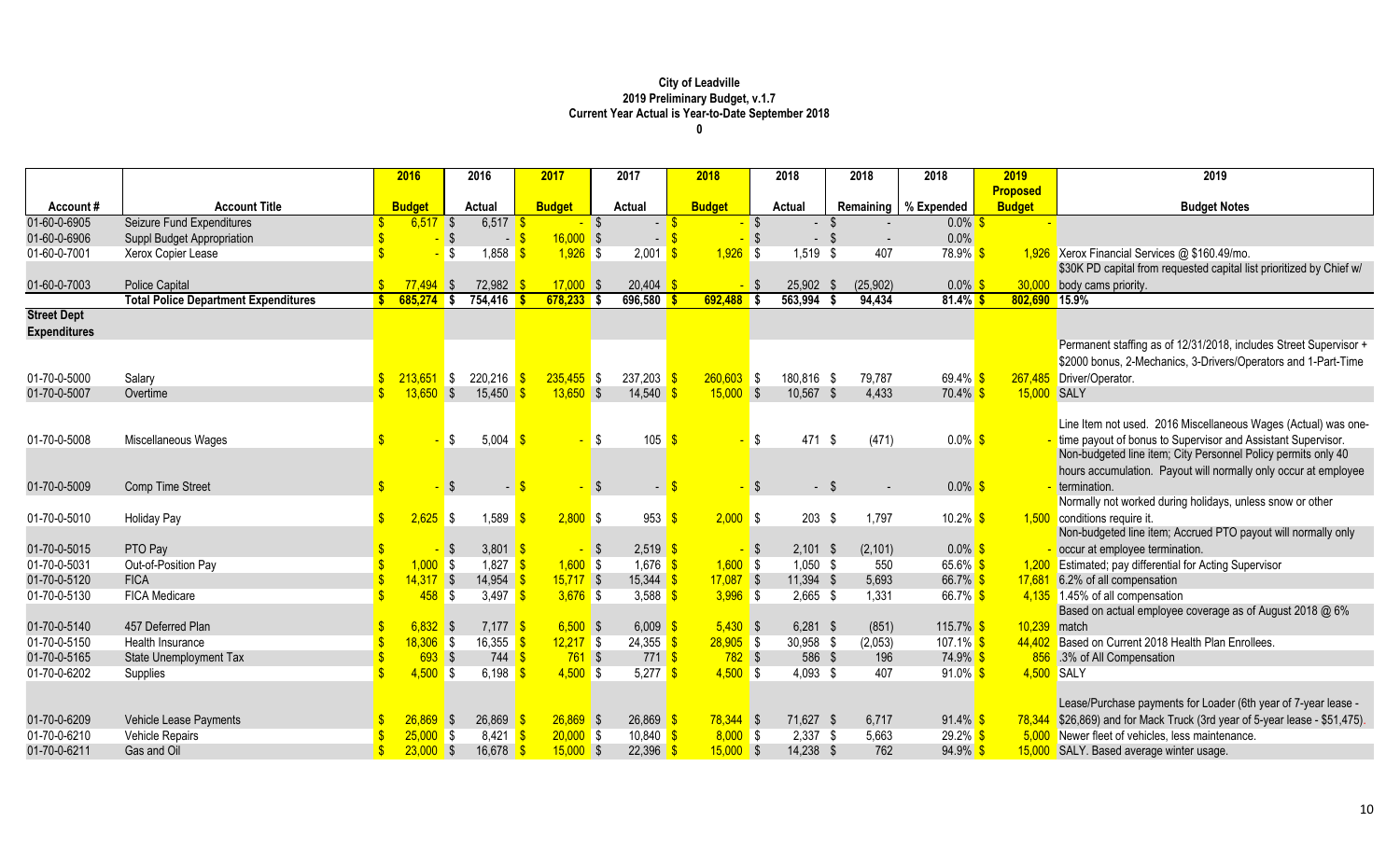|                       |                                             |              | 2016          | 2016                | 2017                       | 2017                              | 2018          |                        | 2018            | 2018             | 2018                   | 2019             | 2019                                                                 |
|-----------------------|---------------------------------------------|--------------|---------------|---------------------|----------------------------|-----------------------------------|---------------|------------------------|-----------------|------------------|------------------------|------------------|----------------------------------------------------------------------|
|                       |                                             |              |               |                     |                            |                                   |               |                        |                 |                  |                        | <b>Proposed</b>  |                                                                      |
| Account#              | <b>Account Title</b>                        |              | <b>Budget</b> | <b>Actual</b>       | <b>Budget</b>              | <b>Actual</b>                     | <b>Budget</b> |                        | <b>Actual</b>   |                  | Remaining   % Expended | <b>Budget</b>    | <b>Budget Notes</b>                                                  |
| 01-70-0-6215          | Equipment Repair & Maintenance              |              | $20,000$ \$   | 20,315              | $20,000$ \$                | $\overline{16,311}$ \$            |               | $18,000$ \$            | 10,886 \$       | 7,114            | $60.5\%$ \$            |                  | 11,000 Anticipate less maintenance due to newer fleet.               |
| 01-70-0-6216          | <b>Building Repair &amp; Maintenance</b>    |              | $5,000$ \$    | $9,281$ \$          | $8,800$ \$                 | 8,469                             |               | $7,000$ \$             | 1,618 \$        | 5,382            | 23.1%                  |                  | Less major repairs; much accomplished in past years.                 |
| 01-70-0-6310          | <b>Education &amp; Conferences</b>          |              | $2,500$ \$    | 1,284 $\frac{1}{5}$ | $2,500$ \$                 | $750$ \$                          |               | $2,000$ \$             | 610 \$          | 1,390            | $30.5\%$ \$            |                  | 1,000 Includes CDOT Traffic Control Class for 2.                     |
| 01-70-0-6311          | Travel                                      |              | 200S          | $895 - $$           | $200$ \$                   | 350                               |               | 300S                   | 427 \$          | (127)            | $142.3\%$ \$           |                  | 500 SALY                                                             |
| 01-70-0-6330          | Telephone                                   |              | $2,000$ \$    | $2,217$ \$          | $2,000$ \$                 | 2,089                             |               | $2,000$ \$             | $1,511$ \$      | 489              | 75.6% \$               | 2,000 SALY       |                                                                      |
| 01-70-0-6340          | <b>Utilities</b>                            |              | $13,000$ \$   | $8,643$ \$          | $10,600$ \$                | 9,673                             |               | $10,600$ \$            | $6,068$ \$      | 4,532            | 57.2%                  |                  | 8,200 Estimated                                                      |
|                       |                                             |              |               |                     |                            |                                   |               |                        |                 |                  |                        |                  | Projection is based on annual maintence of lighting (\$2,000) and    |
| 01-70-0-6341          | <b>Street Lighting</b>                      |              | $13,677$ \$   | $13,677$ \$         | $12,000$ \$                | 28,236                            |               | $2,000$ \$             | 5,186 \$        | (3, 186)         | $259.3\%$ \$           |                  | 2,000 continued Street Pole replacements (\$6,000).                  |
| 01-70-0-6401          | Uniform Allowance                           |              | $3,000$ \$    | $2,606$ \$          | $4,200$ \$                 | 4,437                             |               | $4,200$ \$             | $2,700$ \$      | 1,500            | $64.3\%$ \$            |                  | 4,200 SALY                                                           |
| 01-70-0-6403          | Physicals and Tests                         |              | $1,700$ \$    | 1,722 $\frac{1}{5}$ | $1,700$ \$                 | 1,646 $\frac{\text{S}}{\text{S}}$ |               | $1,200$ \$             | 644 \$          | 556              | 53.7% \$               |                  | 1,000 Based on stable work force.                                    |
| 01-70-0-6404          | <b>Safety Equipment</b>                     |              | $,000$ \$     | $2,968$ \$          | $1,000$ \$                 | 40                                |               | $800$ \$               | - \$            | 800              | $0.0\%$ \$             |                  | 800 Estimated.                                                       |
| 01-70-0-6501          | Other Expenses                              |              | $500$ \$      | 38                  | $500$ \$<br>-\$            | $2,915$ \$                        |               | $500$ \$               | $32 \quad $$    | 468              | 6.4% $$$               |                  | 200 Mainly Classified Ads.                                           |
|                       |                                             |              |               |                     |                            |                                   |               |                        |                 |                  |                        |                  | Peak Performance Contract \$32,700 - Allocated across                |
| 01-70-0-6550          | <b>Computer Equipment/Maintenance</b>       |              | $2,706$ \$    | $2,242$ \$          | $3,140$ \$                 | $1,617$ \$                        |               | $1,560$ \$             | 1,670 \$        | (110)            | $107.1\%$ \$           |                  | 1,638 Departments (SD - \$1,638).                                    |
| 01-70-0-6800          | <b>Contract Snow Removal</b>                |              |               | 945<br>\$           | $1,000$ \$                 | 83,980                            |               | $1,000$ \$             | 595 \$          | 405              | 59.5% \$               |                  | 1,000 Snow hauling for Ski Jouring.                                  |
| 01-70-0-6901          | <b>Office Equipment Expenditures</b>        |              |               |                     | - \$<br>$-$ \$             |                                   | $-5$          | $\sqrt{3}$             | - \$            |                  | $0.0\%$ \$             |                  | nil                                                                  |
| 01-70-0-6902          | Small Equipment                             |              | $9,500$ \$    | 4,525 \$            | $7,019$ \$                 | 9,557                             |               | $5,500$ \$             | $2,023$ \$      | 3,477            | 36.8% $$$              |                  | 2,800 Estimated.                                                     |
| 01-70-0-6906          | Suppl Budget Appropriation                  |              |               | <b>S</b>            | $-$ \$<br>$95,000$ \$      | $\sim$                            |               |                        | \$<br>$-$ \$    |                  | $0.0\%$ \$             |                  |                                                                      |
| 01-70-0-6910          | <b>Weed Mitigation Expense</b>              |              | $5,000$ \$    | $1,063$ \$          | $2,500$ \$                 | 699                               |               | $1,500$ \$             | $1,149$ \$      | 351              | 76.6%                  |                  | Based on EOY 2018 projection.                                        |
| 01-70-0-7003          | <b>Street Capital</b>                       |              | $11,411$ \$   | 11,411              | $136,000$ \$<br>$\sqrt{S}$ | 126,475                           |               | \$                     | 32,355 \$       | (32, 355)        | $0.0\%$ \$             |                  | 31,500 Mini excavator                                                |
|                       |                                             |              |               |                     |                            |                                   |               |                        |                 |                  |                        |                  | Paving project for Chamber Vistor Center based upon Miles            |
| 01-70-0-7200          | Leadville Paving                            |              |               | \$                  |                            | <b>S</b><br>$\sim$                |               |                        | 27,061<br>\$    | (27,061)<br>- \$ | $0.0\%$                |                  | 8,000 Construction Quote 6-18-18                                     |
| 01-70-0-7201          | Pans                                        |              | $1,500$ \$    | 3,104 \$            | $3,000$ \$                 | 5,469                             |               | $3,000$ \$             | - \$            | 3,000            | $0.0\%$                |                  | 3,000 SALY                                                           |
| 01-70-0-7210          | <b>Street Signage</b>                       |              | $3,000$ \$    | 7,048               | $5,000$ \$                 | $2,671$ \$                        |               | $4,000$ \$             | $1,040$ \$      | 2,960            | $26.0\%$ \$            |                  | $4,000$ SALY + \$1000 new signs for retail core                      |
|                       |                                             |              |               |                     |                            |                                   |               |                        |                 |                  |                        |                  | Chains (\$4k), Cutting Edges for Loader (\$5k), Sand (\$4k); Asphalt |
| 01-70-0-7255          | <b>Materials</b>                            |              | 11,000        | 11,797 \$<br>- \$   | $11,000$ \$                | 14,494                            |               | 15,000<br>$\mathsf{S}$ | 12,825          | 2,175<br>- \$    | 85.5%                  | $10,000$ (\$4k). |                                                                      |
|                       | <b>Total Street Department Expenditures</b> | $\mathbf{s}$ | $457,594$ \$  | 454,558             | $685,904$ \$               | 692,323                           |               | $521,407$ \$           | 447,787         | 73,620           | $85.9\%$               | 563,180 8.0%     |                                                                      |
| <b>Animal Shelter</b> |                                             |              |               |                     |                            |                                   |               |                        |                 |                  |                        |                  |                                                                      |
| <b>Expenditures</b>   |                                             |              |               |                     |                            |                                   |               |                        |                 |                  |                        |                  |                                                                      |
|                       |                                             |              |               |                     |                            |                                   |               |                        |                 |                  |                        |                  | Shelter Supervisor + \$2000 bonus, Police officer 30% Allocated to   |
|                       |                                             |              |               |                     |                            |                                   |               |                        |                 |                  |                        |                  | A/S, one 28 hr/wk employee and two part-time hourly employee.        |
| 01-80-0-5000          | Salary                                      |              | 49,305        | 52,876<br>l S       | $51,960$ \$                | 57,806                            | -96           | 57,722                 | 45,626 \$<br>\$ | 12,096           | 79.0%                  | 78,191           | Minimum up from 10.20 to 11.10 in 2019                               |
|                       |                                             |              |               |                     |                            |                                   |               |                        |                 |                  |                        |                  | SALY. Overtime normally taken only during periods of personnel       |
| 01-80-0-5007          | Overtime                                    |              | $2,100$ \$    | 2,239               | $2,100$ \$                 | 1,906                             |               | $2,100$ \$             | 952 \$          | 1,148            | $45.3\%$ \$            |                  | 2,100 shortage/turnover.                                             |
| 01-80-0-5008          | Miscellaneous Wages                         |              |               | $102 \frac{1}{5}$   | $-$ \$                     | 55                                |               |                        | \$<br>$-$ \$    |                  | $0.0\%$                |                  | Non-budgeted line item                                               |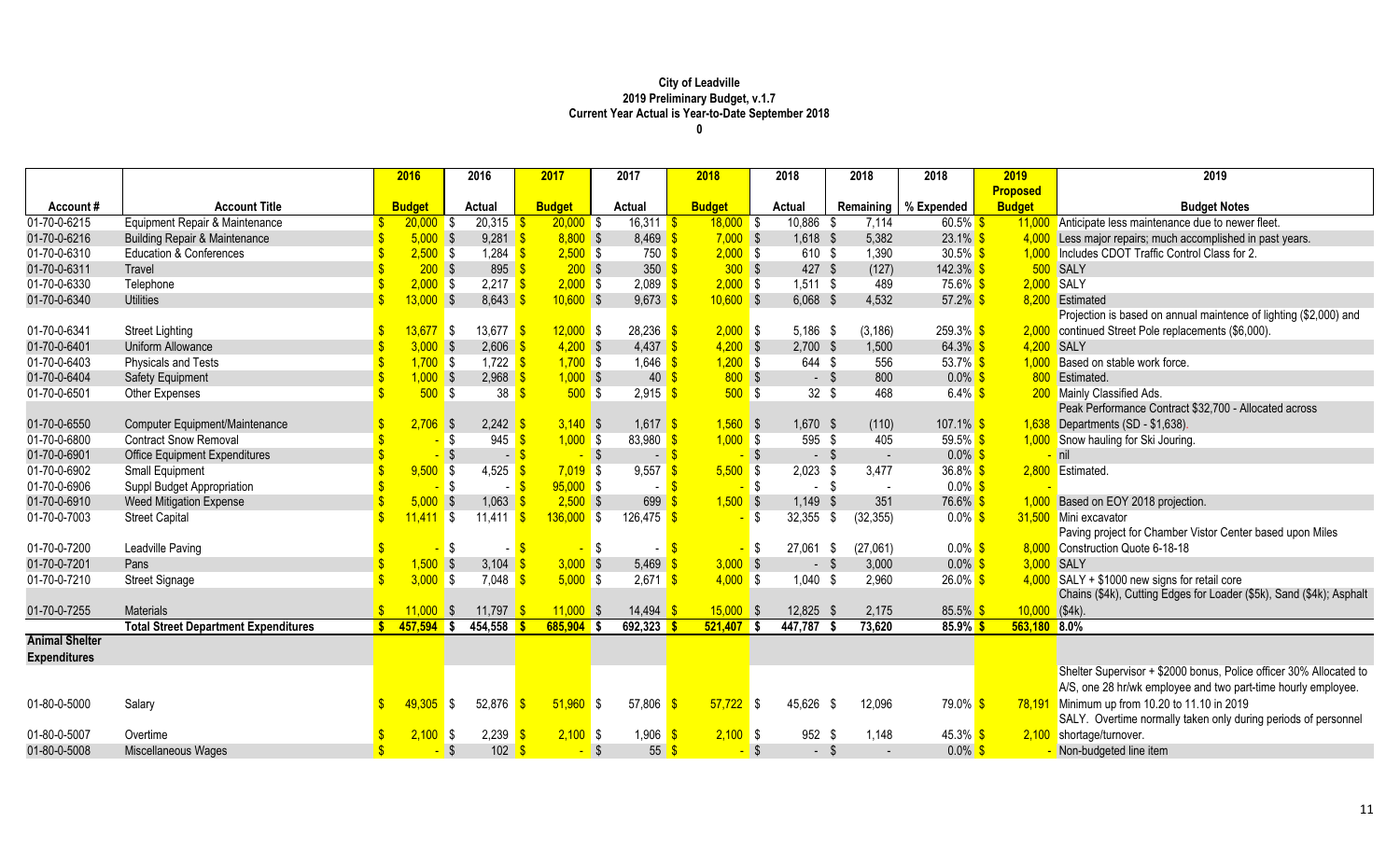|              |                                          | 2016          | 2016                               | 2017                   | 2017                              | 2018          |            | 2018          | 2018     | 2018                   | 2019             | 2019                                                            |
|--------------|------------------------------------------|---------------|------------------------------------|------------------------|-----------------------------------|---------------|------------|---------------|----------|------------------------|------------------|-----------------------------------------------------------------|
|              |                                          |               |                                    |                        |                                   |               |            |               |          |                        | <b>Proposed</b>  |                                                                 |
| Account#     | <b>Account Title</b>                     | <b>Budget</b> | <b>Actual</b>                      | <b>Budget</b>          | Actual                            | <b>Budget</b> |            | <b>Actual</b> |          | Remaining   % Expended | <b>Budget</b>    | <b>Budget Notes</b>                                             |
|              |                                          |               |                                    |                        |                                   |               |            |               |          |                        |                  | Non-budgeted line item. City Personnel Policy permits only 40   |
|              |                                          |               |                                    |                        |                                   |               |            |               |          |                        |                  | hours accumulation. Payout will normally only occur at employee |
| 01-80-0-5009 | Comp Time Used                           |               | <b>\$</b><br>$-5$                  | - \$                   |                                   | -\$           | <b>S</b>   | $-$ \$        | $\sim$   | $0.0\%$ \$             |                  | - termination.                                                  |
| 01-80-0-5010 | <b>Holiday Pay</b>                       | $1,575$ \$    | 1,247                              | $1,700$ \$             | $519$ $\sqrt{\frac{6}{5}}$        | $1,000$ \$    |            | $323$ \$      | 677      | $32.3\%$ \$            |                  | 1,000 SALY                                                      |
|              |                                          |               |                                    |                        |                                   |               |            |               |          |                        |                  | Non-budgeted line item; Accrued PTO payout will normally only   |
| 01-80-0-5015 | PTO Payout                               |               | l \$<br>$-$ \$                     | <mark>-</mark> \$      | $-$ \$                            |               | $\sqrt{3}$ | 851 \$        | (851)    | $0.0\%$ \$             |                  | occur at employee termination.                                  |
| 01-80-0-5120 | <b>FICA</b>                              | $2,526$ \$    | $2,522$ \$                         | $2,676$ \$             | $2,614$ \$                        | $2,776$ \$    |            | $2,197$ \$    | 579      | 79.2% \$               |                  | 2,390 6.2% (hourly employees only)                              |
| 01-80-0-5130 | FICA - Medicare                          | 768S          | 792                                | 809S                   | 822                               | $882$ \$      |            | 641 \$        | 241      | $72.7\%$ \$            |                  | 1,179 1.45%                                                     |
|              |                                          |               |                                    |                        |                                   |               |            |               |          |                        |                  | Based on actual employee coverage as of August 2018 @ 6%        |
| 01-80-0-5140 | 457 Deferred Plan                        | $612$ \$      | $1,163$ \$                         | $2,430$ \$             | $1,834$ \$                        | $1,920$ \$    |            | $1,377$ \$    | 543      | $71.7\%$ \$            |                  | $4,044$ match                                                   |
| 01-80-0-5145 | Fire and Police Pension                  | $979$ \$      | 1,047 $\frac{\epsilon}{\sqrt{2}}$  | $1,008$ \$             | 1,211 $\frac{1}{5}$               | $1,284$ \$    |            | 667 \$        | 617      | 51.9% $$$              | 1,104            | Bertolis, Shelter Supervisor only                               |
| 01-80-0-5150 | Health Insurance                         | $4,044$ \$    | $5,031$ \$                         | $4,750$ \$             | $8,493$ $\frac{\ }{5}$            | $8,668$ \$    |            | $9,539$ \$    | (871)    | 110.1% $$$             | 14,204           | Based on Current 2018 Health Plan Enrollees.                    |
| 01-80-0-5165 | State Unemployment Tax                   | $159$ \$      | $169$ $\sqrt{\frac{6}{5}}$         | $167$ \$               | $181$ $\frac{\text{S}}{\text{S}}$ | $182$ \$      |            | $143$ \$      | 39       | 78.7% \$               |                  | 244 .3% of All Compensation                                     |
| 01-80-0-6202 | Supplies                                 | $1,500$ \$    | $1,587$ \$                         | $1,500$ \$             | $1,655$ \$                        | $1,750$ \$    |            | $1,282$ \$    | 468      | $73.3\%$ \$            | 1,750            |                                                                 |
| 01-80-0-6204 | Postage                                  |               | <mark>-</mark> \$                  | $-$ \$                 | $20 \overline{\text{S}}$          |               | $-$ \$     | $-$ \$        | $\sim$   | $0.0\%$ \$             |                  |                                                                 |
| 01-80-0-6209 | Vehicle Lease Payments                   | $6,730$ \$    |                                    | $5,036$ \$             | $-$ \$                            |               | $-$ \$     | $-$ \$        | $\sim$   | $0.0\%$ \$             |                  | Line Item no longer used.                                       |
| 01-80-0-6210 | Vehicle Repairs                          |               | - \$                               | $-$ \$                 | $113$ $\sqrt{\frac{6}{5}}$        | 750S          |            | - \$          | 750      | $0.0\%$ \$             | 750              |                                                                 |
| 01-80-0-6211 | Gas and Oil                              |               | $-$ \$<br>∣ \$                     | $-$ \$                 | $-5$                              | $500$ \$      |            | 1,569 \$      | (1,069)  | $0.0\%$ \$             | 500              |                                                                 |
| 01-80-0-6216 | <b>Building Maintenance</b>              | $2,000$ \$    | $2,142$ \$                         | $3,000$ \$             | 726                               | $3,000$ \$    |            | $1,507$ \$    | 1,493    | $50.2\%$ \$            | 3,000            |                                                                 |
| 01-80-0-6310 | <b>Education and Conferences</b>         |               | $\sqrt{3}$<br>$-$ \$               | $200$ \$               | $20 \overline{\text{S}}$          | $750$ \$      |            | $-$ \$        | 750      | $0.0\%$ \$             | 750              |                                                                 |
| 01-80-0-6311 | Travel                                   | $1,500$ \$    | 56                                 | 300S                   |                                   |               | 50S        | - \$          | 50       | $0.0\%$ \$             | 50               |                                                                 |
|              |                                          |               |                                    |                        |                                   |               |            |               |          |                        |                  | Annual License Renewal - Animal Care Facility, Department of    |
| 01-80-0-6312 | Memberships                              | $350$ \$      | 350 <sup>o</sup>                   | 350S                   | 350 <sup>o</sup>                  | 350S          |            | 420 \$        | (70)     | $120.0\%$ \$           |                  | 350 Agriculture                                                 |
| 01-80-0-6330 | Telephone                                | $1,200$ \$    | $956$ \$                           | $1,200$ \$             | 1,175 $\frac{1}{5}$               | $1,100$ \$    |            | 872 \$        | 228      | 79.2% <sup>S</sup>     | 1,100            |                                                                 |
| 01-80-0-6331 | <b>Internet Animal Shelter</b>           | 480S          | $506$ \$                           | $1,080$ \$             | $545 - $$                         | $1,080$ \$    |            | 451 \$        | 629      | $41.7\%$ \$            | 1,080            |                                                                 |
| 01-80-0-6340 | <b>Utilities</b>                         | $4,000$ \$    | 4,235 \$                           | $4,000$ \$             | 3,786                             | $3,750$ \$    |            | $2,369$ \$    | 1,381    | $63.2\%$ \$            | 3,750            |                                                                 |
| 01-80-0-6501 | <b>Other Expenses</b>                    |               | $48 \overline{\text{S}}$<br>$-$ \$ | $-$ \$                 | $55\frac{\text{S}}{\text{S}}$     |               | $-$ \$     | $-$ \$        | $\sim$   | $0.0\%$ \$             |                  |                                                                 |
| 01-80-0-6505 | Animal Expenses                          | $9,000$ \$    | $13,141$ \$                        | $9,000$ \$             | 9,287                             | $9,500$ \$    |            | 5,558 \$      | 3,942    | 58.5% $$$              | 9,500            |                                                                 |
| 01-80-0-6520 | Insurance                                | $3,500$ \$    | $-$ \$                             | $1,700$ \$             | $4,641$ \$                        |               | $-$ \$     | 1,482 \$      | (1, 482) | $0.0\%$ \$             |                  |                                                                 |
|              |                                          |               |                                    |                        |                                   |               |            |               |          |                        |                  | Peak Performance Contract \$32,700 - Allocated across           |
| 01-80-0-6550 | <b>Computer Equipment/Maintenance</b>    | $3,630$ \$    | 4,457                              | $1,596$ \$<br><b>S</b> | 1,352                             | $1,596$ \$    |            | $1,197$ \$    | 399      | $75.0\%$ \$            |                  | 1,637 Departments (AS - \$780); Caselle Support Fee (\$857)     |
| 01-80-0-6901 | <b>Office Equipment Expenditures</b>     |               | - \$<br>$-$ \$                     | 300S                   | $-$ \$                            | 150S          |            | - \$          | 150      | $0.0\%$ \$             | 150 <sub>2</sub> |                                                                 |
|              | <b>Total Animal Shelter Expenditures</b> | $95,958$ \$   | 94,666                             | $96,861$ \$            | 99,164                            | $100,860$ \$  |            | $79,023$ \$   | 21,838   | 78.3%                  | 128,823 27.7%    |                                                                 |
|              |                                          |               |                                    |                        |                                   |               |            |               |          |                        |                  |                                                                 |
|              | <b>Total General Fund Expenditures</b>   |               | $$2,881,766$ $$2,878,481$          | $2,555,697$ \$<br>S.   | 2,609,015                         | 2,404,198     | <b>S</b>   | 1,962,702     | 408,241  | 81.6%                  | 4,160,553 73.1%  |                                                                 |
|              |                                          |               |                                    |                        |                                   |               |            |               |          |                        |                  |                                                                 |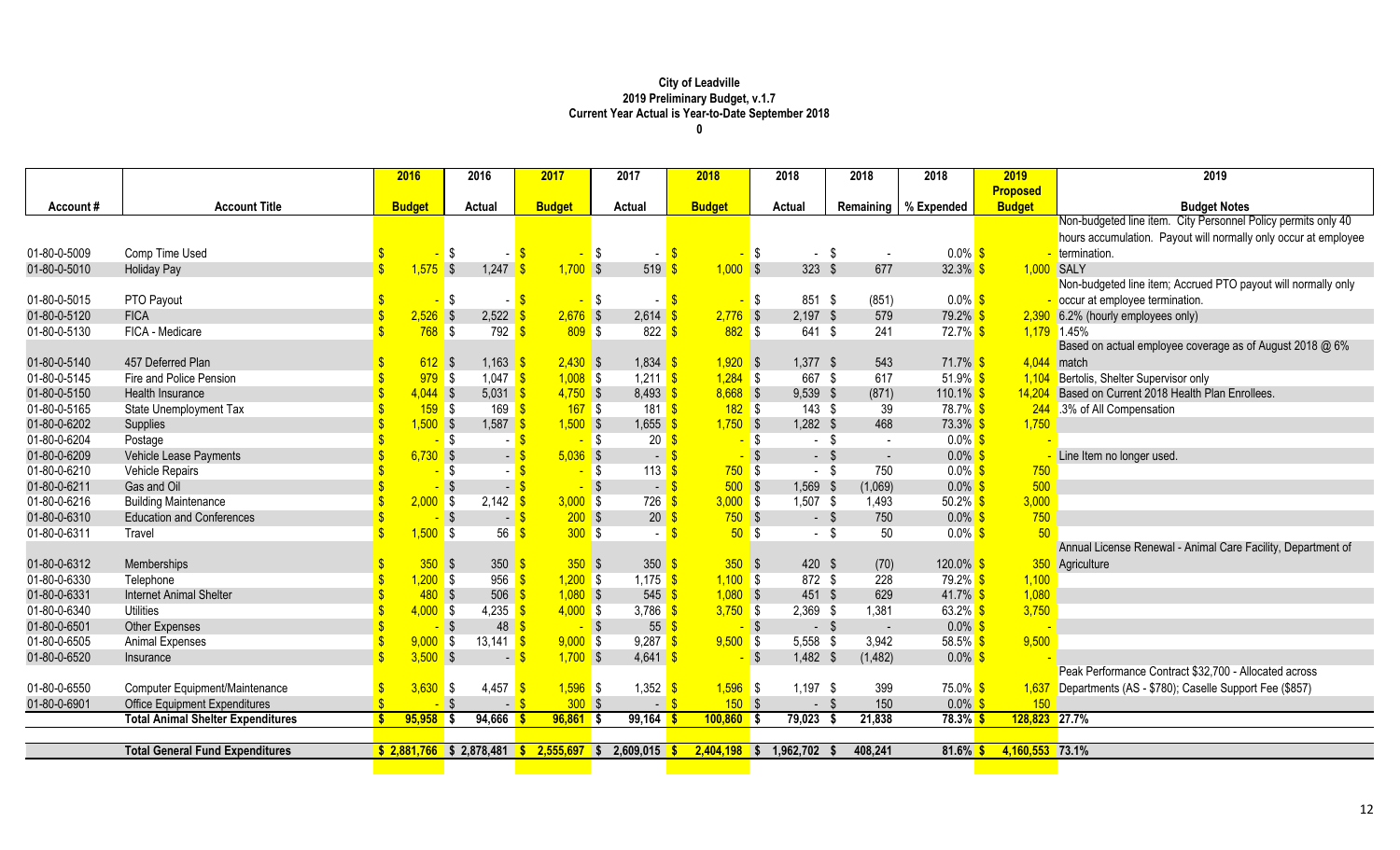|                                      |                                                                                 | 2016                    | 2016                      | 2017                      | 2017       |                              | 2018                      |                   | 2018                    | 2018          | 2018                   |            | 2019            | 2019                                            |
|--------------------------------------|---------------------------------------------------------------------------------|-------------------------|---------------------------|---------------------------|------------|------------------------------|---------------------------|-------------------|-------------------------|---------------|------------------------|------------|-----------------|-------------------------------------------------|
|                                      |                                                                                 |                         |                           |                           |            |                              |                           |                   |                         |               |                        |            | <b>Proposed</b> |                                                 |
| Account#                             | <b>Account Title</b>                                                            | <b>Budget</b>           | <b>Actual</b>             | <b>Budget</b>             | Actual     |                              | <b>Budget</b>             |                   | Actual                  |               | Remaining   % Expended |            | <b>Budget</b>   | <b>Budget Notes</b>                             |
|                                      | <b>Net Revenue Over Expenditures</b>                                            | $(825,000)$ \$          | (37,698)                  | $(153,000)$ \$            |            | 79,789                       |                           | 2 <sup>5</sup>    | 77,075                  |               |                        |            | (0)             |                                                 |
|                                      |                                                                                 |                         |                           |                           |            |                              |                           |                   |                         |               |                        |            |                 |                                                 |
| <b>Police Pension</b>                |                                                                                 |                         |                           |                           |            |                              |                           |                   |                         |               |                        |            |                 |                                                 |
| <b>Fund</b><br><b>Police Pension</b> |                                                                                 |                         |                           |                           |            |                              |                           |                   |                         |               |                        |            |                 |                                                 |
| <b>Fund Revenue</b>                  |                                                                                 |                         |                           |                           |            |                              |                           |                   |                         |               |                        |            |                 |                                                 |
|                                      |                                                                                 |                         |                           |                           |            |                              |                           |                   |                         |               |                        |            |                 |                                                 |
| 03-2900<br>03-300-3506               | Transfer from Police Pension Fund Balance<br>Earnings on Deposit - Peoples Bank | $30,761$ \$<br>$400$ \$ | $28,604$ \$<br>$1,650$ \$ | $29,634$ \$<br>$2,462$ \$ |            | 28,828<br>3,113 $\sqrt{s}$   | $29,403$ \$<br>$2,693$ \$ |                   | 21,336 \$<br>$2,735$ \$ | 8,067<br>(42) | 72.6% \$<br>101.6% \$  |            | 28,014          |                                                 |
|                                      | <b>Total Police Pension Fund Revenue</b>                                        |                         | $30,253$ \$               | $32,096$ \$               |            |                              | $32,096$ \$               |                   | 24,071 \$               | 8,025         | $75.0\%$ \$            |            |                 | 4,082 Anualized Projection                      |
| <b>Police Pension</b>                |                                                                                 | $31,161$ \$             |                           |                           |            | $31,941$ \$                  |                           |                   |                         |               |                        |            | 32,096          |                                                 |
| <b>Fund</b>                          |                                                                                 |                         |                           |                           |            |                              |                           |                   |                         |               |                        |            |                 |                                                 |
| <b>Expenditures</b>                  |                                                                                 |                         |                           |                           |            |                              |                           |                   |                         |               |                        |            |                 |                                                 |
| 03-40-1-5000                         | <b>Retirement Wages</b>                                                         | $31,161$ \$             | $30,253$ \$               | $32,096$ \$               |            | 31,941<br>S                  | $32,096$ \$               |                   | 24,071 \$               | 8,025         | $75.0\%$               |            | 32,096 SALY     |                                                 |
| 03-40-1-7103                         | <b>Administrative Expenses</b>                                                  |                         | $-$ \$<br>$-$ \$          |                           | $-$ \$     |                              |                           | \$                | $-$ \$                  | $\sim$        | $0.0\%$ \$             |            |                 | - Non-Budgeted Line Item                        |
|                                      | <b>Total Police Pension Fund Expenditures</b>                                   | 31,161                  | $30,253$ \$               | $32,096$ \$               |            | $31,941$ \$                  | $32,096$ \$               |                   | 24,071                  | 8,025         | 75.0% \$               |            | 32,096          |                                                 |
|                                      |                                                                                 |                         |                           |                           |            |                              |                           |                   |                         |               |                        |            |                 |                                                 |
|                                      | <b>Net Revenue Over Expenditures</b>                                            |                         | $-5$<br>$-5$              | 0 <sup>5</sup>            |            | $-5$                         |                           | $-$ \$            | $-$ \$                  |               |                        | Ŝ          | $\sim$          |                                                 |
|                                      |                                                                                 |                         |                           |                           |            |                              |                           |                   |                         |               |                        |            |                 |                                                 |
| <b>CTF</b>                           |                                                                                 |                         |                           |                           |            |                              |                           |                   |                         |               |                        |            |                 |                                                 |
| <b>CTF Revenues</b>                  |                                                                                 |                         |                           |                           |            |                              |                           |                   |                         |               |                        |            |                 |                                                 |
| 05-300-3506                          | Earnings on Deposit - Peoples Bank                                              | 65.00                   | 347.37                    | 292                       |            | 619.79                       | 600S                      |                   | 647 \$                  | (47)          | 107.9%                 |            |                 | 600 SALY                                        |
| 05-3900                              | Transfer from CTF Fund Balance                                                  |                         |                           | 41,424                    |            | $\sqrt{3}$<br>$\blacksquare$ | $22,660$ \$               |                   | $-$ \$                  | 22,660        | $\sim$                 | $\sqrt{S}$ |                 | 3,000 Transfer from CTF Balance to MBT Grooming |
| 05-300-3700                          | <b>State Lottery</b>                                                            | $28,000$ \$             | 28,989                    | $28,000$ \$               |            | 26,232                       | $28,000$ \$               |                   | 19,761 \$               | 8,239         | $70.6\%$ \$            |            | 28,000 SALY     |                                                 |
|                                      | <b>Total Conservation Trust Fund Revenues</b>                                   | $28,065$ \$             | 29,336                    | $69,716$ \$               |            | $26,851$ \$                  | $51,260$ \$               |                   | $20,408$ \$             | 30,852        | $39.8\%$ \$            |            | 31,600          |                                                 |
|                                      |                                                                                 |                         |                           |                           |            |                              |                           |                   |                         |               |                        |            |                 |                                                 |
| <b>CTF Expenditures</b>              |                                                                                 |                         |                           |                           |            |                              |                           |                   |                         |               |                        |            |                 |                                                 |
| 05-40-1-5000                         | Salary                                                                          | $13,564$ \$             | $972$ \$                  | $1460$ \$                 |            | 649                          | 500S                      |                   | 792 \$                  | (292)         | 158.5%                 |            |                 | 669 Tabor Home Guides (90% Admin/10% CTF).      |
| 05-40-1-5010                         | <b>Holiday Pay</b>                                                              |                         | l \$<br>$\blacksquare$    |                           | <b>S</b>   |                              |                           | <mark>-</mark> \$ | $-$ \$                  | $\sim$        | $0.0\%$ \$             |            |                 | - Line Item not used                            |
| 05-40-1-5015                         | PTO Pay                                                                         |                         | $231 - $$                 |                           | $\sqrt{3}$ |                              |                           | $-$ \$            | $-$ \$                  | $\sim$        | $0.0\%$                |            |                 | - Line Item not used                            |
| 05-40-1-5120                         | <b>FICA</b>                                                                     | $841$ \$                | $75$ \$                   | $29$ \$                   |            | 40                           | 31S                       |                   | 49 \$                   | (18)          | $158.5\%$ \$           |            |                 | 41 6.2%                                         |
| 05-40-1-5130                         | <b>FICA Medicare</b>                                                            | $197$ \$                | 17 <sup>8</sup>           | $7$ \$                    |            | 9                            |                           | $7$ \$            | $12 \quad $$            | (5)           | 164.4%                 |            |                 | $10$ 1.45%                                      |
| 05-40-1-5140                         | 457 Deferred Plan                                                               | $749$ \$                | - 8                       |                           | $-$ \$     |                              |                           | <mark>-</mark> \$ | $-$ \$                  | $\sim$        | $0.0\%$ \$             |            |                 | - Line Item not used                            |
| 05-40-1-5150                         | Health Insurance                                                                | $3,503$ \$              | $-$ \$                    |                           | $\sqrt{3}$ | $\sim$                       |                           | $-$ \$            | $-$ \$                  | $\sim$        | $0.0\%$                |            |                 | - Line Item not used                            |
| 05-40-1-5165                         | State Unemployment Tax                                                          | 41S                     | $4 \overline{\text{S}}$   |                           | $1$ \$     | 2 <sup>5</sup>               |                           | $2$ \$            | $2 \sqrt$               | (0)           | 120.5% \$              |            |                 | $2^{\circ}$ .3%                                 |
| 05-40-1-7003                         | <b>CTF Capital Expenditures</b>                                                 |                         | $-$ \$<br>$-$ \$          |                           | $\sqrt{3}$ | 1,050                        | $12,000$ \$               |                   | $-$ \$                  | 12,000        | $0.0\%$ \$             |            |                 |                                                 |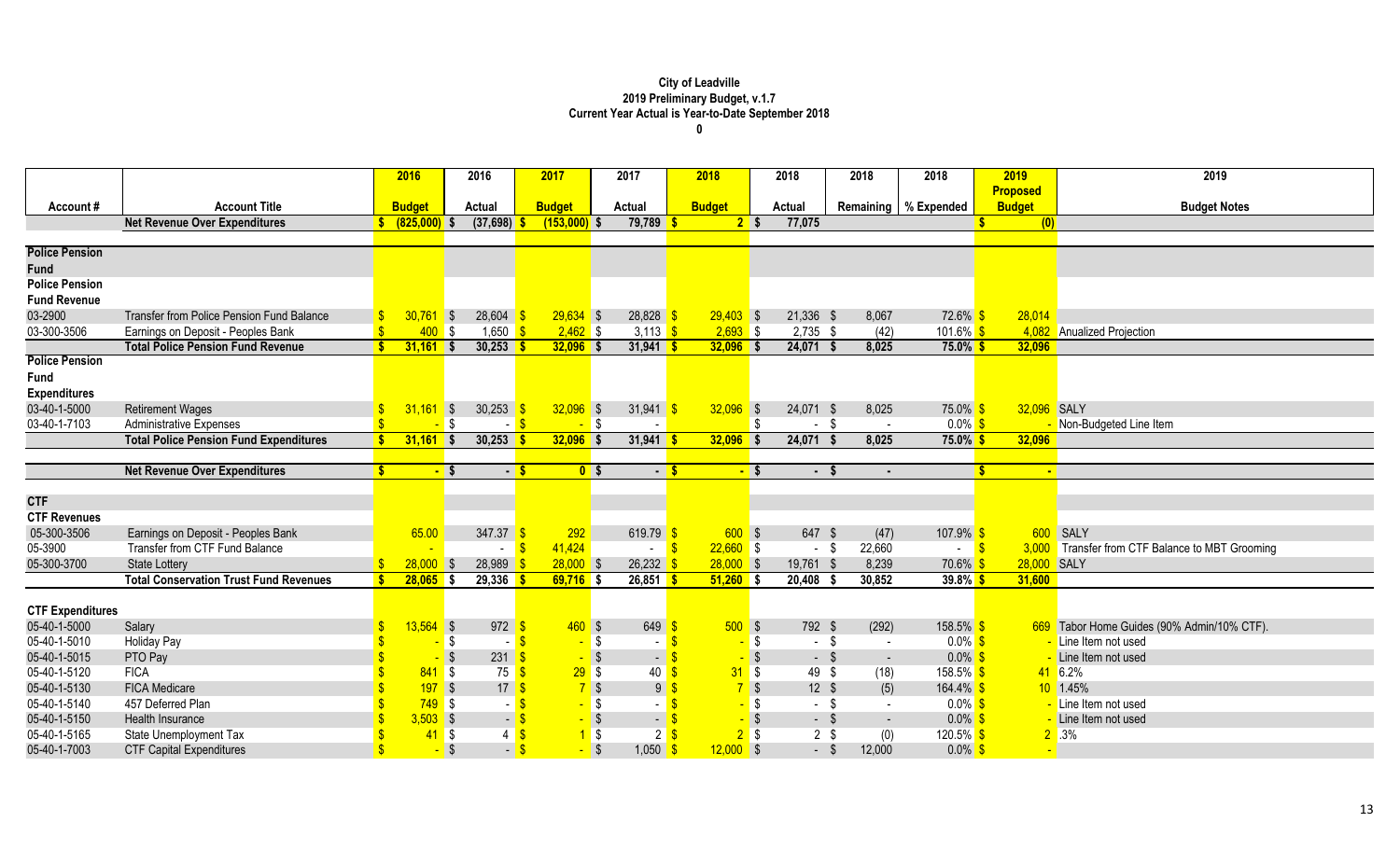|                         |                                            | 2016               | 2016                         | 2017           | 2017                     | 2018               |        | 2018           | 2018            | 2018                              | 2019                 | 2019                                                              |
|-------------------------|--------------------------------------------|--------------------|------------------------------|----------------|--------------------------|--------------------|--------|----------------|-----------------|-----------------------------------|----------------------|-------------------------------------------------------------------|
|                         |                                            |                    |                              |                |                          |                    |        |                |                 |                                   | <b>Proposed</b>      |                                                                   |
| Account#                | <b>Account Title</b>                       | <b>Budget</b>      | <b>Actual</b>                | <b>Budget</b>  | <b>Actual</b>            | <b>Budget</b>      |        | <b>Actual</b>  |                 | Remaining   % Expended            | <b>Budget</b>        | <b>Budget Notes</b>                                               |
|                         |                                            |                    |                              |                |                          |                    |        |                |                 |                                   |                      | Includes Contract Maintenance @ \$435/mo f/daily bathroom         |
|                         |                                            |                    |                              |                |                          |                    |        |                |                 |                                   |                      | cleaning; and \$500/mo f/6 mos snow removal; \$8,000 annual       |
| 05-40-1-7301            | <b>City Park Maintenance Expenses</b>      | $1,671$ \$         | $15,115$ \$                  | $16,220$ \$    | 13,459 $\frac{1}{5}$     | $16,220$ \$        |        | 18,222 \$      | (2,002)         | 112.3% \$                         | 22,878               | parks upkeep; Parks Improvements (\$5,000).                       |
| 05-40-1-7302            | <b>Tabor Home Museum Maintenance</b>       | $4,500$ \$         | 395 $\frac{1}{5}$            | $3,000$ \$     | 996                      | $10,000$ \$        |        | $330$ \$       | 9,670           | $3.3\%$ \$                        |                      |                                                                   |
|                         |                                            |                    |                              |                |                          |                    |        |                |                 |                                   |                      | TOH Capital/Maintenance Expenditures- TOH asked for \$5000 in     |
|                         |                                            |                    |                              |                |                          |                    |        |                |                 |                                   |                      | 2019. Consider looking CTF reserve fund to partner on County      |
| 05-40-1-7310            | Misc. Conservation                         | $3,000$ \$         | 3,000 $\frac{1}{3}$          | $50,000$ \$    | 12,381                   | $12,500$ \$        |        | 1,639 \$       | 10,861          | 13.1% <mark>\$</mark>             | 8,000                | Projects (\$3000 perhaps for MBT grooming)                        |
|                         | <b>Total CTF Expenditures</b>              | $28,065$ \$        | $19,809$ \$                  | $69,716$ \$    | $28,586$ \$              | $51,260$ \$        |        | $21,046$ \$    | 30,214          | 41.1% $\frac{\text{S}}{\text{S}}$ | 31,600               |                                                                   |
|                         |                                            |                    |                              |                |                          |                    |        |                |                 |                                   |                      |                                                                   |
|                         | <b>Net Revenue Over Expenditures</b>       |                    | $9,527$ \$<br>0 <sup>5</sup> | $(0)$ \$       | $(1, 734)$ \$            |                    | $-$ \$ | $(638)$ \$     | 638             |                                   | (0)<br>S             |                                                                   |
|                         |                                            |                    |                              |                |                          |                    |        |                |                 |                                   |                      |                                                                   |
| <b>Urban Renewal</b>    |                                            |                    |                              |                |                          |                    |        |                |                 |                                   |                      |                                                                   |
| <b>Authority (URA)</b>  |                                            |                    |                              |                |                          |                    |        |                |                 |                                   |                      |                                                                   |
| <b>Fund</b>             |                                            |                    |                              |                |                          |                    |        |                |                 |                                   |                      |                                                                   |
| <b>URA Revenues</b>     |                                            |                    |                              |                |                          |                    |        |                |                 |                                   |                      |                                                                   |
| <b>TBD</b>              |                                            |                    | $-$ \$                       | $-5$           | $-$ \$                   | $-5$               | $-$ \$ | $-5$           |                 | $0.0\%$ \$                        |                      |                                                                   |
|                         |                                            |                    |                              |                |                          |                    |        |                |                 |                                   |                      |                                                                   |
| <b>URA Expenditures</b> |                                            |                    |                              |                |                          |                    |        |                |                 |                                   |                      |                                                                   |
| 06-99-0-6301            | <b>Professional Svcs - URA Legal</b>       |                    | <mark>-</mark> \$            | $-5$           | 44,795 \$<br>$-$ \$      |                    | $-$ \$ | 60,591 \$      | $\sim$          | $0.0\%$ \$                        | 25,000               |                                                                   |
|                         | <b>Total URA Expenditures</b>              |                    | $-$ \$                       | $-5$<br>- \$   | $44,795$ \$              |                    | $-$ \$ | 60,591 \$      |                 | $0.0\%$ \$                        | 25,000               |                                                                   |
|                         |                                            |                    |                              |                |                          |                    |        |                |                 |                                   |                      |                                                                   |
|                         | <b>Net Revenue Over Expenditures</b>       |                    | $-$ \$                       | $-$ \$         | $(44, 795)$ \$<br>$-$ \$ |                    | $-$ \$ | $(60, 591)$ \$ |                 |                                   | (25,000)<br><b>S</b> |                                                                   |
|                         |                                            |                    |                              |                |                          |                    |        |                |                 |                                   |                      |                                                                   |
| <b>Fire Dept Fund</b>   |                                            |                    |                              |                |                          |                    |        |                |                 |                                   |                      |                                                                   |
| <b>Fire Dept</b>        |                                            |                    |                              |                |                          |                    |        |                |                 |                                   |                      |                                                                   |
| <b>Operating</b>        |                                            |                    |                              |                |                          |                    |        |                |                 |                                   |                      |                                                                   |
| Revenue                 |                                            |                    |                              |                |                          |                    |        |                |                 |                                   |                      |                                                                   |
| 10-300-3300             | <b>County Fire Protection</b>              | $767,689$ \$       | 741,089                      | $794,480$ \$   | 804,539                  | $815,197$ \$       |        | 543,465        | 271,732<br>- \$ | 66.7%                             |                      | 827,709 70% of Budgeted Fire Operations Expenditures              |
| 10-300-3900             | <b>Transfer from General Fund</b>          | $329,009$ \$       | 317,607                      | $340,491$ \$   | 344,802                  | $349,370$ \$       |        | 262,027        | 87,343          | 75.0% <mark>\$</mark>             |                      | 354,733 30% of Budgeted Fire Operations Expenditures              |
|                         | <b>Total Fire Department Fund Revenues</b> |                    | $$1,096,698$ \$ 1,058,696 \$ | $1,134,972$ \$ | 1,149,341                | $1,164,567$ \$     |        | 805,492 \$     | 359,075         | $69.2\%$ \$                       | 1,182,442            |                                                                   |
| <b>Fire Dept</b>        |                                            |                    |                              |                |                          |                    |        |                |                 |                                   |                      |                                                                   |
| <b>Operating</b>        |                                            |                    |                              |                |                          |                    |        |                |                 |                                   |                      |                                                                   |
| <b>Expenditures</b>     |                                            |                    |                              |                |                          |                    |        |                |                 |                                   |                      |                                                                   |
|                         |                                            |                    |                              |                |                          |                    |        |                |                 |                                   |                      | Based on full manning levels (9 Firefighters positions, and part- |
| 10-40-1-5000            | Salary                                     | $440,659$ \$<br>\$ | $448,509$ \$                 | $495,132$ \$   | 502,937                  | $529,226$ \$<br>-S |        | 379,367 \$     | 149,859         | $71.7\%$ \$                       |                      | 641,940 time administrative staff). Less \$3436 promotion lag     |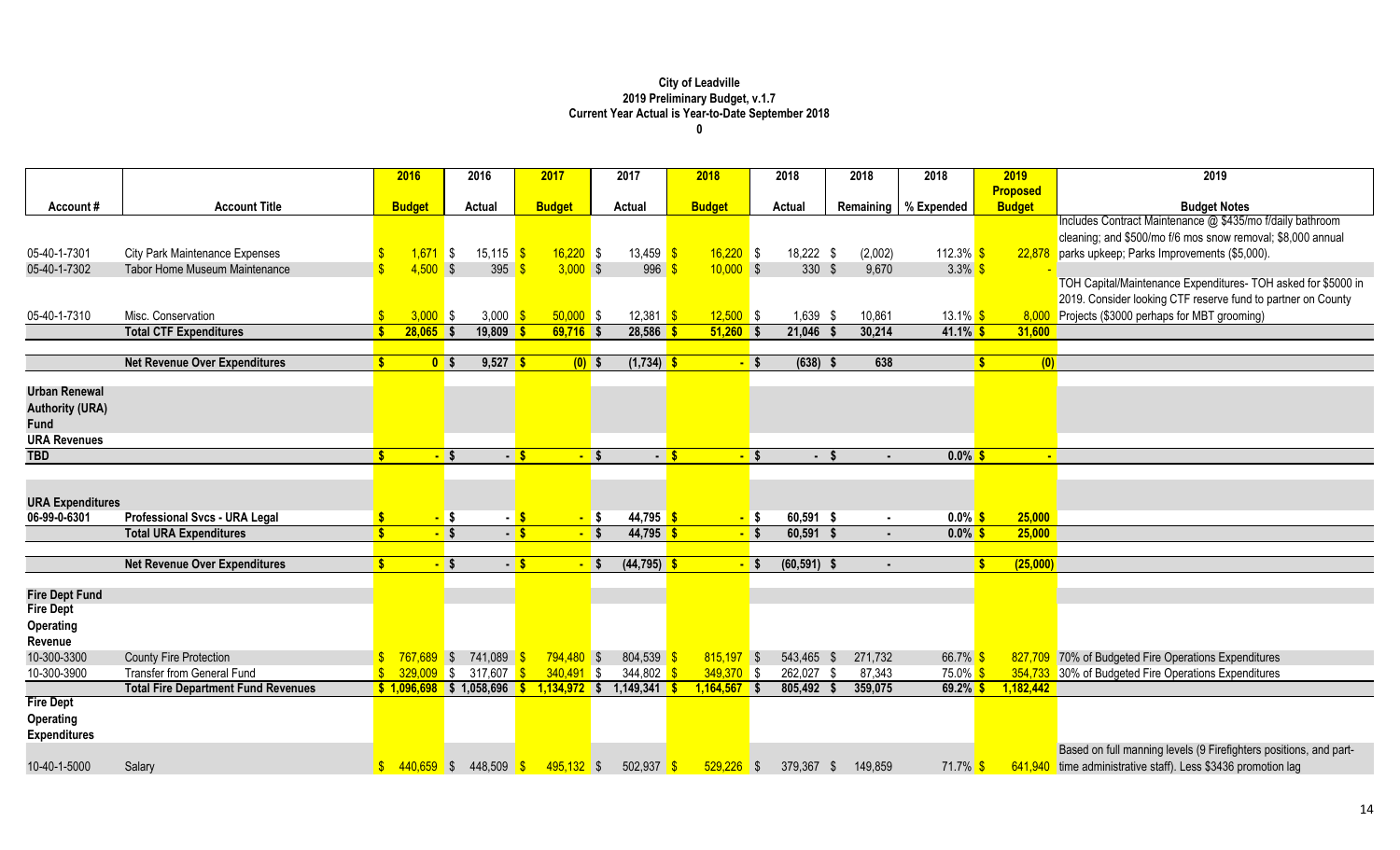|              |                                          | 2016                             | 2016                            | 2017          | 2017                     | 2018          | 2018                  | 2018             | 2018                   | 2019            | 2019                                                                   |
|--------------|------------------------------------------|----------------------------------|---------------------------------|---------------|--------------------------|---------------|-----------------------|------------------|------------------------|-----------------|------------------------------------------------------------------------|
|              |                                          |                                  |                                 |               |                          |               |                       |                  |                        | <b>Proposed</b> |                                                                        |
| Account#     | <b>Account Title</b>                     | <b>Budget</b>                    | <b>Actual</b>                   | <b>Budget</b> | <b>Actual</b>            | <b>Budget</b> | Actual                |                  | Remaining   % Expended | <b>Budget</b>   | <b>Budget Notes</b>                                                    |
| 10-40-1-5001 | Reserve Pay                              | $1,800$ \$<br>$\mathbf{\hat{S}}$ | 10,840                          | $1,800$ \$    | $2,559$ \$               | $1,800$ \$    | $2,645$ \$            | (845)            | $146.9\%$              |                 | 1,800 Projection based on \$80/month per reservist when worked         |
| 10-40-1-5004 | Mandatory Hourly - Comp                  | $11,673$ \$                      | $3,688$ $\sqrt{9}$              | $13,112$ \$   | $5,908$ \$               | $6,000$ \$    | 5,956 \$              | 44               | $99.3\%$ \$            |                 | Per FLSA, combined in salary                                           |
| 10-40-1-5006 | Additional Hourly Pay - Other            | $13,125$ \$                      | $26,640$ \$                     | $18,000$ \$   | 14,987 $\frac{\$}{}$     | $18,000$ \$   | 10,388 \$             | 7,612            | 57.7% \$               |                 | 12,000 Offset by SAFER and reserve firefighters coverages.             |
| 10-40-1-5007 | Overtime - Other                         | $72,450$ \$                      | 68,015                          | $70,000$ \$   | 33,168                   | $30,000$ \$   | 25,803 \$             | 4,197            | 86.0% \$               |                 | 30,000 Estimated.                                                      |
| 10-40-1-5008 | Miscellaneous Wages                      |                                  | $1,130$ \$<br><mark>-</mark> \$ | $-$ \$        | $166$ \$                 |               | $-$ \$                | 510 \$<br>(510)  | $0.0\%$ \$             |                 | - Non-Budgeted Line Item                                               |
| 10-40-1-5009 | Mandatory Overtime - Comp                | $66,537$ \$                      | 67,680 $\frac{9}{5}$            | $74,739$ \$   | 75,523                   | $74,000$ \$   | 45,559 \$             | 28,441           | $61.6\%$               |                 | Per FLSA, combined in salary                                           |
| 10-40-1-5010 | <b>Holiday Pay</b>                       | $5,355$ \$                       | 5,112 $\sqrt{s}$                | $5,855$ \$    | $6,023$ \$               | $5,855$ \$    | $2,210$ \$            | 3,645            | 37.7% $$$              |                 | 5,000 Estimated.                                                       |
| 10-40-1-5011 | Fire Bonus                               |                                  | \$                              |               | \$<br>$\sim$             |               | $\sqrt{3}$            | $-$ \$           | $0.0\%$ \$             |                 | 7,000 \$5000 Chief Dailey \$2000 Chief Boyle                           |
|              |                                          |                                  |                                 |               |                          |               |                       |                  |                        |                 | Non-budgeted line item; Accrued PTO payout will normally only          |
| 10-40-1-5015 | PTO Pay                                  |                                  | 3,101 \$<br>IS-                 |               | $2,503$ \$<br><b>S</b>   |               | $11,645$ \$<br>$-$ \$ | (11, 645)        | $0.0\%$ \$             |                 | occur at employee termination.                                         |
| 10-40-1-5030 | Call Out                                 | $5,250$ \$                       | 4,198                           | $5,500$ \$    | $4,277$ \$               | $5,500$ \$    | $3,305$ \$            | 2,195            | 60.1% \$               |                 | 5,000 Estimated.                                                       |
|              |                                          |                                  |                                 |               |                          |               |                       |                  |                        |                 | Estimated. 2018 excessive amont due partly to turnover (4 of 9) of     |
| 10-40-1-5031 | Out-of-Position Pay                      | 2,500<br>$\mathbf{\hat{s}}$      | 2,765<br>$\sqrt{3}$             | $2,000$ \$    | 10,442                   | $2,500$ \$    | $19,253$ \$           | (16, 753)        | $770.1\%$ \$           |                 | 6,000 firefighters.                                                    |
|              |                                          |                                  |                                 |               |                          |               |                       |                  |                        |                 | Line item no longer budgeted - per Union Contract, Hazmat Pay is       |
| 10-40-1-5032 | HazMat Pay                               | $\mathbf{\$}$<br>$1,500$ \$      | 125                             |               | \$<br>$\sim$             | $\mathbf{\$}$ | $-$ \$                | $-$ \$           | $0.0\%$ \$             |                 | included in base pay.                                                  |
|              |                                          |                                  |                                 |               |                          |               |                       |                  |                        |                 |                                                                        |
| 10-40-1-5033 | Longevity pay                            | 800                              | $\sqrt{3}$<br>800               | 800S          | 800                      | 800S          |                       | 600 \$<br>200    | $75.0\%$ \$            |                 | 800 Per Union Contract (2-Firefighters @ \$200 and \$600 respectively) |
|              |                                          |                                  |                                 |               |                          |               |                       |                  |                        |                 | 6.2% of Reservist pay (all non full-time firefighters), and part-time  |
| 10-40-1-5120 | <b>FICA</b>                              | $3,026$ \$                       | $742$ \$                        | $1,500$ \$    | $478$ \$                 | $360$ \$      | $1,342$ \$            | (982)            | 372.8% \$              |                 | 429 admin clerk.                                                       |
| 10-40-1-5130 | <b>FICA Medicare</b>                     | $9,014$ \$                       | 8,883                           | $9,961$ \$    | 9,126                    | $9,768$ \$    | $7,125$ \$            | 2,643            | $72.9\%$ \$            |                 | 10,187 1.45% of all compensation                                       |
|              |                                          |                                  |                                 |               |                          |               |                       |                  |                        |                 | City's 5% Match of Base Compensation--- Based on current               |
| 10-40-1-5140 | 457 Deferred Plan                        | 13,493                           | 14,129<br>S,                    | $14,572$ \$   | 18,087                   | $20,288$ \$   | 11,979 \$             | 8,309            | 59.0% \$               |                 | 16,148 coverages.                                                      |
|              |                                          |                                  |                                 |               |                          |               |                       |                  |                        |                 | 8% of base pay, mandatory overtime and longevity pay - based on        |
| 10-40-1-5145 | Fire & Police Pension Fund               | 47.461                           | 41,624<br>$\sqrt{3}$            | $46,703$ \$   | 46,365                   | $50,927$ \$   | 32,447 \$             | 18,480           | $63.7\%$               |                 | 51,419 full manning levels.                                            |
| 10-40-1-5146 | FPPA Old Hire Contribution               |                                  | 9,793<br>$\sqrt{3}$             | $9,793$ \$    | $15,624$ \$              | $15,624$ \$   |                       | 15,624<br>$-$ \$ | $0.0\%$ \$             |                 | 15,624 Annual Required Contribution to FPPA                            |
| 10-40-1-5150 | Health Insurance                         | $68,884$ \$                      | 74,964                          | $69,310$ \$   | $90,798$ \$              | $95,771$ \$   | 57,408 \$             | 38,363           | $59.9\%$ \$            | 99,856          | Based on Current 2018 Health Plan Enrollees.                           |
| 10-40-1-5165 | State Unemployment Tax                   | $1,865$ \$                       | $1,928$ \$                      | $2,061$ \$    | $1,977$ \$               | $2,021$ \$    | 1,499 \$              | 522              | 74.2% \$               |                 | 2,129 .3% of All Compensation                                          |
| 10-40-1-6202 | Supplies                                 | $3,000$ \$                       | $4,514$ \$                      | $3,500$ \$    | $6,042$ \$               | $4,000$ \$    | $3,763$ \$            | 237              | $94.1\%$ \$            | 5,000           |                                                                        |
| 10-40-1-6204 | Postage                                  | 150S                             | 46                              | 150S          | $42 \overline{\text{S}}$ | 150S          |                       | 77<br>73 \$      | $48.9\%$ \$            | 150             |                                                                        |
| 10-40-1-6210 | <b>Vehicle Repairs</b>                   | $35,000$ \$                      | $33,297$ \$                     | $30,000$ \$   | 41,526                   | $30,000$ \$   | 37,302 \$             | (7, 302)         | $124.3\%$ \$           | 30,000          |                                                                        |
| 10-40-1-6211 | Gas and Oil                              | $13,000$ \$                      | $8,432$ \$                      | $11,000$ \$   | $10,474$ \$              | $11,000$ \$   | 8,537 \$              | 2,463            | 77.6% \$               | 11,000          |                                                                        |
| 10-40-1-6215 | Equipment Repair & Maintenance           | $6,000$ \$                       | 3,598 $\frac{9}{5}$             | $4,000$ \$    | 2,598                    | $4,000$ \$    |                       | 571 \$<br>3,429  | $14.3\%$ \$            | 2,000           |                                                                        |
| 10-40-1-6216 | <b>Building Repair &amp; Maintenance</b> | $12,000$ \$                      | $20,061$ \$                     | $15,000$ \$   | $17,164$ \$              | $9,000$ \$    |                       | 756 \$<br>8,244  | $8.4\%$ \$             | 8,000           |                                                                        |
| 10-40-1-6217 | <b>Station Furniture</b>                 | $1,200$ \$                       | $-$ \$                          | $1,200$ \$    | 690                      | $2,480$ \$    | 1,925 \$              | 555              | 77.6% \$               | 2,480           |                                                                        |
| 10-40-1-6301 | Professional Services - Legal            | $1,500$ \$                       |                                 | $1,500$ \$    | $\sim$ 1                 |               | <mark>-</mark> \$     | $-$ \$<br>$\sim$ | $0.0\%$ \$             |                 |                                                                        |
| 10-40-1-6307 | Administrative Fee                       | $25,400$ \$                      | 25,400                          | $25,400$ \$   | 25,400                   | $25,400$ \$   | 19,050 \$             | 6,350            | $75.0\%$ \$            | 25,400 SALY     |                                                                        |
|              |                                          |                                  |                                 |               |                          |               |                       |                  |                        |                 |                                                                        |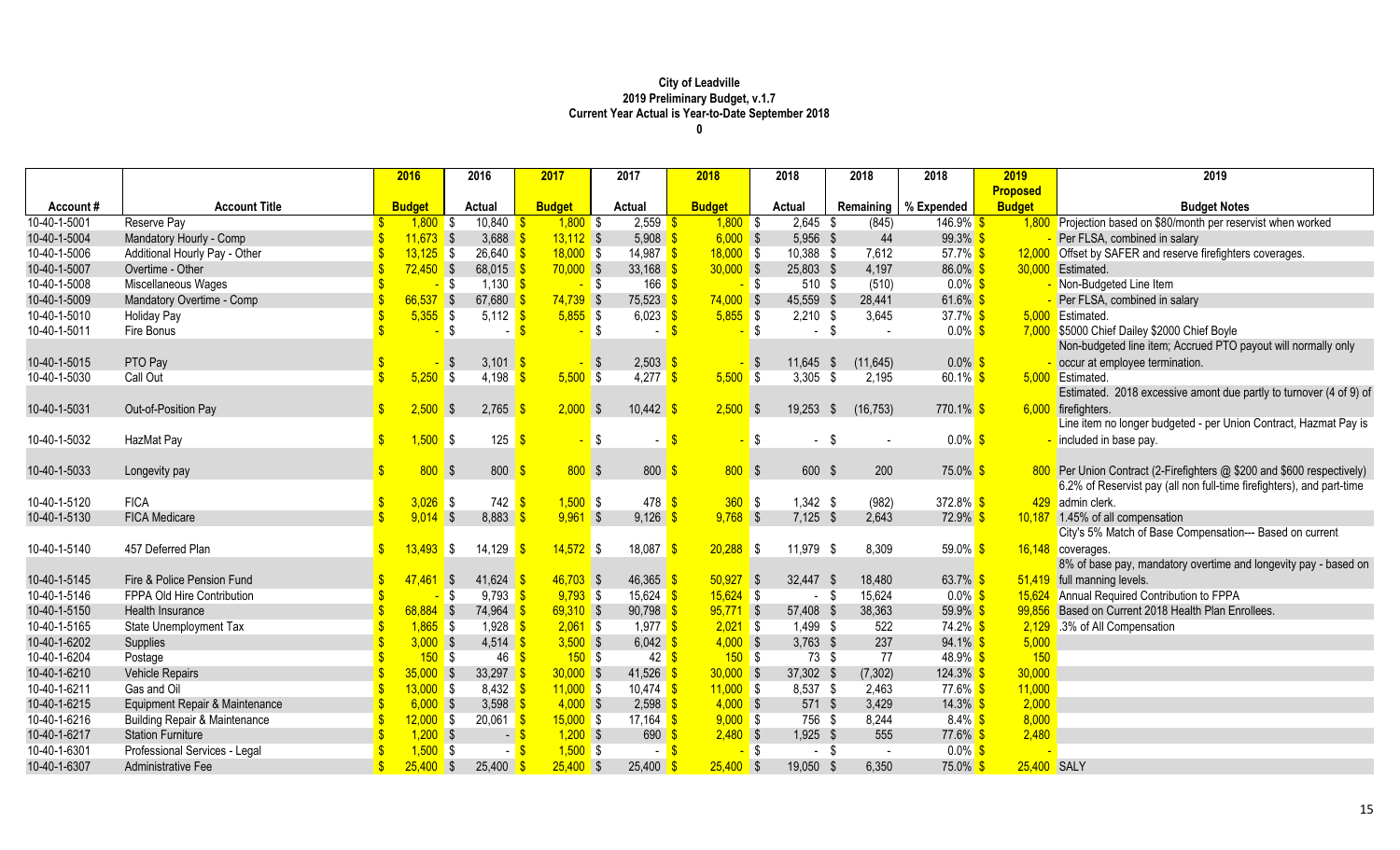|                          |                                                | 2016          | 2016                                                                                                                                                                                                                                                                                                                                                                                                                                                                                                            | 2017              | 2017                              | 2018          |                | 2018          | 2018                     | 2018                   | 2019               | 2019                                                                         |
|--------------------------|------------------------------------------------|---------------|-----------------------------------------------------------------------------------------------------------------------------------------------------------------------------------------------------------------------------------------------------------------------------------------------------------------------------------------------------------------------------------------------------------------------------------------------------------------------------------------------------------------|-------------------|-----------------------------------|---------------|----------------|---------------|--------------------------|------------------------|--------------------|------------------------------------------------------------------------------|
|                          |                                                |               |                                                                                                                                                                                                                                                                                                                                                                                                                                                                                                                 |                   |                                   |               |                |               |                          |                        | <b>Proposed</b>    |                                                                              |
| Account#                 | <b>Account Title</b>                           | <b>Budget</b> | <b>Actual</b>                                                                                                                                                                                                                                                                                                                                                                                                                                                                                                   | <b>Budget</b>     | <b>Actual</b>                     | <b>Budget</b> |                | <b>Actual</b> |                          | Remaining   % Expended | <b>Budget</b>      | <b>Budget Notes</b>                                                          |
| 10-40-1-6310             | <b>Education &amp; Conferences</b>             | $11,000$ \$   | $7,477$ \$                                                                                                                                                                                                                                                                                                                                                                                                                                                                                                      | $8,000$ \$        | $8,049$ \$                        | $8,000$ \$    |                | $11,089$ \$   | (3,089)                  | $138.6\%$ \$           | 8,000              |                                                                              |
| 10-40-1-6311             | Travel                                         | $9,500$ \$    | $11,768$ \$                                                                                                                                                                                                                                                                                                                                                                                                                                                                                                     | $12,500$ \$       | $9,182$ \$                        | $12,500$ \$   |                | 8,791 \$      | 3,709                    | $70.3\%$ \$            | 12,500             |                                                                              |
| 10-40-1-6312             | Dues & Membership                              | $1,800$ \$    | 2,266                                                                                                                                                                                                                                                                                                                                                                                                                                                                                                           | $2,300$ \$        | 1,841 $\frac{\ }{\ }$             | $2,300$ \$    |                | $1,457$ \$    | 843                      | $63.3\%$ \$            | 2,300              |                                                                              |
| 10-40-1-6330             | Telephone                                      | $2,300$ \$    | $2,257$ \$                                                                                                                                                                                                                                                                                                                                                                                                                                                                                                      | $2,300$ \$        | $2,316$ \$                        | $2,300$ \$    |                | 1,670 \$      | 630                      | 72.6% \$               | 2,300              |                                                                              |
| 10-40-1-6340             | <b>Utilities</b>                               | $14,000$ \$   | 13,968                                                                                                                                                                                                                                                                                                                                                                                                                                                                                                          | $14,600$ \$       | $14,013$ \$                       | $15,000$ \$   |                | 8,858 \$      | 6,142                    | $59.1\%$ \$            | 15,000             |                                                                              |
| 10-40-1-6401             | Uniform Allowance                              | $5,000$ \$    | 4,259                                                                                                                                                                                                                                                                                                                                                                                                                                                                                                           | $5,000$ \$        | 3,257 $\frac{\epsilon}{2}$        | $5,000$ \$    |                | $3,561$ \$    | 1,439                    | $71.2\%$ \$            | 7,000              |                                                                              |
|                          |                                                |               |                                                                                                                                                                                                                                                                                                                                                                                                                                                                                                                 |                   |                                   |               |                |               |                          |                        |                    | SALY; Inclusive of \$4,230 Annually (\$470/firefighter) for Firefighter      |
| 10-40-1-6403             | Physicals                                      | $6,960$ \$    | 6,753 \$                                                                                                                                                                                                                                                                                                                                                                                                                                                                                                        | $6,960$ \$        | $6,034$ \$                        | $6,960$ \$    |                | 826 \$        | 6,134                    | $11.9\%$ \$            |                    | 6,960 Physicals - Per Union Contract                                         |
| 10-40-1-6501             | <b>Other Expenses</b>                          |               | <b>S</b><br>4,237 $\frac{1}{5}$                                                                                                                                                                                                                                                                                                                                                                                                                                                                                 | $-$ \$            | $929$ \$                          |               | $\sqrt{3}$     | 858 \$        | (858)                    | $0.0\%$ \$             |                    | Line Item Not Budgeted                                                       |
|                          |                                                |               |                                                                                                                                                                                                                                                                                                                                                                                                                                                                                                                 |                   |                                   |               |                |               |                          |                        |                    |                                                                              |
|                          |                                                |               |                                                                                                                                                                                                                                                                                                                                                                                                                                                                                                                 |                   |                                   |               |                |               |                          |                        |                    | Estimated, based on CIRSA 2019 Rate Quote \$90,000 (Fire                     |
|                          |                                                |               |                                                                                                                                                                                                                                                                                                                                                                                                                                                                                                                 |                   |                                   |               |                |               |                          |                        |                    | Allocation - \$22,300); and Pinnacol Rates TBD, presently \$94,312           |
| 10-40-1-6520             | Insurance (Workers Comp and General Liab)      | $83,782$ \$   | $88,253$ $\frac{\text{}}{\text{}}\frac{\text{}}{\text{}}\frac{\text{}}{\text{}}\frac{\text{}}{\text{}}\frac{\text{}}{\text{}}\frac{\text{}}{\text{}}\frac{\text{}}{\text{}}\frac{\text{}}{\text{}}\frac{\text{}}{\text{}}\frac{\text{}}{\text{}}\frac{\text{}}{\text{}}\frac{\text{}}{\text{}}\frac{\text{}}{\text{}}\frac{\text{}}{\text{}}\frac{\text{}}{\text{}}\frac{\text{}}{\text{}}\frac{\text{}}{\text{}}\frac{\text{}}{\text{}}\frac{\text{}}{\text{}}\frac{\text{}}{\text{}}\frac{\text{}}{\text{}}\$ | $85,655$ \$       | $93,392$ \$                       | $86,297$ \$   |                | 59,531 \$     | 26,766                   | 69.0% $$$              |                    | $69,429$ (Fire Allocation - \$44,327); Fire Accidential Insurance (\$2,802). |
| 10-40-1-6533             | <b>Communication Equipment</b>                 | $3,000$ \$    | 3,081                                                                                                                                                                                                                                                                                                                                                                                                                                                                                                           | $7,500$ \$        | 5,005                             | $11,670$ \$   |                | 15,010 \$     | (3,340)                  | $128.6\%$ \$           | 11,670             |                                                                              |
|                          |                                                |               |                                                                                                                                                                                                                                                                                                                                                                                                                                                                                                                 |                   |                                   |               |                |               |                          |                        |                    | Peak Performance Contract \$32,700 - Allocated across                        |
| 10-40-1-6550             | Computer Equipment/Maintenance                 | $5,166$ \$    | $7,338$ $\frac{\$}{\$}$                                                                                                                                                                                                                                                                                                                                                                                                                                                                                         | $7,020$ \$        | $7,194$ \$                        | $9,520$ \$    |                | 8,418 \$      | 1,102                    | $88.4\%$ \$            |                    | 7,371 Departments (FD - \$7,371).                                            |
| 10-40-1-6551             | <b>Computer Software</b>                       | 950S          | $878$ \$                                                                                                                                                                                                                                                                                                                                                                                                                                                                                                        | $950$ \$          | $675$ \$                          | $950$ \$      |                | 110 \$        | 840                      | 11.6% $$$              | 950                |                                                                              |
| 10-40-1-6701             | <b>Volunteer Other</b>                         |               | <mark>-</mark> \$                                                                                                                                                                                                                                                                                                                                                                                                                                                                                               | $-$ \$            | $\sim$                            |               | $-$ \$         | $-$ \$        | $\sim$                   | $0.0\%$ \$             |                    | Line Item Not Budgeted                                                       |
| 10-40-1-6705             | <b>Fire Prevention</b>                         | $2,000$ \$    | $1,951$ \$                                                                                                                                                                                                                                                                                                                                                                                                                                                                                                      | $2,000$ \$        | 4,080 $\frac{1}{5}$               | $2,500$ \$    |                | $1,175$ \$    | 1,325                    | $47.0\%$ \$            | 2,500              |                                                                              |
| 10-40-1-6715             | Publications                                   | $100$ \$      | $99 \frac{\text{S}}{\text{S}}$                                                                                                                                                                                                                                                                                                                                                                                                                                                                                  | 100S              | $-$ \$                            | $100$ \$      |                | $-$ \$        | 100                      | $0.0\%$ \$             | 100                |                                                                              |
| 10-40-1-6720             | Foam ABC & ETC                                 | $2,000$ \$    | $-$ \$                                                                                                                                                                                                                                                                                                                                                                                                                                                                                                          | $1,000$ \$        | $-5$                              | $1,000$ \$    |                | $-$ \$        | 1,000                    | $0.0\%$ \$             | 1,000              |                                                                              |
| 10-40-1-6725             | Ladder & Air Tests                             | $4,000$ \$    | $1,516$ \$                                                                                                                                                                                                                                                                                                                                                                                                                                                                                                      | $4,000$ \$        | 4,870 $\frac{\text{S}}{\text{S}}$ | $4,500$ \$    |                | $2,085$ \$    | 2,415                    | $46.3\%$ \$            | 4,500              |                                                                              |
| 10-40-1-6730             | Personal Protection Equipment (PPE)            | $16,000$ \$   | $18,198$ \$                                                                                                                                                                                                                                                                                                                                                                                                                                                                                                     | $13,000$ \$       | $14,393$ \$                       | $13,000$ \$   |                | 814 \$        | 12,186                   | $6.3\%$ \$             | 13,000             |                                                                              |
| 10-40-1-6734             | Hazmat Equip/Supplies                          | $1,900$ \$    | $696$ $\frac{\text{}}{\text{}}$                                                                                                                                                                                                                                                                                                                                                                                                                                                                                 | $1,900$ \$        | $2,751$ \$                        | $1,900$ \$    |                | 117S          | 1,783                    | $6.2\%$ \$             | 1,900              |                                                                              |
| 10-40-1-6736             | Minor Equipment                                | $3,000$ \$    | 6,173 \$                                                                                                                                                                                                                                                                                                                                                                                                                                                                                                        | $3,000$ \$        | $2,065$ \$                        | $2,000$ \$    |                | $2,468$ \$    | (468)                    | $123.4\%$ \$           | 2,000              |                                                                              |
| 10-40-1-6738             | Hose                                           | $2,500$ \$    | $743$ $\sqrt{\frac{6}{5}}$                                                                                                                                                                                                                                                                                                                                                                                                                                                                                      | $3,500$ \$        | 3,653 $\frac{\text{S}}{\text{S}}$ | $3,500$ \$    |                | - \$          | 3,500                    | $0.0\%$ \$             | 3,500              |                                                                              |
| 10-40-1-6901             | <b>Office Equipment Expenditures</b>           | $1,900$ \$    | 3,027 \$                                                                                                                                                                                                                                                                                                                                                                                                                                                                                                        | $1,900$ \$        | $758$ \$                          | $1,900$ \$    |                | 839 \$        | 1,061                    | $44.2\%$ \$            | 1,900              |                                                                              |
| 10-40-1-6905             | Storage Facility-Fire                          | $19,200$ \$   | 19,200                                                                                                                                                                                                                                                                                                                                                                                                                                                                                                          | $19,200$ \$       | 19,200                            | $19,200$ \$   |                | 16,000 \$     | 3,200                    | $83.3\%$ \$            | 19,200 SALY        |                                                                              |
| 10-40-1-7301             | <b>Fire Capital</b>                            | 38,000 S      |                                                                                                                                                                                                                                                                                                                                                                                                                                                                                                                 | $\blacksquare$ \$ | $ \frac{8}{3}$                    |               | $-$ \$         | - \$          | $\overline{\phantom{a}}$ | 0.0%                   |                    |                                                                              |
|                          | <b>Total Fire Department Fund Expenditures</b> |               | $$1,096,698$ \$ 1,094,152                                                                                                                                                                                                                                                                                                                                                                                                                                                                                       | $\mathbf{\$}$     | $1,134,972$ \$ 1,149,340          | 1,164,567     | $\blacksquare$ | 834,696       | 329,871<br>- 5           | 71.7%                  | 1,182,442 1.53%    |                                                                              |
|                          |                                                |               |                                                                                                                                                                                                                                                                                                                                                                                                                                                                                                                 |                   |                                   |               |                |               |                          |                        |                    |                                                                              |
|                          | <b>Net Revenue Over Expenditures</b>           | ¢             | $(35, 456)$ \$<br><mark>-</mark> \$                                                                                                                                                                                                                                                                                                                                                                                                                                                                             | $-$ \$            | $\vert$ 1                         |               | $-$ \$         | (29, 204)     |                          |                        | S.<br>$\mathbf{r}$ |                                                                              |
|                          |                                                |               |                                                                                                                                                                                                                                                                                                                                                                                                                                                                                                                 |                   |                                   |               |                |               |                          |                        |                    |                                                                              |
|                          |                                                |               |                                                                                                                                                                                                                                                                                                                                                                                                                                                                                                                 |                   |                                   |               |                |               |                          |                        |                    |                                                                              |
| <b>Fire Dept Capital</b> |                                                |               |                                                                                                                                                                                                                                                                                                                                                                                                                                                                                                                 |                   |                                   |               |                |               |                          |                        |                    |                                                                              |
| <b>Revenues</b>          |                                                |               |                                                                                                                                                                                                                                                                                                                                                                                                                                                                                                                 |                   |                                   |               |                |               |                          |                        |                    |                                                                              |
|                          |                                                |               |                                                                                                                                                                                                                                                                                                                                                                                                                                                                                                                 |                   |                                   |               |                |               |                          |                        |                    |                                                                              |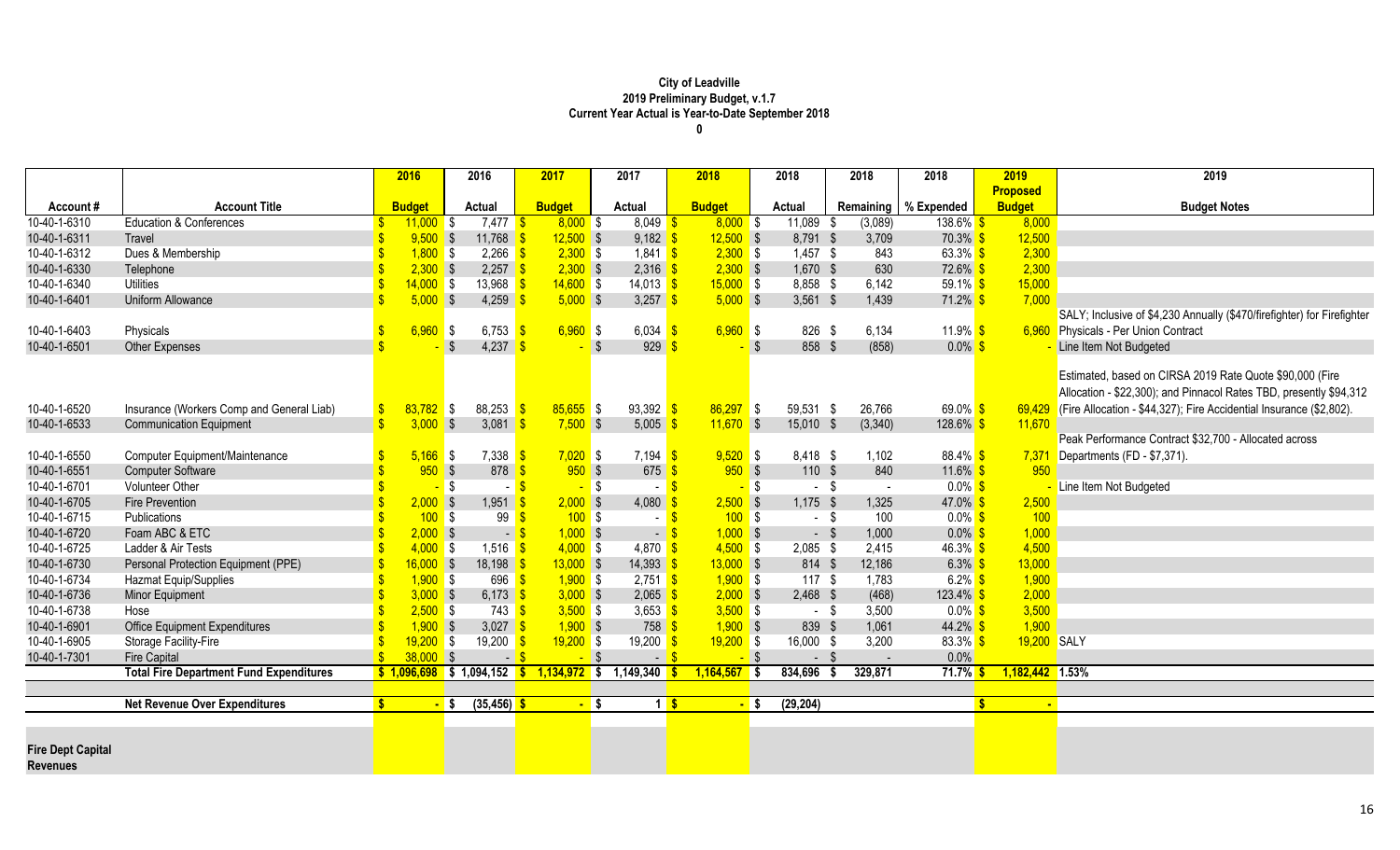|                          |                                              | 2016          | 2016                                                 | 2017              | 2017                         | 2018          |                   | 2018           | 2018                             | 2018                   | 2019            | 2019                                                                |
|--------------------------|----------------------------------------------|---------------|------------------------------------------------------|-------------------|------------------------------|---------------|-------------------|----------------|----------------------------------|------------------------|-----------------|---------------------------------------------------------------------|
|                          |                                              |               |                                                      |                   |                              |               |                   |                |                                  |                        | <b>Proposed</b> |                                                                     |
| Account#                 | <b>Account Title</b>                         | <b>Budget</b> | <b>Actual</b>                                        | <b>Budget</b>     | <b>Actual</b>                | <b>Budget</b> |                   | <b>Actual</b>  |                                  | Remaining   % Expended | <b>Budget</b>   | <b>Budget Notes</b>                                                 |
| 10-300-3301              | Donations to Fire Department                 |               | 194<br>-\$                                           |                   | <b>S</b><br>100              |               | <mark>-</mark> \$ | $\sim$         | - \$                             | 0.0%                   |                 |                                                                     |
| 10-300-3302              | <b>Forest Service Payments Fire</b>          |               | 117,539<br>$-$ \$                                    | $-$ \$            | 192,173                      |               | $-$ \$            | $-$ \$         |                                  | 0.0%                   |                 |                                                                     |
| 10-300-3304              | <b>Standby Services</b>                      |               | 3,025<br><b>S</b>                                    | <mark>-</mark> \$ | 6,274                        |               | $-$ \$            | 7,800          | (7,800)<br>- \$                  | 0.0%                   |                 |                                                                     |
| 10-300-3305              | <b>Training Fire Reimbursement</b>           |               |                                                      |                   | $\sqrt{3}$<br>$\overline{a}$ |               | $-$ \$            | $-$ \$         | $\sim$                           | 0.0%                   |                 |                                                                     |
| 10-300-3307              | <b>Reimbursement for Services</b>            |               | 407<br><b>S</b>                                      |                   | $\sqrt{3}$<br>120            |               | $-$ \$            | 1,451          | (1, 451)<br>- \$                 | 0.0%                   |                 |                                                                     |
| 10-300-3308              | Prevention & Inspection Program Fees         |               | 1,535                                                |                   | $\sqrt{3}$<br>1,605          |               | $-$ \$            | 1,421          | (1, 421)<br>- \$                 | 0.0%                   |                 |                                                                     |
| 10-300-3506              | Earnings on Deposit - Peoples Bank           |               | $-$ \$<br>180                                        | $-$ \$            | 321                          |               | $-$ \$            | 335            | (335)<br>$\sqrt[6]{\frac{1}{2}}$ | 0.0%                   |                 |                                                                     |
| 10-300-3620              | FEMA Assistance to FF Grant                  |               | $-$ \$<br>$19,765$ \$                                |                   | $\sqrt{3}$                   |               |                   |                |                                  | 0.0%                   |                 |                                                                     |
| 10-300-3621              | <b>SAFER Grant Revenue</b>                   |               | <mark>-</mark> \$                                    |                   | 85,935<br>$\sqrt{3}$         |               | $-$ \$            | 42,501         | (42, 501)<br>-\$                 | 0.0%                   |                 |                                                                     |
| 10-300-3624              | <b>VFA Grant Expenditures</b>                |               | $\sqrt{3}$<br>$\blacksquare$                         |                   | $\sqrt{3}$<br>$ \frac{8}{3}$ |               | $-$ \$            | $-$ \$         | $\blacksquare$                   | 0.0%                   |                 |                                                                     |
| 10-300-3625              | Sale of Capital Assets                       |               | $-$ \$                                               | $-5$              |                              | $79,300$ \$   |                   | 30,000 \$      | 49,300                           | 0.0%                   |                 |                                                                     |
|                          | <b>Total Fire Department Fund Revenues</b>   |               | $-5$<br>$142,645$ \$                                 | $-$ \$            | 286,528                      | $79,300$ \$   |                   | 83,508         | (4,208)                          | $0.0\%$ \$             |                 | $\blacksquare$                                                      |
|                          |                                              |               |                                                      |                   |                              |               |                   |                |                                  |                        |                 |                                                                     |
|                          |                                              |               |                                                      |                   |                              |               |                   |                |                                  |                        |                 |                                                                     |
| <b>Fire Dept Capital</b> |                                              |               |                                                      |                   |                              |               |                   |                |                                  |                        |                 |                                                                     |
| <b>Expenditures</b>      |                                              |               |                                                      |                   |                              |               |                   |                |                                  |                        |                 |                                                                     |
| 10-50-1-5003             | <b>Standby Emplee Payments</b>               |               | $200 \frac{\text{S}}{\text{S}}$<br><mark>–</mark> \$ | <mark>-</mark> \$ | 1,113                        |               | <mark>-</mark> \$ | $1,650$ \$     | (1,650)                          | 0.0%                   |                 |                                                                     |
| 10-50-1-5034             | Wildfire Deploymnt Emplee Pmts               |               | $-$ \$<br>$40,721$ \$                                | $-$ \$            | 83,666                       |               | $-$ \$            | 54,059 \$      | (54, 059)                        | 0.0%                   |                 |                                                                     |
| 10-50-1-5120             | <b>FICA</b>                                  |               | $-$ \$<br>$1,389$ \$                                 | <mark>.</mark> \$ | 1,228                        |               | $-$ \$            | $2,032$ \$     | (2,032)                          | 0.0%                   |                 |                                                                     |
| 10-50-1-5130             | FICA Medicare - Emplr                        |               | $-$ \$<br>588                                        | $-$ \$            | 1,120                        |               | $-$ \$            | 675 \$         | (675)                            | 0.0%                   |                 |                                                                     |
| 10-50-1-5150             | Health Insurance                             |               | $\sqrt{3}$<br>$162 \overline{\text{S}}$              | <mark>-</mark> \$ | 3,657                        |               | $-$ \$            | $1,621$ \$     | (1,621)                          | 0.0%                   |                 |                                                                     |
| 10-50-1-5165             | <b>SUTA</b>                                  |               | $-$ \$<br>122                                        |                   | $\sqrt{3}$<br>254            |               | $-$ \$            | 159            | (159)<br>$\sqrt{3}$              | 0.0%                   |                 |                                                                     |
| 10-50-1-6301             | Professional Services - Legal                |               | $\sqrt{3}$                                           |                   | $\sqrt{3}$<br>$\sim$         |               | $-$ \$            | $\sim$         | \$                               | 0.0%                   |                 |                                                                     |
| 10-50-1-6501             | <b>Other Expenses</b>                        |               | $-1$ \$<br>1,579                                     |                   | $\sqrt{3}$<br>8 <sup>1</sup> |               | $-$ \$            | 8,921          | (8,921)<br>- \$                  | 0.0%                   |                 |                                                                     |
| 10-50-1-6533             | Prevention & Inspection Program Expenditure  |               | - \$                                                 |                   | 430<br>S S                   |               | <mark>-</mark> \$ | $\sim$         | - \$                             | 0.0%                   |                 |                                                                     |
| 10-50-1-6534             | <b>Wildfire Deployment Expenses</b>          |               | $-$ \$<br>5,100                                      |                   | $\sqrt$<br>22,452            |               | $-$ \$            | 13,930         | (13,930)<br>- \$                 | 0.0%                   |                 |                                                                     |
| 10-50-1-6535             | <b>VFA Grant Expenditures</b>                |               | $\overline{\phantom{a}}$                             |                   | $\sqrt{3}$                   |               | - \$              | $\sim$         | - \$<br>$\sim$                   | 0.0%                   |                 |                                                                     |
| 10-50-1-6536             | FEMA Assistance to FF's Grant Expenditures   |               | $\sqrt{S}$<br>750                                    |                   | $\sqrt{3}$<br>$\sim$         |               | $-$ \$            | $-$ \$         | $\overline{\phantom{a}}$         | 0.0%                   |                 |                                                                     |
| 10-50-1-6540             | Grant Expenditures - Other                   |               | l \$<br>$18,438$ \$                                  |                   | $\mathsf{S}$                 |               | $-$ \$            | $-$ \$         |                                  | 0.0%                   |                 |                                                                     |
|                          |                                              |               |                                                      |                   |                              |               |                   |                |                                  |                        |                 | 2nd year annual payment of 7 payments, Tactical Tender.=            |
|                          |                                              |               |                                                      |                   |                              |               |                   |                |                                  |                        |                 | \$28972; containers training facility = \$14441; Salamander printer |
|                          |                                              |               |                                                      |                   |                              |               |                   |                |                                  |                        |                 | and cards = $$2500$ ; Computer equipment = $$4200$ , capital        |
| 10-50-1-6902             | <b>Capital Asset Acquisition</b>             |               | 22,075<br>- \$                                       | $32,500$ \$       | 61,621                       | $79,300$ \$   |                   | 688 \$         |                                  | $0.0\%$ \$             | 130,113         | investment in Southern Fire Station \$80,000.                       |
| 10-50-1-6906             | Suppl Budget Appropriation                   |               | - \$                                                 | $225,000$ \$      | $\overline{\phantom{0}}$     |               | <mark>-</mark> \$ | - \$<br>$\sim$ |                                  | 0.0%                   |                 |                                                                     |
|                          | <b>Total Fire Fund Wildfire Expenditures</b> |               | $91,123$ \$<br><mark>-</mark> \$                     | $257,500$ \$      | 175,549                      | $79,300$ \$   |                   | $83,735$ \$    | (83, 047)                        | $0.0\%$ \$             | 130,113         |                                                                     |